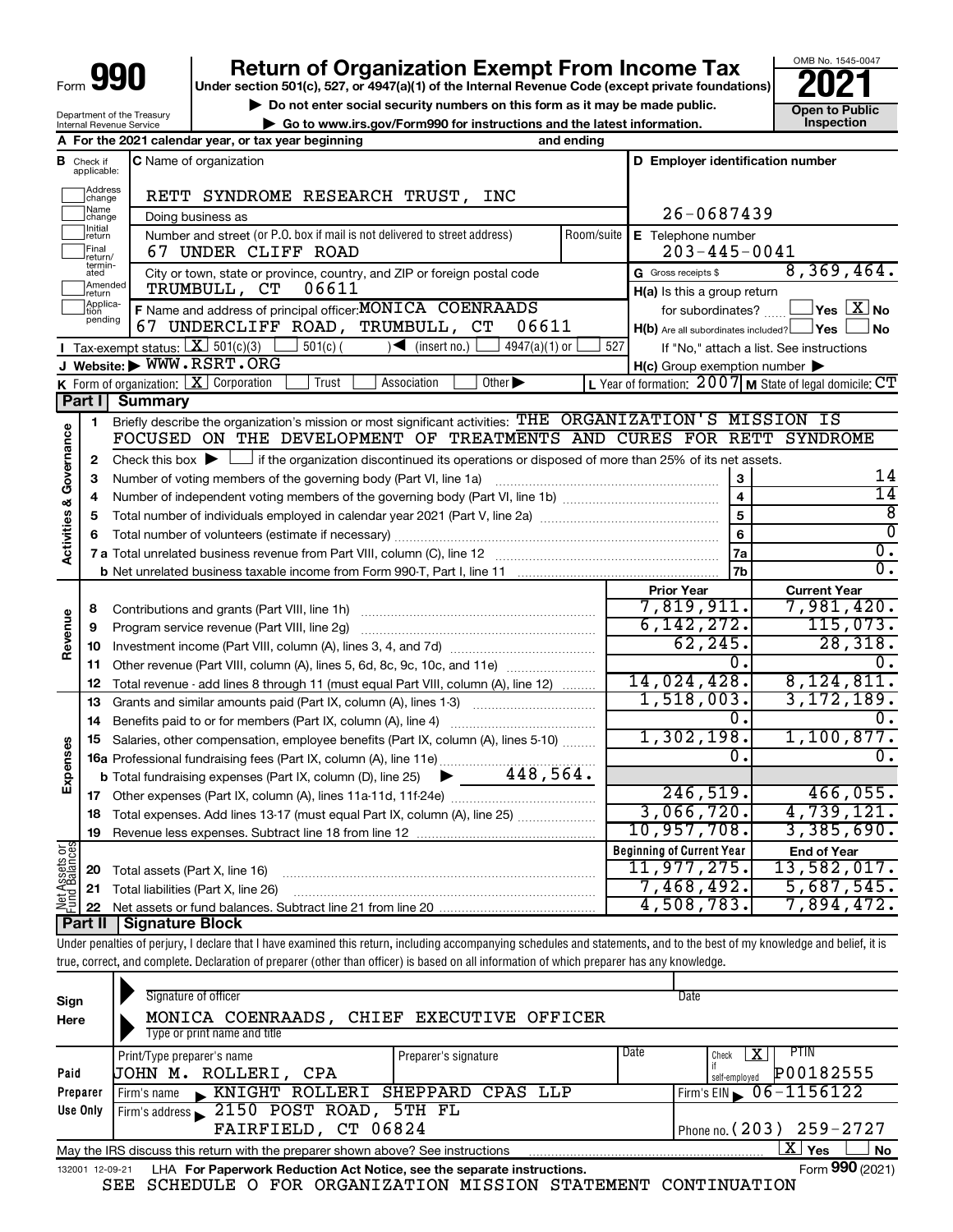|              | 26-0687439<br>RETT SYNDROME RESEARCH TRUST, INC<br>Page 2<br>Form 990 (2021)                                                                                                                                      |
|--------------|-------------------------------------------------------------------------------------------------------------------------------------------------------------------------------------------------------------------|
|              | <b>Statement of Program Service Accomplishments</b><br>Part III<br>$\overline{\mathbf{X}}$                                                                                                                        |
| 1            | Briefly describe the organization's mission:                                                                                                                                                                      |
|              | THE ORGANIZATION'S MISSION IS FOCUSED ON THE DEVELOPMENT OF TREATMENTS                                                                                                                                            |
|              | AND CURES FOR RETT SYNDROME AND RELATED MECP2 DISORDERS.                                                                                                                                                          |
|              |                                                                                                                                                                                                                   |
| $\mathbf{2}$ | Did the organization undertake any significant program services during the year which were not listed on the                                                                                                      |
|              | $\vert$ Yes $\vert$ $\overline{\rm X}$ No<br>prior Form 990 or 990-EZ?                                                                                                                                            |
| 3            | If "Yes," describe these new services on Schedule O.<br>$\overline{\ }$ Yes $\overline{\rm X}$ No<br>Did the organization cease conducting, or make significant changes in how it conducts, any program services? |
|              | If "Yes," describe these changes on Schedule O.                                                                                                                                                                   |
| 4            | Describe the organization's program service accomplishments for each of its three largest program services, as measured by expenses.                                                                              |
|              | Section 501(c)(3) and 501(c)(4) organizations are required to report the amount of grants and allocations to others, the total expenses, and                                                                      |
| 4a           | revenue, if any, for each program service reported.<br>78,903.<br>$3,172,189.$ (Revenue \$<br>$\overline{4,164,248}$ including grants of \$<br>) (Expenses \$<br>(Code:                                           |
|              | THE ORGANIZATION PROVIDES FUNDING TO LEADING RESEARCH INSTITUTIONS AND                                                                                                                                            |
|              | COMPANIES WORKING ON RETT SYNDROME AND RELATED MECP2 DISORDERS.                                                                                                                                                   |
|              |                                                                                                                                                                                                                   |
|              |                                                                                                                                                                                                                   |
|              |                                                                                                                                                                                                                   |
|              |                                                                                                                                                                                                                   |
|              |                                                                                                                                                                                                                   |
|              |                                                                                                                                                                                                                   |
|              |                                                                                                                                                                                                                   |
|              |                                                                                                                                                                                                                   |
| 4b           | ) (Expenses \$<br>) (Revenue \$<br>(Code:<br>including grants of \$                                                                                                                                               |
|              | THE ORGANIZATION SPONSORS SCIENTIFIC WORKSHOPS THAT BRING THE LEADING                                                                                                                                             |
|              | TOGETHER WITH ELITE SCIENTISTS IN SYNERGISTIC FIELDS<br>RETT RESEARCHERS                                                                                                                                          |
|              | TO EXCHANGE DATA AND SET RESEARCH DIRECTION.                                                                                                                                                                      |
|              |                                                                                                                                                                                                                   |
|              |                                                                                                                                                                                                                   |
|              |                                                                                                                                                                                                                   |
|              |                                                                                                                                                                                                                   |
|              |                                                                                                                                                                                                                   |
|              |                                                                                                                                                                                                                   |
|              |                                                                                                                                                                                                                   |
| 4с           | ) (Revenue \$<br>(Code:<br>) (Expenses \$<br>including grants of \$                                                                                                                                               |
|              |                                                                                                                                                                                                                   |
|              |                                                                                                                                                                                                                   |
|              |                                                                                                                                                                                                                   |
|              |                                                                                                                                                                                                                   |
|              |                                                                                                                                                                                                                   |
|              |                                                                                                                                                                                                                   |
|              |                                                                                                                                                                                                                   |
|              |                                                                                                                                                                                                                   |
|              |                                                                                                                                                                                                                   |
|              | Other program services (Describe on Schedule O.)                                                                                                                                                                  |
|              |                                                                                                                                                                                                                   |
| 4d           |                                                                                                                                                                                                                   |
| 4e           | (Expenses \$<br>(Revenue \$<br>including grants of \$<br>4,164,248.<br>Total program service expenses                                                                                                             |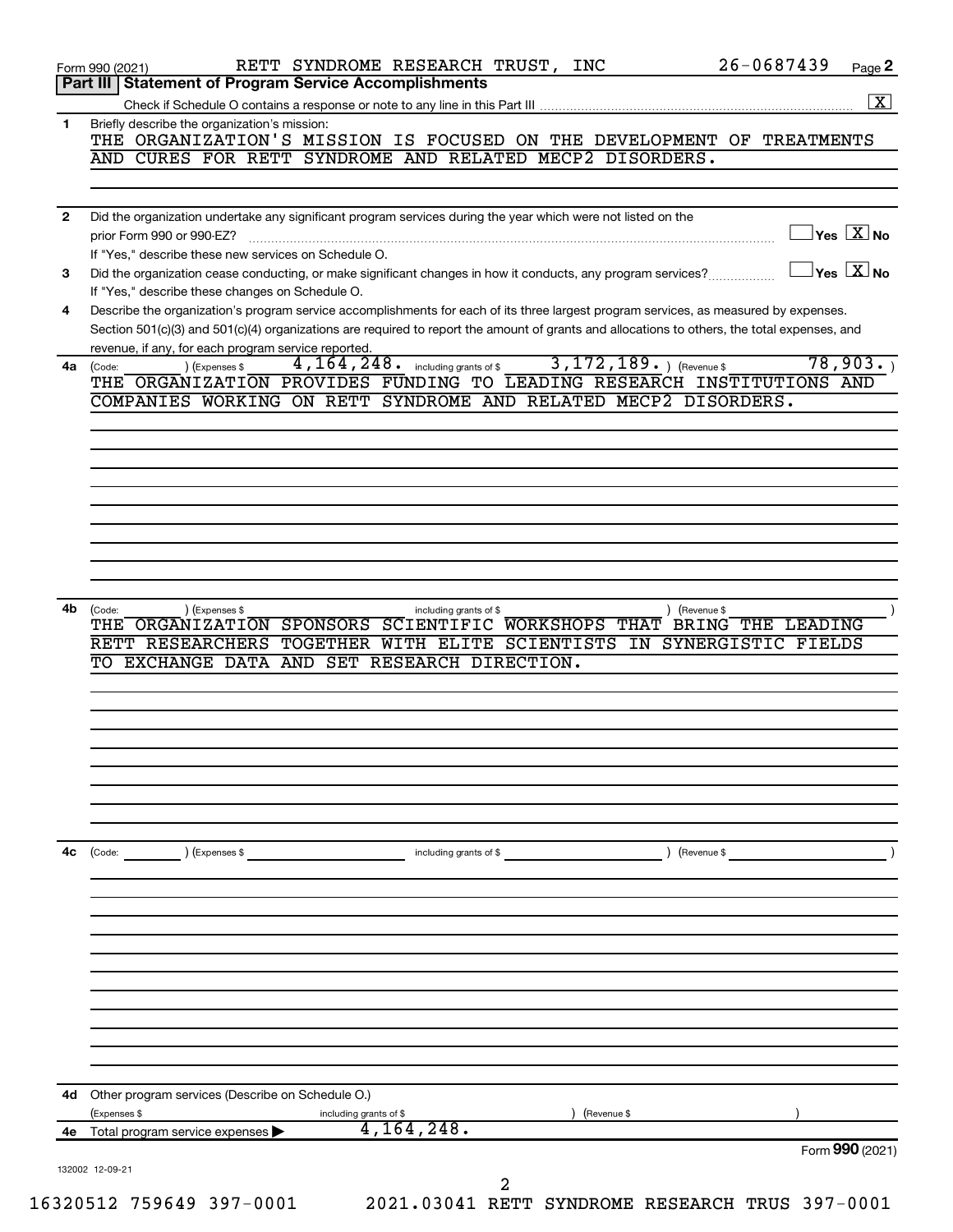|  | Form 990 (2021) |
|--|-----------------|

**Part IV Checklist of Required Schedules**

Form 990 (2021) RETT SYNDROME RESEARCH TRUST , INC 26-0687439 <sub>Page</sub>

|     |                                                                                                                                                         |                 | Yes                     | No                           |
|-----|---------------------------------------------------------------------------------------------------------------------------------------------------------|-----------------|-------------------------|------------------------------|
| 1   | Is the organization described in section 501(c)(3) or $4947(a)(1)$ (other than a private foundation)?                                                   |                 |                         |                              |
|     | If "Yes." complete Schedule A                                                                                                                           | 1               | х                       |                              |
| 2   |                                                                                                                                                         | $\overline{2}$  | $\overline{\textbf{x}}$ |                              |
| 3   | Did the organization engage in direct or indirect political campaign activities on behalf of or in opposition to candidates for                         |                 |                         |                              |
|     | public office? If "Yes," complete Schedule C, Part I                                                                                                    | 3               |                         | x.                           |
| 4   | Section 501(c)(3) organizations. Did the organization engage in lobbying activities, or have a section 501(h) election in effect                        |                 |                         |                              |
|     |                                                                                                                                                         | 4               |                         | х                            |
| 5   | Is the organization a section 501(c)(4), 501(c)(5), or 501(c)(6) organization that receives membership dues, assessments, or                            | 5               |                         | x                            |
| 6   | Did the organization maintain any donor advised funds or any similar funds or accounts for which donors have the right to                               |                 |                         |                              |
|     | provide advice on the distribution or investment of amounts in such funds or accounts? If "Yes," complete Schedule D, Part I                            | 6               |                         | x                            |
| 7   | Did the organization receive or hold a conservation easement, including easements to preserve open space,                                               |                 |                         |                              |
|     | the environment, historic land areas, or historic structures? If "Yes," complete Schedule D, Part II                                                    | $\overline{7}$  |                         | x                            |
| 8   | Did the organization maintain collections of works of art, historical treasures, or other similar assets? If "Yes," complete                            |                 |                         | x                            |
| 9   | Did the organization report an amount in Part X, line 21, for escrow or custodial account liability, serve as a custodian for                           | 8               |                         |                              |
|     | amounts not listed in Part X; or provide credit counseling, debt management, credit repair, or debt negotiation services?                               |                 |                         |                              |
|     |                                                                                                                                                         | 9               |                         | x                            |
| 10  | Did the organization, directly or through a related organization, hold assets in donor-restricted endowments                                            |                 |                         |                              |
|     |                                                                                                                                                         | 10              |                         | x                            |
| 11  | If the organization's answer to any of the following questions is "Yes," then complete Schedule D, Parts VI, VII, VIII, IX, or X,                       |                 |                         |                              |
|     | as applicable.                                                                                                                                          |                 |                         |                              |
|     | a Did the organization report an amount for land, buildings, and equipment in Part X, line 10? If "Yes," complete Schedule D,                           |                 |                         |                              |
|     | Part VI                                                                                                                                                 | 11a             | х                       |                              |
|     | <b>b</b> Did the organization report an amount for investments - other securities in Part X, line 12, that is 5% or more of its total                   |                 |                         |                              |
|     |                                                                                                                                                         | 11b             |                         | х                            |
|     | c Did the organization report an amount for investments - program related in Part X, line 13, that is 5% or more of its total                           |                 |                         |                              |
|     | 11c                                                                                                                                                     |                 |                         | х                            |
|     | d Did the organization report an amount for other assets in Part X, line 15, that is 5% or more of its total assets reported in                         |                 |                         |                              |
|     |                                                                                                                                                         | 11d<br>11e      |                         | x<br>$\overline{\textbf{x}}$ |
|     |                                                                                                                                                         |                 |                         |                              |
| f   | Did the organization's separate or consolidated financial statements for the tax year include a footnote that addresses                                 |                 | х                       |                              |
|     | the organization's liability for uncertain tax positions under FIN 48 (ASC 740)? If "Yes," complete Schedule D, Part X                                  | 11f             |                         |                              |
|     | 12a Did the organization obtain separate, independent audited financial statements for the tax year? If "Yes," complete<br>Schedule D, Parts XI and XII | 12a             | х                       |                              |
|     | <b>b</b> Was the organization included in consolidated, independent audited financial statements for the tax year?                                      |                 |                         |                              |
|     | If "Yes," and if the organization answered "No" to line 12a, then completing Schedule D, Parts XI and XII is optional                                   | 12 <sub>b</sub> |                         | ▵                            |
| 13  |                                                                                                                                                         | 13              |                         | $\overline{\mathbf{X}}$      |
| 14a | Did the organization maintain an office, employees, or agents outside of the United States?                                                             | 14a             |                         | х                            |
| b   | Did the organization have aggregate revenues or expenses of more than \$10,000 from grantmaking, fundraising, business,                                 |                 |                         |                              |
|     | investment, and program service activities outside the United States, or aggregate foreign investments valued at \$100,000                              |                 |                         |                              |
|     |                                                                                                                                                         | 14b             | х                       |                              |
| 15  | Did the organization report on Part IX, column (A), line 3, more than \$5,000 of grants or other assistance to or for any                               |                 |                         |                              |
|     | foreign organization? If "Yes," complete Schedule F, Parts II and IV                                                                                    | 15              | х                       |                              |
| 16  | Did the organization report on Part IX, column (A), line 3, more than \$5,000 of aggregate grants or other assistance to                                |                 |                         |                              |
|     |                                                                                                                                                         | 16              |                         | x                            |
| 17  | Did the organization report a total of more than \$15,000 of expenses for professional fundraising services on Part IX,                                 |                 |                         |                              |
|     |                                                                                                                                                         | 17              |                         | x                            |
| 18  | Did the organization report more than \$15,000 total of fundraising event gross income and contributions on Part VIII, lines                            | 18              |                         | x                            |
| 19  | Did the organization report more than \$15,000 of gross income from gaming activities on Part VIII, line 9a? If "Yes,"                                  |                 |                         |                              |
|     | complete Schedule G, Part III                                                                                                                           | 19              |                         | х                            |
| 20a |                                                                                                                                                         | 20a             |                         | $\overline{\text{X}}$        |
|     |                                                                                                                                                         | 20 <sub>b</sub> |                         |                              |
| 21  | Did the organization report more than \$5,000 of grants or other assistance to any domestic organization or                                             |                 |                         |                              |
|     |                                                                                                                                                         | 21              | х                       |                              |
|     |                                                                                                                                                         |                 |                         |                              |

132003 12-09-21

Form (2021) **990**

3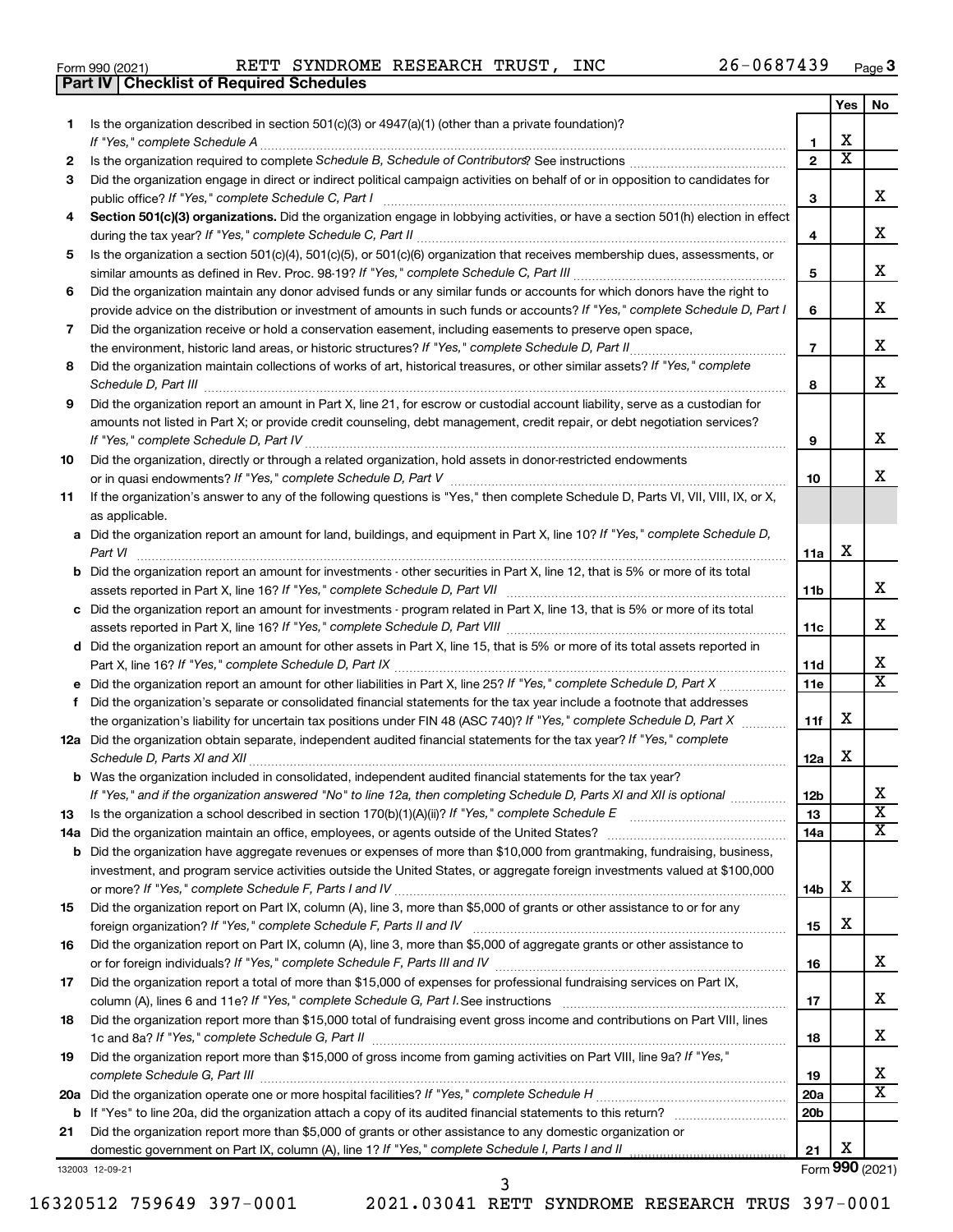*(continued)* **Part IV Checklist of Required Schedules**

|        |                                                                                                                              |                 | Yes | No                      |
|--------|------------------------------------------------------------------------------------------------------------------------------|-----------------|-----|-------------------------|
| 22     | Did the organization report more than \$5,000 of grants or other assistance to or for domestic individuals on                |                 |     |                         |
|        | Part IX, column (A), line 2? If "Yes," complete Schedule I, Parts I and III                                                  | 22              |     | x                       |
| 23     | Did the organization answer "Yes" to Part VII, Section A, line 3, 4, or 5, about compensation of the organization's current  |                 |     |                         |
|        | and former officers, directors, trustees, key employees, and highest compensated employees? If "Yes," complete               |                 |     |                         |
|        |                                                                                                                              | 23              | х   |                         |
|        | 24a Did the organization have a tax-exempt bond issue with an outstanding principal amount of more than \$100,000 as of the  |                 |     |                         |
|        | last day of the year, that was issued after December 31, 2002? If "Yes," answer lines 24b through 24d and complete           |                 |     |                         |
|        | Schedule K. If "No," go to line 25a                                                                                          | 24a             |     | x                       |
|        |                                                                                                                              | 24 <sub>b</sub> |     |                         |
|        | c Did the organization maintain an escrow account other than a refunding escrow at any time during the year to defease       |                 |     |                         |
|        |                                                                                                                              | 24c             |     |                         |
|        |                                                                                                                              | 24d             |     |                         |
|        | 25a Section 501(c)(3), 501(c)(4), and 501(c)(29) organizations. Did the organization engage in an excess benefit             |                 |     | x                       |
|        |                                                                                                                              | 25a             |     |                         |
|        | b Is the organization aware that it engaged in an excess benefit transaction with a disqualified person in a prior year, and |                 |     |                         |
|        | that the transaction has not been reported on any of the organization's prior Forms 990 or 990-EZ? If "Yes," complete        |                 |     | х                       |
|        | Schedule L, Part I                                                                                                           | 25b             |     |                         |
| 26     | Did the organization report any amount on Part X, line 5 or 22, for receivables from or payables to any current              |                 |     |                         |
|        | or former officer, director, trustee, key employee, creator or founder, substantial contributor, or 35%                      |                 |     | х                       |
| 27     | Did the organization provide a grant or other assistance to any current or former officer, director, trustee, key employee,  | 26              |     |                         |
|        | creator or founder, substantial contributor or employee thereof, a grant selection committee member, or to a 35% controlled  |                 |     |                         |
|        | entity (including an employee thereof) or family member of any of these persons? If "Yes," complete Schedule L, Part III     | 27              |     | х                       |
| 28     | Was the organization a party to a business transaction with one of the following parties (see the Schedule L, Part IV,       |                 |     |                         |
|        | instructions for applicable filing thresholds, conditions, and exceptions):                                                  |                 |     |                         |
|        | a A current or former officer, director, trustee, key employee, creator or founder, or substantial contributor? If           |                 |     |                         |
|        |                                                                                                                              | 28a             |     | х                       |
|        |                                                                                                                              | 28 <sub>b</sub> |     | $\overline{\textbf{X}}$ |
|        | c A 35% controlled entity of one or more individuals and/or organizations described in line 28a or 28b?If                    |                 |     |                         |
|        |                                                                                                                              | 28c             |     | х                       |
| 29     |                                                                                                                              | 29              |     | $\overline{\text{x}}$   |
| 30     | Did the organization receive contributions of art, historical treasures, or other similar assets, or qualified conservation  |                 |     |                         |
|        |                                                                                                                              | 30              |     | х                       |
| 31     | Did the organization liquidate, terminate, or dissolve and cease operations? If "Yes," complete Schedule N, Part I           | 31              |     | $\overline{\textbf{X}}$ |
| 32     | Did the organization sell, exchange, dispose of, or transfer more than 25% of its net assets? If "Yes," complete             |                 |     |                         |
|        | Schedule N, Part II                                                                                                          | 32              |     | х                       |
| 33     | Did the organization own 100% of an entity disregarded as separate from the organization under Regulations                   |                 |     |                         |
|        |                                                                                                                              | 33              |     | х                       |
| 34     | Was the organization related to any tax-exempt or taxable entity? If "Yes," complete Schedule R, Part II, III, or IV, and    |                 |     |                         |
|        | Part V, line 1                                                                                                               | 34              |     | х                       |
|        |                                                                                                                              | 35a             |     | $\overline{\text{X}}$   |
|        | b If "Yes" to line 35a, did the organization receive any payment from or engage in any transaction with a controlled entity  |                 |     |                         |
|        |                                                                                                                              | 35 <sub>b</sub> |     |                         |
| 36     | Section 501(c)(3) organizations. Did the organization make any transfers to an exempt non-charitable related organization?   |                 |     | х                       |
| 37     | Did the organization conduct more than 5% of its activities through an entity that is not a related organization             | 36              |     |                         |
|        | and that is treated as a partnership for federal income tax purposes? If "Yes," complete Schedule R, Part VI                 | 37              |     | x                       |
| 38     | Did the organization complete Schedule O and provide explanations on Schedule O for Part VI, lines 11b and 19?               |                 |     |                         |
|        |                                                                                                                              | 38              | х   |                         |
| Part V | Statements Regarding Other IRS Filings and Tax Compliance                                                                    |                 |     |                         |
|        |                                                                                                                              |                 |     |                         |
|        |                                                                                                                              |                 | Yes | No                      |
|        | 1a                                                                                                                           |                 |     |                         |
|        | b Enter the number of Forms W-2G included on line 1a. Enter -0- if not applicable<br>1b                                      |                 |     |                         |
|        | c Did the organization comply with backup withholding rules for reportable payments to vendors and reportable gaming         |                 |     |                         |
|        |                                                                                                                              | 1c              |     |                         |
|        | 132004 12-09-21                                                                                                              |                 |     | Form 990 (2021)         |
|        | 4                                                                                                                            |                 |     |                         |

16320512 759649 397-0001 2021.03041 RETT SYNDROME RESEARCH TRUS 397-0001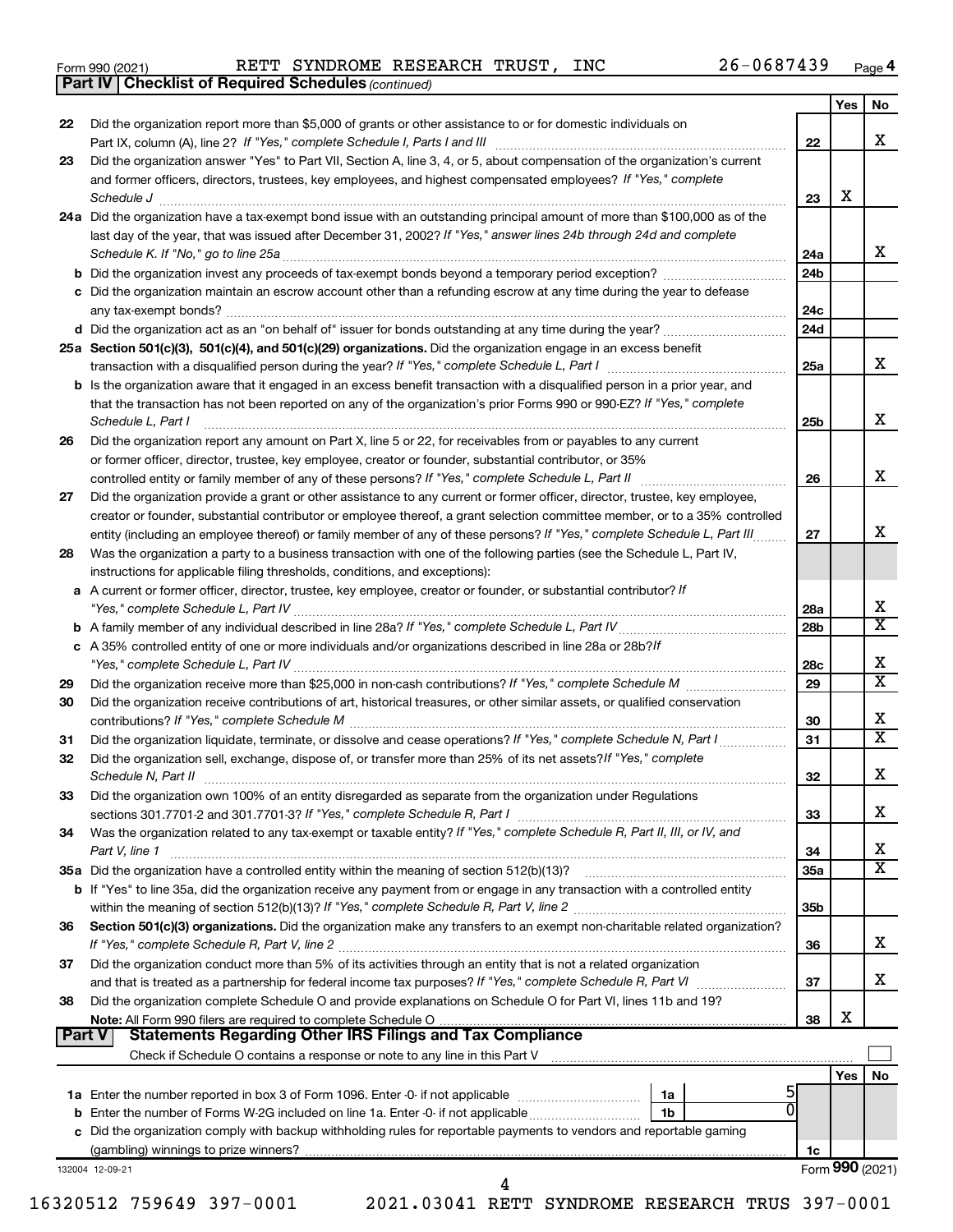|  | Form 990 (2021) |
|--|-----------------|
|  |                 |

Form 990 (2021) RETT SYNDROME RESEARCH TRUST , INC 26-0687439 <sub>Page</sub>

**Part V** Statements Regarding Other IRS Filings and Tax Compliance (continued)

|     |                                                                                                                                                 |                 |   |                      | Yes | No |
|-----|-------------------------------------------------------------------------------------------------------------------------------------------------|-----------------|---|----------------------|-----|----|
|     | 2a Enter the number of employees reported on Form W-3, Transmittal of Wage and Tax Statements,                                                  |                 |   |                      |     |    |
|     | filed for the calendar year ending with or within the year covered by this return <i></i>                                                       | 2a              | 8 |                      |     |    |
|     |                                                                                                                                                 |                 |   | 2b                   |     | х  |
|     |                                                                                                                                                 |                 |   |                      |     |    |
|     | 3a Did the organization have unrelated business gross income of \$1,000 or more during the year?                                                |                 |   | 3a                   |     | х  |
|     |                                                                                                                                                 |                 |   | 3 <sub>b</sub>       |     |    |
|     | 4a At any time during the calendar year, did the organization have an interest in, or a signature or other authority over, a                    |                 |   |                      |     | x  |
|     | financial account in a foreign country (such as a bank account, securities account, or other financial account)?                                |                 |   | 4a                   |     |    |
|     | <b>b</b> If "Yes," enter the name of the foreign country $\blacktriangleright$                                                                  |                 |   |                      |     |    |
|     | See instructions for filing requirements for FinCEN Form 114, Report of Foreign Bank and Financial Accounts (FBAR).                             |                 |   |                      |     | х  |
|     |                                                                                                                                                 |                 |   | 5a<br>5 <sub>b</sub> |     | х  |
| b   |                                                                                                                                                 |                 |   |                      |     |    |
|     |                                                                                                                                                 |                 |   | 5c                   |     |    |
|     | 6a Does the organization have annual gross receipts that are normally greater than \$100,000, and did the organization solicit                  |                 |   |                      |     | х  |
|     |                                                                                                                                                 |                 |   | 6a                   |     |    |
|     | <b>b</b> If "Yes," did the organization include with every solicitation an express statement that such contributions or gifts                   |                 |   | 6b                   |     |    |
| 7   | Organizations that may receive deductible contributions under section 170(c).                                                                   |                 |   |                      |     |    |
| а   | Did the organization receive a payment in excess of \$75 made partly as a contribution and partly for goods and services provided to the payor? |                 |   | 7a                   |     | х  |
|     |                                                                                                                                                 |                 |   | 7b                   |     |    |
|     | c Did the organization sell, exchange, or otherwise dispose of tangible personal property for which it was required                             |                 |   |                      |     |    |
|     |                                                                                                                                                 |                 |   | 7c                   |     | X  |
|     |                                                                                                                                                 | 7d              |   |                      |     |    |
| е   |                                                                                                                                                 |                 |   | 7e                   |     |    |
| f.  |                                                                                                                                                 |                 |   | 7f                   |     |    |
| g   | If the organization received a contribution of qualified intellectual property, did the organization file Form 8899 as required?                |                 |   | 7g                   |     |    |
|     | h If the organization received a contribution of cars, boats, airplanes, or other vehicles, did the organization file a Form 1098-C?            |                 |   | 7h                   |     |    |
| 8   | Sponsoring organizations maintaining donor advised funds. Did a donor advised fund maintained by the                                            |                 |   |                      |     |    |
|     |                                                                                                                                                 |                 |   | 8                    |     |    |
| 9   | Sponsoring organizations maintaining donor advised funds.                                                                                       |                 |   |                      |     |    |
| а   | Did the sponsoring organization make any taxable distributions under section 4966?                                                              |                 |   | 9а                   |     |    |
| b   |                                                                                                                                                 |                 |   | 9 <sub>b</sub>       |     |    |
| 10  | Section 501(c)(7) organizations. Enter:                                                                                                         |                 |   |                      |     |    |
| а   |                                                                                                                                                 | 10a             |   |                      |     |    |
| b   | Gross receipts, included on Form 990, Part VIII, line 12, for public use of club facilities                                                     | 10 <sub>b</sub> |   |                      |     |    |
| 11  | Section 501(c)(12) organizations. Enter:                                                                                                        |                 |   |                      |     |    |
| а   | Gross income from members or shareholders                                                                                                       | 11a             |   |                      |     |    |
|     | <b>b</b> Gross income from other sources. (Do not net amounts due or paid to other sources against                                              |                 |   |                      |     |    |
|     |                                                                                                                                                 | 11b             |   |                      |     |    |
|     | 12a Section 4947(a)(1) non-exempt charitable trusts. Is the organization filing Form 990 in lieu of Form 1041?                                  |                 |   | 12a                  |     |    |
|     | <b>b</b> If "Yes," enter the amount of tax-exempt interest received or accrued during the year                                                  | 12b             |   |                      |     |    |
| 13  | Section 501(c)(29) qualified nonprofit health insurance issuers.                                                                                |                 |   |                      |     |    |
|     |                                                                                                                                                 |                 |   | 1За                  |     |    |
|     | Note: See the instructions for additional information the organization must report on Schedule O.                                               |                 |   |                      |     |    |
|     | <b>b</b> Enter the amount of reserves the organization is required to maintain by the states in which the                                       |                 |   |                      |     |    |
|     |                                                                                                                                                 | 13b             |   |                      |     |    |
|     |                                                                                                                                                 | 13c             |   |                      |     |    |
|     |                                                                                                                                                 |                 |   | 14a                  |     | X  |
| 14a |                                                                                                                                                 |                 |   |                      |     |    |
|     | <b>b</b> If "Yes," has it filed a Form 720 to report these payments? If "No," provide an explanation on Schedule O                              |                 |   | 14b                  |     |    |
| 15  | Is the organization subject to the section 4960 tax on payment(s) of more than \$1,000,000 in remuneration or                                   |                 |   |                      |     | х  |
|     |                                                                                                                                                 |                 |   | 15                   |     |    |
|     | If "Yes," see the instructions and file Form 4720, Schedule N.                                                                                  |                 |   |                      |     | х  |
| 16  |                                                                                                                                                 |                 |   | 16                   |     |    |
|     | If "Yes," complete Form 4720, Schedule O.                                                                                                       |                 |   |                      |     |    |
| 17  | Section 501(c)(21) organizations. Did the trust, any disqualified person, or mine operator engage in any                                        |                 |   |                      |     |    |
|     |                                                                                                                                                 |                 |   | 17                   |     |    |
|     | If "Yes," complete Form 6069.                                                                                                                   |                 |   |                      |     |    |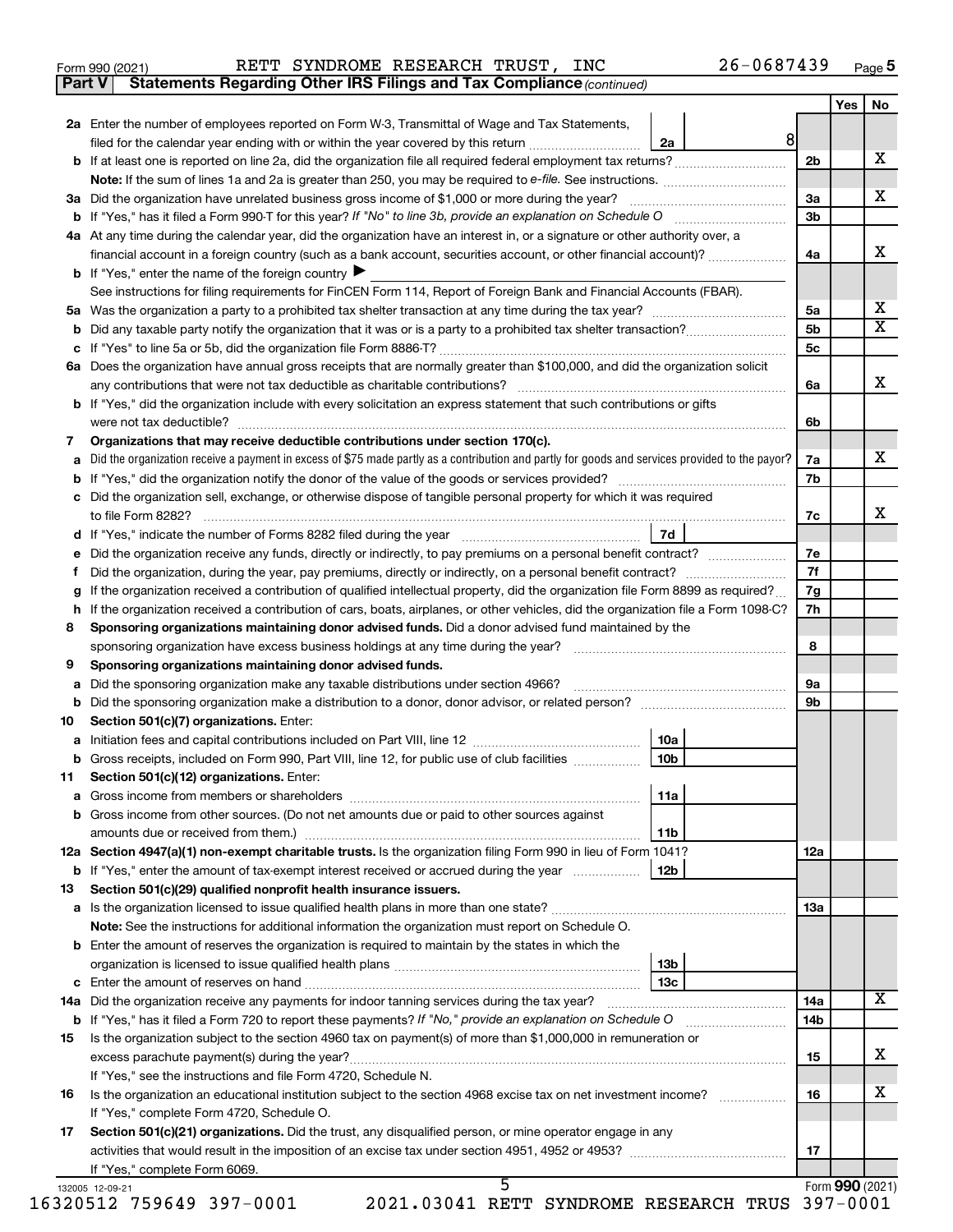| Form 990 (2021) |
|-----------------|
|-----------------|

Form 990 (2021) RETT SYNDROME RESEARCH TRUST , INC 26-0687439 <sub>Page</sub>

**Part VI** Governance, Management, and Disclosure. For each "Yes" response to lines 2 through 7b below, and for a "No" response *to line 8a, 8b, or 10b below, describe the circumstances, processes, or changes on Schedule O. See instructions.*

| Yes $ $<br>14<br><b>1a</b> Enter the number of voting members of the governing body at the end of the tax year<br>1a<br>If there are material differences in voting rights among members of the governing body, or if the governing<br>body delegated broad authority to an executive committee or similar committee, explain on Schedule O.<br>14<br>Enter the number of voting members included on line 1a, above, who are independent<br>1b<br>b<br>Did any officer, director, trustee, or key employee have a family relationship or a business relationship with any other<br>$\mathbf{2}$<br>Did the organization delegate control over management duties customarily performed by or under the direct supervision<br>3<br>4<br>Did the organization make any significant changes to its governing documents since the prior Form 990 was filed?<br>5<br>6<br>Did the organization have members, stockholders, or other persons who had the power to elect or appoint one or<br>7a<br>Are any governance decisions of the organization reserved to (or subject to approval by) members, stockholders, or<br>b<br>7b<br>Did the organization contemporaneously document the meetings held or written actions undertaken during the year by the following:<br>X<br>8а<br>а<br>$\overline{\mathbf{x}}$<br>8b<br>b<br>Is there any officer, director, trustee, or key employee listed in Part VII, Section A, who cannot be reached at the<br>9<br><b>Section B. Policies</b> (This Section B requests information about policies not required by the Internal Revenue Code.)<br>Yes<br>10a<br><b>b</b> If "Yes," did the organization have written policies and procedures governing the activities of such chapters, affiliates,<br>10 <sub>b</sub><br>X<br>11a<br>11a Has the organization provided a complete copy of this Form 990 to all members of its governing body before filing the form?<br><b>b</b> Describe on Schedule O the process, if any, used by the organization to review this Form 990.<br>Х<br>12a<br>$\overline{\mathbf{X}}$<br>Were officers, directors, or trustees, and key employees required to disclose annually interests that could give rise to conflicts?<br>12 <sub>b</sub><br>b<br>Did the organization regularly and consistently monitor and enforce compliance with the policy? If "Yes," describe<br>с<br>Х<br>12c<br>$\overline{\mathbf{X}}$<br>13<br>$\overline{\mathbf{X}}$<br>14<br>Did the process for determining compensation of the following persons include a review and approval by independent<br>persons, comparability data, and contemporaneous substantiation of the deliberation and decision?<br>X<br>15a<br>а<br>х<br>15 <sub>b</sub><br>If "Yes" to line 15a or 15b, describe the process on Schedule O. See instructions.<br>16a Did the organization invest in, contribute assets to, or participate in a joint venture or similar arrangement with a<br>taxable entity during the year?<br>16a<br>b If "Yes," did the organization follow a written policy or procedure requiring the organization to evaluate its participation<br>in joint venture arrangements under applicable federal tax law, and take steps to safeguard the organization's<br>exempt status with respect to such arrangements?<br>16b<br><b>Section C. Disclosure</b><br>List the states with which a copy of this Form 990 is required to be filed $\blacktriangleright$ CA, CT, IL, MA, MD, NJ, NY, PA<br>Section 6104 requires an organization to make its Forms 1023 (1024 or 1024 A, if applicable), 990, and 990 T (section 501(c)(3)s only) available<br>for public inspection. Indicate how you made these available. Check all that apply.<br>  X   Own website<br>Another's website<br>Upon request<br>Other (explain on Schedule O)<br>Describe on Schedule O whether (and if so, how) the organization made its governing documents, conflict of interest policy, and financial<br>statements available to the public during the tax year.<br>State the name, address, and telephone number of the person who possesses the organization's books and records<br>MONICA COENRAADS - 203-445-0041<br>06611<br>67 UNDER CLIFF ROAD, TRUMBULL, CT<br>Form 990 (2021)<br>132006 12-09-21<br>6<br>16320512 759649 397-0001<br>2021.03041 RETT SYNDROME RESEARCH TRUS 397-0001 |    | Check if Schedule O contains a response or note to any line in this Part VI [11] [12] Check if Schedule O contains a response or note to any line in this Part VI |  |  | $\mathbf{X}$            |
|-------------------------------------------------------------------------------------------------------------------------------------------------------------------------------------------------------------------------------------------------------------------------------------------------------------------------------------------------------------------------------------------------------------------------------------------------------------------------------------------------------------------------------------------------------------------------------------------------------------------------------------------------------------------------------------------------------------------------------------------------------------------------------------------------------------------------------------------------------------------------------------------------------------------------------------------------------------------------------------------------------------------------------------------------------------------------------------------------------------------------------------------------------------------------------------------------------------------------------------------------------------------------------------------------------------------------------------------------------------------------------------------------------------------------------------------------------------------------------------------------------------------------------------------------------------------------------------------------------------------------------------------------------------------------------------------------------------------------------------------------------------------------------------------------------------------------------------------------------------------------------------------------------------------------------------------------------------------------------------------------------------------------------------------------------------------------------------------------------------------------------------------------------------------------------------------------------------------------------------------------------------------------------------------------------------------------------------------------------------------------------------------------------------------------------------------------------------------------------------------------------------------------------------------------------------------------------------------------------------------------------------------------------------------------------------------------------------------------------------------------------------------------------------------------------------------------------------------------------------------------------------------------------------------------------------------------------------------------------------------------------------------------------------------------------------------------------------------------------------------------------------------------------------------------------------------------------------------------------------------------------------------------------------------------------------------------------------------------------------------------------------------------------------------------------------------------------------------------------------------------------------------------------------------------------------------------------------------------------------------------------------------------------------------------------------------------------------------------------------------------------------------------------------------------------------------------------------------------------------------------------------------------------------------------------------------------------------------------------------------------------------------------------------------------------------------------------------------------------------------------------------------------------------------------------------------------------------------------------------------------------------------------------------------------------------------------------|----|-------------------------------------------------------------------------------------------------------------------------------------------------------------------|--|--|-------------------------|
|                                                                                                                                                                                                                                                                                                                                                                                                                                                                                                                                                                                                                                                                                                                                                                                                                                                                                                                                                                                                                                                                                                                                                                                                                                                                                                                                                                                                                                                                                                                                                                                                                                                                                                                                                                                                                                                                                                                                                                                                                                                                                                                                                                                                                                                                                                                                                                                                                                                                                                                                                                                                                                                                                                                                                                                                                                                                                                                                                                                                                                                                                                                                                                                                                                                                                                                                                                                                                                                                                                                                                                                                                                                                                                                                                                                                                                                                                                                                                                                                                                                                                                                                                                                                                                                                                                                               |    | <b>Section A. Governing Body and Management</b>                                                                                                                   |  |  |                         |
|                                                                                                                                                                                                                                                                                                                                                                                                                                                                                                                                                                                                                                                                                                                                                                                                                                                                                                                                                                                                                                                                                                                                                                                                                                                                                                                                                                                                                                                                                                                                                                                                                                                                                                                                                                                                                                                                                                                                                                                                                                                                                                                                                                                                                                                                                                                                                                                                                                                                                                                                                                                                                                                                                                                                                                                                                                                                                                                                                                                                                                                                                                                                                                                                                                                                                                                                                                                                                                                                                                                                                                                                                                                                                                                                                                                                                                                                                                                                                                                                                                                                                                                                                                                                                                                                                                                               |    |                                                                                                                                                                   |  |  | No                      |
|                                                                                                                                                                                                                                                                                                                                                                                                                                                                                                                                                                                                                                                                                                                                                                                                                                                                                                                                                                                                                                                                                                                                                                                                                                                                                                                                                                                                                                                                                                                                                                                                                                                                                                                                                                                                                                                                                                                                                                                                                                                                                                                                                                                                                                                                                                                                                                                                                                                                                                                                                                                                                                                                                                                                                                                                                                                                                                                                                                                                                                                                                                                                                                                                                                                                                                                                                                                                                                                                                                                                                                                                                                                                                                                                                                                                                                                                                                                                                                                                                                                                                                                                                                                                                                                                                                                               |    |                                                                                                                                                                   |  |  |                         |
|                                                                                                                                                                                                                                                                                                                                                                                                                                                                                                                                                                                                                                                                                                                                                                                                                                                                                                                                                                                                                                                                                                                                                                                                                                                                                                                                                                                                                                                                                                                                                                                                                                                                                                                                                                                                                                                                                                                                                                                                                                                                                                                                                                                                                                                                                                                                                                                                                                                                                                                                                                                                                                                                                                                                                                                                                                                                                                                                                                                                                                                                                                                                                                                                                                                                                                                                                                                                                                                                                                                                                                                                                                                                                                                                                                                                                                                                                                                                                                                                                                                                                                                                                                                                                                                                                                                               |    |                                                                                                                                                                   |  |  |                         |
|                                                                                                                                                                                                                                                                                                                                                                                                                                                                                                                                                                                                                                                                                                                                                                                                                                                                                                                                                                                                                                                                                                                                                                                                                                                                                                                                                                                                                                                                                                                                                                                                                                                                                                                                                                                                                                                                                                                                                                                                                                                                                                                                                                                                                                                                                                                                                                                                                                                                                                                                                                                                                                                                                                                                                                                                                                                                                                                                                                                                                                                                                                                                                                                                                                                                                                                                                                                                                                                                                                                                                                                                                                                                                                                                                                                                                                                                                                                                                                                                                                                                                                                                                                                                                                                                                                                               |    |                                                                                                                                                                   |  |  |                         |
|                                                                                                                                                                                                                                                                                                                                                                                                                                                                                                                                                                                                                                                                                                                                                                                                                                                                                                                                                                                                                                                                                                                                                                                                                                                                                                                                                                                                                                                                                                                                                                                                                                                                                                                                                                                                                                                                                                                                                                                                                                                                                                                                                                                                                                                                                                                                                                                                                                                                                                                                                                                                                                                                                                                                                                                                                                                                                                                                                                                                                                                                                                                                                                                                                                                                                                                                                                                                                                                                                                                                                                                                                                                                                                                                                                                                                                                                                                                                                                                                                                                                                                                                                                                                                                                                                                                               |    |                                                                                                                                                                   |  |  |                         |
|                                                                                                                                                                                                                                                                                                                                                                                                                                                                                                                                                                                                                                                                                                                                                                                                                                                                                                                                                                                                                                                                                                                                                                                                                                                                                                                                                                                                                                                                                                                                                                                                                                                                                                                                                                                                                                                                                                                                                                                                                                                                                                                                                                                                                                                                                                                                                                                                                                                                                                                                                                                                                                                                                                                                                                                                                                                                                                                                                                                                                                                                                                                                                                                                                                                                                                                                                                                                                                                                                                                                                                                                                                                                                                                                                                                                                                                                                                                                                                                                                                                                                                                                                                                                                                                                                                                               | 2  |                                                                                                                                                                   |  |  |                         |
|                                                                                                                                                                                                                                                                                                                                                                                                                                                                                                                                                                                                                                                                                                                                                                                                                                                                                                                                                                                                                                                                                                                                                                                                                                                                                                                                                                                                                                                                                                                                                                                                                                                                                                                                                                                                                                                                                                                                                                                                                                                                                                                                                                                                                                                                                                                                                                                                                                                                                                                                                                                                                                                                                                                                                                                                                                                                                                                                                                                                                                                                                                                                                                                                                                                                                                                                                                                                                                                                                                                                                                                                                                                                                                                                                                                                                                                                                                                                                                                                                                                                                                                                                                                                                                                                                                                               |    |                                                                                                                                                                   |  |  | х                       |
|                                                                                                                                                                                                                                                                                                                                                                                                                                                                                                                                                                                                                                                                                                                                                                                                                                                                                                                                                                                                                                                                                                                                                                                                                                                                                                                                                                                                                                                                                                                                                                                                                                                                                                                                                                                                                                                                                                                                                                                                                                                                                                                                                                                                                                                                                                                                                                                                                                                                                                                                                                                                                                                                                                                                                                                                                                                                                                                                                                                                                                                                                                                                                                                                                                                                                                                                                                                                                                                                                                                                                                                                                                                                                                                                                                                                                                                                                                                                                                                                                                                                                                                                                                                                                                                                                                                               | 3  |                                                                                                                                                                   |  |  |                         |
|                                                                                                                                                                                                                                                                                                                                                                                                                                                                                                                                                                                                                                                                                                                                                                                                                                                                                                                                                                                                                                                                                                                                                                                                                                                                                                                                                                                                                                                                                                                                                                                                                                                                                                                                                                                                                                                                                                                                                                                                                                                                                                                                                                                                                                                                                                                                                                                                                                                                                                                                                                                                                                                                                                                                                                                                                                                                                                                                                                                                                                                                                                                                                                                                                                                                                                                                                                                                                                                                                                                                                                                                                                                                                                                                                                                                                                                                                                                                                                                                                                                                                                                                                                                                                                                                                                                               |    |                                                                                                                                                                   |  |  | х                       |
|                                                                                                                                                                                                                                                                                                                                                                                                                                                                                                                                                                                                                                                                                                                                                                                                                                                                                                                                                                                                                                                                                                                                                                                                                                                                                                                                                                                                                                                                                                                                                                                                                                                                                                                                                                                                                                                                                                                                                                                                                                                                                                                                                                                                                                                                                                                                                                                                                                                                                                                                                                                                                                                                                                                                                                                                                                                                                                                                                                                                                                                                                                                                                                                                                                                                                                                                                                                                                                                                                                                                                                                                                                                                                                                                                                                                                                                                                                                                                                                                                                                                                                                                                                                                                                                                                                                               | 4  |                                                                                                                                                                   |  |  | $\overline{\mathbf{x}}$ |
|                                                                                                                                                                                                                                                                                                                                                                                                                                                                                                                                                                                                                                                                                                                                                                                                                                                                                                                                                                                                                                                                                                                                                                                                                                                                                                                                                                                                                                                                                                                                                                                                                                                                                                                                                                                                                                                                                                                                                                                                                                                                                                                                                                                                                                                                                                                                                                                                                                                                                                                                                                                                                                                                                                                                                                                                                                                                                                                                                                                                                                                                                                                                                                                                                                                                                                                                                                                                                                                                                                                                                                                                                                                                                                                                                                                                                                                                                                                                                                                                                                                                                                                                                                                                                                                                                                                               | 5  |                                                                                                                                                                   |  |  | $\overline{\textbf{x}}$ |
|                                                                                                                                                                                                                                                                                                                                                                                                                                                                                                                                                                                                                                                                                                                                                                                                                                                                                                                                                                                                                                                                                                                                                                                                                                                                                                                                                                                                                                                                                                                                                                                                                                                                                                                                                                                                                                                                                                                                                                                                                                                                                                                                                                                                                                                                                                                                                                                                                                                                                                                                                                                                                                                                                                                                                                                                                                                                                                                                                                                                                                                                                                                                                                                                                                                                                                                                                                                                                                                                                                                                                                                                                                                                                                                                                                                                                                                                                                                                                                                                                                                                                                                                                                                                                                                                                                                               | 6  |                                                                                                                                                                   |  |  | $\overline{\textbf{x}}$ |
|                                                                                                                                                                                                                                                                                                                                                                                                                                                                                                                                                                                                                                                                                                                                                                                                                                                                                                                                                                                                                                                                                                                                                                                                                                                                                                                                                                                                                                                                                                                                                                                                                                                                                                                                                                                                                                                                                                                                                                                                                                                                                                                                                                                                                                                                                                                                                                                                                                                                                                                                                                                                                                                                                                                                                                                                                                                                                                                                                                                                                                                                                                                                                                                                                                                                                                                                                                                                                                                                                                                                                                                                                                                                                                                                                                                                                                                                                                                                                                                                                                                                                                                                                                                                                                                                                                                               | 7a |                                                                                                                                                                   |  |  |                         |
|                                                                                                                                                                                                                                                                                                                                                                                                                                                                                                                                                                                                                                                                                                                                                                                                                                                                                                                                                                                                                                                                                                                                                                                                                                                                                                                                                                                                                                                                                                                                                                                                                                                                                                                                                                                                                                                                                                                                                                                                                                                                                                                                                                                                                                                                                                                                                                                                                                                                                                                                                                                                                                                                                                                                                                                                                                                                                                                                                                                                                                                                                                                                                                                                                                                                                                                                                                                                                                                                                                                                                                                                                                                                                                                                                                                                                                                                                                                                                                                                                                                                                                                                                                                                                                                                                                                               |    |                                                                                                                                                                   |  |  | х                       |
|                                                                                                                                                                                                                                                                                                                                                                                                                                                                                                                                                                                                                                                                                                                                                                                                                                                                                                                                                                                                                                                                                                                                                                                                                                                                                                                                                                                                                                                                                                                                                                                                                                                                                                                                                                                                                                                                                                                                                                                                                                                                                                                                                                                                                                                                                                                                                                                                                                                                                                                                                                                                                                                                                                                                                                                                                                                                                                                                                                                                                                                                                                                                                                                                                                                                                                                                                                                                                                                                                                                                                                                                                                                                                                                                                                                                                                                                                                                                                                                                                                                                                                                                                                                                                                                                                                                               |    |                                                                                                                                                                   |  |  |                         |
|                                                                                                                                                                                                                                                                                                                                                                                                                                                                                                                                                                                                                                                                                                                                                                                                                                                                                                                                                                                                                                                                                                                                                                                                                                                                                                                                                                                                                                                                                                                                                                                                                                                                                                                                                                                                                                                                                                                                                                                                                                                                                                                                                                                                                                                                                                                                                                                                                                                                                                                                                                                                                                                                                                                                                                                                                                                                                                                                                                                                                                                                                                                                                                                                                                                                                                                                                                                                                                                                                                                                                                                                                                                                                                                                                                                                                                                                                                                                                                                                                                                                                                                                                                                                                                                                                                                               |    |                                                                                                                                                                   |  |  | x                       |
|                                                                                                                                                                                                                                                                                                                                                                                                                                                                                                                                                                                                                                                                                                                                                                                                                                                                                                                                                                                                                                                                                                                                                                                                                                                                                                                                                                                                                                                                                                                                                                                                                                                                                                                                                                                                                                                                                                                                                                                                                                                                                                                                                                                                                                                                                                                                                                                                                                                                                                                                                                                                                                                                                                                                                                                                                                                                                                                                                                                                                                                                                                                                                                                                                                                                                                                                                                                                                                                                                                                                                                                                                                                                                                                                                                                                                                                                                                                                                                                                                                                                                                                                                                                                                                                                                                                               | 8  |                                                                                                                                                                   |  |  |                         |
|                                                                                                                                                                                                                                                                                                                                                                                                                                                                                                                                                                                                                                                                                                                                                                                                                                                                                                                                                                                                                                                                                                                                                                                                                                                                                                                                                                                                                                                                                                                                                                                                                                                                                                                                                                                                                                                                                                                                                                                                                                                                                                                                                                                                                                                                                                                                                                                                                                                                                                                                                                                                                                                                                                                                                                                                                                                                                                                                                                                                                                                                                                                                                                                                                                                                                                                                                                                                                                                                                                                                                                                                                                                                                                                                                                                                                                                                                                                                                                                                                                                                                                                                                                                                                                                                                                                               |    |                                                                                                                                                                   |  |  |                         |
|                                                                                                                                                                                                                                                                                                                                                                                                                                                                                                                                                                                                                                                                                                                                                                                                                                                                                                                                                                                                                                                                                                                                                                                                                                                                                                                                                                                                                                                                                                                                                                                                                                                                                                                                                                                                                                                                                                                                                                                                                                                                                                                                                                                                                                                                                                                                                                                                                                                                                                                                                                                                                                                                                                                                                                                                                                                                                                                                                                                                                                                                                                                                                                                                                                                                                                                                                                                                                                                                                                                                                                                                                                                                                                                                                                                                                                                                                                                                                                                                                                                                                                                                                                                                                                                                                                                               |    |                                                                                                                                                                   |  |  |                         |
|                                                                                                                                                                                                                                                                                                                                                                                                                                                                                                                                                                                                                                                                                                                                                                                                                                                                                                                                                                                                                                                                                                                                                                                                                                                                                                                                                                                                                                                                                                                                                                                                                                                                                                                                                                                                                                                                                                                                                                                                                                                                                                                                                                                                                                                                                                                                                                                                                                                                                                                                                                                                                                                                                                                                                                                                                                                                                                                                                                                                                                                                                                                                                                                                                                                                                                                                                                                                                                                                                                                                                                                                                                                                                                                                                                                                                                                                                                                                                                                                                                                                                                                                                                                                                                                                                                                               | 9  |                                                                                                                                                                   |  |  |                         |
|                                                                                                                                                                                                                                                                                                                                                                                                                                                                                                                                                                                                                                                                                                                                                                                                                                                                                                                                                                                                                                                                                                                                                                                                                                                                                                                                                                                                                                                                                                                                                                                                                                                                                                                                                                                                                                                                                                                                                                                                                                                                                                                                                                                                                                                                                                                                                                                                                                                                                                                                                                                                                                                                                                                                                                                                                                                                                                                                                                                                                                                                                                                                                                                                                                                                                                                                                                                                                                                                                                                                                                                                                                                                                                                                                                                                                                                                                                                                                                                                                                                                                                                                                                                                                                                                                                                               |    |                                                                                                                                                                   |  |  |                         |
|                                                                                                                                                                                                                                                                                                                                                                                                                                                                                                                                                                                                                                                                                                                                                                                                                                                                                                                                                                                                                                                                                                                                                                                                                                                                                                                                                                                                                                                                                                                                                                                                                                                                                                                                                                                                                                                                                                                                                                                                                                                                                                                                                                                                                                                                                                                                                                                                                                                                                                                                                                                                                                                                                                                                                                                                                                                                                                                                                                                                                                                                                                                                                                                                                                                                                                                                                                                                                                                                                                                                                                                                                                                                                                                                                                                                                                                                                                                                                                                                                                                                                                                                                                                                                                                                                                                               |    |                                                                                                                                                                   |  |  |                         |
|                                                                                                                                                                                                                                                                                                                                                                                                                                                                                                                                                                                                                                                                                                                                                                                                                                                                                                                                                                                                                                                                                                                                                                                                                                                                                                                                                                                                                                                                                                                                                                                                                                                                                                                                                                                                                                                                                                                                                                                                                                                                                                                                                                                                                                                                                                                                                                                                                                                                                                                                                                                                                                                                                                                                                                                                                                                                                                                                                                                                                                                                                                                                                                                                                                                                                                                                                                                                                                                                                                                                                                                                                                                                                                                                                                                                                                                                                                                                                                                                                                                                                                                                                                                                                                                                                                                               |    |                                                                                                                                                                   |  |  | No                      |
|                                                                                                                                                                                                                                                                                                                                                                                                                                                                                                                                                                                                                                                                                                                                                                                                                                                                                                                                                                                                                                                                                                                                                                                                                                                                                                                                                                                                                                                                                                                                                                                                                                                                                                                                                                                                                                                                                                                                                                                                                                                                                                                                                                                                                                                                                                                                                                                                                                                                                                                                                                                                                                                                                                                                                                                                                                                                                                                                                                                                                                                                                                                                                                                                                                                                                                                                                                                                                                                                                                                                                                                                                                                                                                                                                                                                                                                                                                                                                                                                                                                                                                                                                                                                                                                                                                                               |    |                                                                                                                                                                   |  |  |                         |
|                                                                                                                                                                                                                                                                                                                                                                                                                                                                                                                                                                                                                                                                                                                                                                                                                                                                                                                                                                                                                                                                                                                                                                                                                                                                                                                                                                                                                                                                                                                                                                                                                                                                                                                                                                                                                                                                                                                                                                                                                                                                                                                                                                                                                                                                                                                                                                                                                                                                                                                                                                                                                                                                                                                                                                                                                                                                                                                                                                                                                                                                                                                                                                                                                                                                                                                                                                                                                                                                                                                                                                                                                                                                                                                                                                                                                                                                                                                                                                                                                                                                                                                                                                                                                                                                                                                               |    |                                                                                                                                                                   |  |  |                         |
|                                                                                                                                                                                                                                                                                                                                                                                                                                                                                                                                                                                                                                                                                                                                                                                                                                                                                                                                                                                                                                                                                                                                                                                                                                                                                                                                                                                                                                                                                                                                                                                                                                                                                                                                                                                                                                                                                                                                                                                                                                                                                                                                                                                                                                                                                                                                                                                                                                                                                                                                                                                                                                                                                                                                                                                                                                                                                                                                                                                                                                                                                                                                                                                                                                                                                                                                                                                                                                                                                                                                                                                                                                                                                                                                                                                                                                                                                                                                                                                                                                                                                                                                                                                                                                                                                                                               |    |                                                                                                                                                                   |  |  |                         |
|                                                                                                                                                                                                                                                                                                                                                                                                                                                                                                                                                                                                                                                                                                                                                                                                                                                                                                                                                                                                                                                                                                                                                                                                                                                                                                                                                                                                                                                                                                                                                                                                                                                                                                                                                                                                                                                                                                                                                                                                                                                                                                                                                                                                                                                                                                                                                                                                                                                                                                                                                                                                                                                                                                                                                                                                                                                                                                                                                                                                                                                                                                                                                                                                                                                                                                                                                                                                                                                                                                                                                                                                                                                                                                                                                                                                                                                                                                                                                                                                                                                                                                                                                                                                                                                                                                                               |    |                                                                                                                                                                   |  |  |                         |
|                                                                                                                                                                                                                                                                                                                                                                                                                                                                                                                                                                                                                                                                                                                                                                                                                                                                                                                                                                                                                                                                                                                                                                                                                                                                                                                                                                                                                                                                                                                                                                                                                                                                                                                                                                                                                                                                                                                                                                                                                                                                                                                                                                                                                                                                                                                                                                                                                                                                                                                                                                                                                                                                                                                                                                                                                                                                                                                                                                                                                                                                                                                                                                                                                                                                                                                                                                                                                                                                                                                                                                                                                                                                                                                                                                                                                                                                                                                                                                                                                                                                                                                                                                                                                                                                                                                               |    |                                                                                                                                                                   |  |  |                         |
|                                                                                                                                                                                                                                                                                                                                                                                                                                                                                                                                                                                                                                                                                                                                                                                                                                                                                                                                                                                                                                                                                                                                                                                                                                                                                                                                                                                                                                                                                                                                                                                                                                                                                                                                                                                                                                                                                                                                                                                                                                                                                                                                                                                                                                                                                                                                                                                                                                                                                                                                                                                                                                                                                                                                                                                                                                                                                                                                                                                                                                                                                                                                                                                                                                                                                                                                                                                                                                                                                                                                                                                                                                                                                                                                                                                                                                                                                                                                                                                                                                                                                                                                                                                                                                                                                                                               |    |                                                                                                                                                                   |  |  |                         |
|                                                                                                                                                                                                                                                                                                                                                                                                                                                                                                                                                                                                                                                                                                                                                                                                                                                                                                                                                                                                                                                                                                                                                                                                                                                                                                                                                                                                                                                                                                                                                                                                                                                                                                                                                                                                                                                                                                                                                                                                                                                                                                                                                                                                                                                                                                                                                                                                                                                                                                                                                                                                                                                                                                                                                                                                                                                                                                                                                                                                                                                                                                                                                                                                                                                                                                                                                                                                                                                                                                                                                                                                                                                                                                                                                                                                                                                                                                                                                                                                                                                                                                                                                                                                                                                                                                                               |    |                                                                                                                                                                   |  |  |                         |
|                                                                                                                                                                                                                                                                                                                                                                                                                                                                                                                                                                                                                                                                                                                                                                                                                                                                                                                                                                                                                                                                                                                                                                                                                                                                                                                                                                                                                                                                                                                                                                                                                                                                                                                                                                                                                                                                                                                                                                                                                                                                                                                                                                                                                                                                                                                                                                                                                                                                                                                                                                                                                                                                                                                                                                                                                                                                                                                                                                                                                                                                                                                                                                                                                                                                                                                                                                                                                                                                                                                                                                                                                                                                                                                                                                                                                                                                                                                                                                                                                                                                                                                                                                                                                                                                                                                               |    |                                                                                                                                                                   |  |  |                         |
|                                                                                                                                                                                                                                                                                                                                                                                                                                                                                                                                                                                                                                                                                                                                                                                                                                                                                                                                                                                                                                                                                                                                                                                                                                                                                                                                                                                                                                                                                                                                                                                                                                                                                                                                                                                                                                                                                                                                                                                                                                                                                                                                                                                                                                                                                                                                                                                                                                                                                                                                                                                                                                                                                                                                                                                                                                                                                                                                                                                                                                                                                                                                                                                                                                                                                                                                                                                                                                                                                                                                                                                                                                                                                                                                                                                                                                                                                                                                                                                                                                                                                                                                                                                                                                                                                                                               |    |                                                                                                                                                                   |  |  |                         |
|                                                                                                                                                                                                                                                                                                                                                                                                                                                                                                                                                                                                                                                                                                                                                                                                                                                                                                                                                                                                                                                                                                                                                                                                                                                                                                                                                                                                                                                                                                                                                                                                                                                                                                                                                                                                                                                                                                                                                                                                                                                                                                                                                                                                                                                                                                                                                                                                                                                                                                                                                                                                                                                                                                                                                                                                                                                                                                                                                                                                                                                                                                                                                                                                                                                                                                                                                                                                                                                                                                                                                                                                                                                                                                                                                                                                                                                                                                                                                                                                                                                                                                                                                                                                                                                                                                                               | 13 |                                                                                                                                                                   |  |  |                         |
|                                                                                                                                                                                                                                                                                                                                                                                                                                                                                                                                                                                                                                                                                                                                                                                                                                                                                                                                                                                                                                                                                                                                                                                                                                                                                                                                                                                                                                                                                                                                                                                                                                                                                                                                                                                                                                                                                                                                                                                                                                                                                                                                                                                                                                                                                                                                                                                                                                                                                                                                                                                                                                                                                                                                                                                                                                                                                                                                                                                                                                                                                                                                                                                                                                                                                                                                                                                                                                                                                                                                                                                                                                                                                                                                                                                                                                                                                                                                                                                                                                                                                                                                                                                                                                                                                                                               | 14 |                                                                                                                                                                   |  |  |                         |
|                                                                                                                                                                                                                                                                                                                                                                                                                                                                                                                                                                                                                                                                                                                                                                                                                                                                                                                                                                                                                                                                                                                                                                                                                                                                                                                                                                                                                                                                                                                                                                                                                                                                                                                                                                                                                                                                                                                                                                                                                                                                                                                                                                                                                                                                                                                                                                                                                                                                                                                                                                                                                                                                                                                                                                                                                                                                                                                                                                                                                                                                                                                                                                                                                                                                                                                                                                                                                                                                                                                                                                                                                                                                                                                                                                                                                                                                                                                                                                                                                                                                                                                                                                                                                                                                                                                               | 15 |                                                                                                                                                                   |  |  |                         |
|                                                                                                                                                                                                                                                                                                                                                                                                                                                                                                                                                                                                                                                                                                                                                                                                                                                                                                                                                                                                                                                                                                                                                                                                                                                                                                                                                                                                                                                                                                                                                                                                                                                                                                                                                                                                                                                                                                                                                                                                                                                                                                                                                                                                                                                                                                                                                                                                                                                                                                                                                                                                                                                                                                                                                                                                                                                                                                                                                                                                                                                                                                                                                                                                                                                                                                                                                                                                                                                                                                                                                                                                                                                                                                                                                                                                                                                                                                                                                                                                                                                                                                                                                                                                                                                                                                                               |    |                                                                                                                                                                   |  |  |                         |
|                                                                                                                                                                                                                                                                                                                                                                                                                                                                                                                                                                                                                                                                                                                                                                                                                                                                                                                                                                                                                                                                                                                                                                                                                                                                                                                                                                                                                                                                                                                                                                                                                                                                                                                                                                                                                                                                                                                                                                                                                                                                                                                                                                                                                                                                                                                                                                                                                                                                                                                                                                                                                                                                                                                                                                                                                                                                                                                                                                                                                                                                                                                                                                                                                                                                                                                                                                                                                                                                                                                                                                                                                                                                                                                                                                                                                                                                                                                                                                                                                                                                                                                                                                                                                                                                                                                               |    |                                                                                                                                                                   |  |  |                         |
|                                                                                                                                                                                                                                                                                                                                                                                                                                                                                                                                                                                                                                                                                                                                                                                                                                                                                                                                                                                                                                                                                                                                                                                                                                                                                                                                                                                                                                                                                                                                                                                                                                                                                                                                                                                                                                                                                                                                                                                                                                                                                                                                                                                                                                                                                                                                                                                                                                                                                                                                                                                                                                                                                                                                                                                                                                                                                                                                                                                                                                                                                                                                                                                                                                                                                                                                                                                                                                                                                                                                                                                                                                                                                                                                                                                                                                                                                                                                                                                                                                                                                                                                                                                                                                                                                                                               |    |                                                                                                                                                                   |  |  |                         |
|                                                                                                                                                                                                                                                                                                                                                                                                                                                                                                                                                                                                                                                                                                                                                                                                                                                                                                                                                                                                                                                                                                                                                                                                                                                                                                                                                                                                                                                                                                                                                                                                                                                                                                                                                                                                                                                                                                                                                                                                                                                                                                                                                                                                                                                                                                                                                                                                                                                                                                                                                                                                                                                                                                                                                                                                                                                                                                                                                                                                                                                                                                                                                                                                                                                                                                                                                                                                                                                                                                                                                                                                                                                                                                                                                                                                                                                                                                                                                                                                                                                                                                                                                                                                                                                                                                                               |    |                                                                                                                                                                   |  |  |                         |
|                                                                                                                                                                                                                                                                                                                                                                                                                                                                                                                                                                                                                                                                                                                                                                                                                                                                                                                                                                                                                                                                                                                                                                                                                                                                                                                                                                                                                                                                                                                                                                                                                                                                                                                                                                                                                                                                                                                                                                                                                                                                                                                                                                                                                                                                                                                                                                                                                                                                                                                                                                                                                                                                                                                                                                                                                                                                                                                                                                                                                                                                                                                                                                                                                                                                                                                                                                                                                                                                                                                                                                                                                                                                                                                                                                                                                                                                                                                                                                                                                                                                                                                                                                                                                                                                                                                               |    |                                                                                                                                                                   |  |  |                         |
|                                                                                                                                                                                                                                                                                                                                                                                                                                                                                                                                                                                                                                                                                                                                                                                                                                                                                                                                                                                                                                                                                                                                                                                                                                                                                                                                                                                                                                                                                                                                                                                                                                                                                                                                                                                                                                                                                                                                                                                                                                                                                                                                                                                                                                                                                                                                                                                                                                                                                                                                                                                                                                                                                                                                                                                                                                                                                                                                                                                                                                                                                                                                                                                                                                                                                                                                                                                                                                                                                                                                                                                                                                                                                                                                                                                                                                                                                                                                                                                                                                                                                                                                                                                                                                                                                                                               |    |                                                                                                                                                                   |  |  |                         |
|                                                                                                                                                                                                                                                                                                                                                                                                                                                                                                                                                                                                                                                                                                                                                                                                                                                                                                                                                                                                                                                                                                                                                                                                                                                                                                                                                                                                                                                                                                                                                                                                                                                                                                                                                                                                                                                                                                                                                                                                                                                                                                                                                                                                                                                                                                                                                                                                                                                                                                                                                                                                                                                                                                                                                                                                                                                                                                                                                                                                                                                                                                                                                                                                                                                                                                                                                                                                                                                                                                                                                                                                                                                                                                                                                                                                                                                                                                                                                                                                                                                                                                                                                                                                                                                                                                                               |    |                                                                                                                                                                   |  |  | x                       |
|                                                                                                                                                                                                                                                                                                                                                                                                                                                                                                                                                                                                                                                                                                                                                                                                                                                                                                                                                                                                                                                                                                                                                                                                                                                                                                                                                                                                                                                                                                                                                                                                                                                                                                                                                                                                                                                                                                                                                                                                                                                                                                                                                                                                                                                                                                                                                                                                                                                                                                                                                                                                                                                                                                                                                                                                                                                                                                                                                                                                                                                                                                                                                                                                                                                                                                                                                                                                                                                                                                                                                                                                                                                                                                                                                                                                                                                                                                                                                                                                                                                                                                                                                                                                                                                                                                                               |    |                                                                                                                                                                   |  |  |                         |
|                                                                                                                                                                                                                                                                                                                                                                                                                                                                                                                                                                                                                                                                                                                                                                                                                                                                                                                                                                                                                                                                                                                                                                                                                                                                                                                                                                                                                                                                                                                                                                                                                                                                                                                                                                                                                                                                                                                                                                                                                                                                                                                                                                                                                                                                                                                                                                                                                                                                                                                                                                                                                                                                                                                                                                                                                                                                                                                                                                                                                                                                                                                                                                                                                                                                                                                                                                                                                                                                                                                                                                                                                                                                                                                                                                                                                                                                                                                                                                                                                                                                                                                                                                                                                                                                                                                               |    |                                                                                                                                                                   |  |  |                         |
|                                                                                                                                                                                                                                                                                                                                                                                                                                                                                                                                                                                                                                                                                                                                                                                                                                                                                                                                                                                                                                                                                                                                                                                                                                                                                                                                                                                                                                                                                                                                                                                                                                                                                                                                                                                                                                                                                                                                                                                                                                                                                                                                                                                                                                                                                                                                                                                                                                                                                                                                                                                                                                                                                                                                                                                                                                                                                                                                                                                                                                                                                                                                                                                                                                                                                                                                                                                                                                                                                                                                                                                                                                                                                                                                                                                                                                                                                                                                                                                                                                                                                                                                                                                                                                                                                                                               |    |                                                                                                                                                                   |  |  |                         |
|                                                                                                                                                                                                                                                                                                                                                                                                                                                                                                                                                                                                                                                                                                                                                                                                                                                                                                                                                                                                                                                                                                                                                                                                                                                                                                                                                                                                                                                                                                                                                                                                                                                                                                                                                                                                                                                                                                                                                                                                                                                                                                                                                                                                                                                                                                                                                                                                                                                                                                                                                                                                                                                                                                                                                                                                                                                                                                                                                                                                                                                                                                                                                                                                                                                                                                                                                                                                                                                                                                                                                                                                                                                                                                                                                                                                                                                                                                                                                                                                                                                                                                                                                                                                                                                                                                                               |    |                                                                                                                                                                   |  |  |                         |
|                                                                                                                                                                                                                                                                                                                                                                                                                                                                                                                                                                                                                                                                                                                                                                                                                                                                                                                                                                                                                                                                                                                                                                                                                                                                                                                                                                                                                                                                                                                                                                                                                                                                                                                                                                                                                                                                                                                                                                                                                                                                                                                                                                                                                                                                                                                                                                                                                                                                                                                                                                                                                                                                                                                                                                                                                                                                                                                                                                                                                                                                                                                                                                                                                                                                                                                                                                                                                                                                                                                                                                                                                                                                                                                                                                                                                                                                                                                                                                                                                                                                                                                                                                                                                                                                                                                               | 17 |                                                                                                                                                                   |  |  |                         |
|                                                                                                                                                                                                                                                                                                                                                                                                                                                                                                                                                                                                                                                                                                                                                                                                                                                                                                                                                                                                                                                                                                                                                                                                                                                                                                                                                                                                                                                                                                                                                                                                                                                                                                                                                                                                                                                                                                                                                                                                                                                                                                                                                                                                                                                                                                                                                                                                                                                                                                                                                                                                                                                                                                                                                                                                                                                                                                                                                                                                                                                                                                                                                                                                                                                                                                                                                                                                                                                                                                                                                                                                                                                                                                                                                                                                                                                                                                                                                                                                                                                                                                                                                                                                                                                                                                                               | 18 |                                                                                                                                                                   |  |  |                         |
|                                                                                                                                                                                                                                                                                                                                                                                                                                                                                                                                                                                                                                                                                                                                                                                                                                                                                                                                                                                                                                                                                                                                                                                                                                                                                                                                                                                                                                                                                                                                                                                                                                                                                                                                                                                                                                                                                                                                                                                                                                                                                                                                                                                                                                                                                                                                                                                                                                                                                                                                                                                                                                                                                                                                                                                                                                                                                                                                                                                                                                                                                                                                                                                                                                                                                                                                                                                                                                                                                                                                                                                                                                                                                                                                                                                                                                                                                                                                                                                                                                                                                                                                                                                                                                                                                                                               |    |                                                                                                                                                                   |  |  |                         |
|                                                                                                                                                                                                                                                                                                                                                                                                                                                                                                                                                                                                                                                                                                                                                                                                                                                                                                                                                                                                                                                                                                                                                                                                                                                                                                                                                                                                                                                                                                                                                                                                                                                                                                                                                                                                                                                                                                                                                                                                                                                                                                                                                                                                                                                                                                                                                                                                                                                                                                                                                                                                                                                                                                                                                                                                                                                                                                                                                                                                                                                                                                                                                                                                                                                                                                                                                                                                                                                                                                                                                                                                                                                                                                                                                                                                                                                                                                                                                                                                                                                                                                                                                                                                                                                                                                                               |    |                                                                                                                                                                   |  |  |                         |
|                                                                                                                                                                                                                                                                                                                                                                                                                                                                                                                                                                                                                                                                                                                                                                                                                                                                                                                                                                                                                                                                                                                                                                                                                                                                                                                                                                                                                                                                                                                                                                                                                                                                                                                                                                                                                                                                                                                                                                                                                                                                                                                                                                                                                                                                                                                                                                                                                                                                                                                                                                                                                                                                                                                                                                                                                                                                                                                                                                                                                                                                                                                                                                                                                                                                                                                                                                                                                                                                                                                                                                                                                                                                                                                                                                                                                                                                                                                                                                                                                                                                                                                                                                                                                                                                                                                               | 19 |                                                                                                                                                                   |  |  |                         |
|                                                                                                                                                                                                                                                                                                                                                                                                                                                                                                                                                                                                                                                                                                                                                                                                                                                                                                                                                                                                                                                                                                                                                                                                                                                                                                                                                                                                                                                                                                                                                                                                                                                                                                                                                                                                                                                                                                                                                                                                                                                                                                                                                                                                                                                                                                                                                                                                                                                                                                                                                                                                                                                                                                                                                                                                                                                                                                                                                                                                                                                                                                                                                                                                                                                                                                                                                                                                                                                                                                                                                                                                                                                                                                                                                                                                                                                                                                                                                                                                                                                                                                                                                                                                                                                                                                                               |    |                                                                                                                                                                   |  |  |                         |
|                                                                                                                                                                                                                                                                                                                                                                                                                                                                                                                                                                                                                                                                                                                                                                                                                                                                                                                                                                                                                                                                                                                                                                                                                                                                                                                                                                                                                                                                                                                                                                                                                                                                                                                                                                                                                                                                                                                                                                                                                                                                                                                                                                                                                                                                                                                                                                                                                                                                                                                                                                                                                                                                                                                                                                                                                                                                                                                                                                                                                                                                                                                                                                                                                                                                                                                                                                                                                                                                                                                                                                                                                                                                                                                                                                                                                                                                                                                                                                                                                                                                                                                                                                                                                                                                                                                               | 20 |                                                                                                                                                                   |  |  |                         |
|                                                                                                                                                                                                                                                                                                                                                                                                                                                                                                                                                                                                                                                                                                                                                                                                                                                                                                                                                                                                                                                                                                                                                                                                                                                                                                                                                                                                                                                                                                                                                                                                                                                                                                                                                                                                                                                                                                                                                                                                                                                                                                                                                                                                                                                                                                                                                                                                                                                                                                                                                                                                                                                                                                                                                                                                                                                                                                                                                                                                                                                                                                                                                                                                                                                                                                                                                                                                                                                                                                                                                                                                                                                                                                                                                                                                                                                                                                                                                                                                                                                                                                                                                                                                                                                                                                                               |    |                                                                                                                                                                   |  |  |                         |
|                                                                                                                                                                                                                                                                                                                                                                                                                                                                                                                                                                                                                                                                                                                                                                                                                                                                                                                                                                                                                                                                                                                                                                                                                                                                                                                                                                                                                                                                                                                                                                                                                                                                                                                                                                                                                                                                                                                                                                                                                                                                                                                                                                                                                                                                                                                                                                                                                                                                                                                                                                                                                                                                                                                                                                                                                                                                                                                                                                                                                                                                                                                                                                                                                                                                                                                                                                                                                                                                                                                                                                                                                                                                                                                                                                                                                                                                                                                                                                                                                                                                                                                                                                                                                                                                                                                               |    |                                                                                                                                                                   |  |  |                         |
|                                                                                                                                                                                                                                                                                                                                                                                                                                                                                                                                                                                                                                                                                                                                                                                                                                                                                                                                                                                                                                                                                                                                                                                                                                                                                                                                                                                                                                                                                                                                                                                                                                                                                                                                                                                                                                                                                                                                                                                                                                                                                                                                                                                                                                                                                                                                                                                                                                                                                                                                                                                                                                                                                                                                                                                                                                                                                                                                                                                                                                                                                                                                                                                                                                                                                                                                                                                                                                                                                                                                                                                                                                                                                                                                                                                                                                                                                                                                                                                                                                                                                                                                                                                                                                                                                                                               |    |                                                                                                                                                                   |  |  |                         |
|                                                                                                                                                                                                                                                                                                                                                                                                                                                                                                                                                                                                                                                                                                                                                                                                                                                                                                                                                                                                                                                                                                                                                                                                                                                                                                                                                                                                                                                                                                                                                                                                                                                                                                                                                                                                                                                                                                                                                                                                                                                                                                                                                                                                                                                                                                                                                                                                                                                                                                                                                                                                                                                                                                                                                                                                                                                                                                                                                                                                                                                                                                                                                                                                                                                                                                                                                                                                                                                                                                                                                                                                                                                                                                                                                                                                                                                                                                                                                                                                                                                                                                                                                                                                                                                                                                                               |    |                                                                                                                                                                   |  |  |                         |
|                                                                                                                                                                                                                                                                                                                                                                                                                                                                                                                                                                                                                                                                                                                                                                                                                                                                                                                                                                                                                                                                                                                                                                                                                                                                                                                                                                                                                                                                                                                                                                                                                                                                                                                                                                                                                                                                                                                                                                                                                                                                                                                                                                                                                                                                                                                                                                                                                                                                                                                                                                                                                                                                                                                                                                                                                                                                                                                                                                                                                                                                                                                                                                                                                                                                                                                                                                                                                                                                                                                                                                                                                                                                                                                                                                                                                                                                                                                                                                                                                                                                                                                                                                                                                                                                                                                               |    |                                                                                                                                                                   |  |  |                         |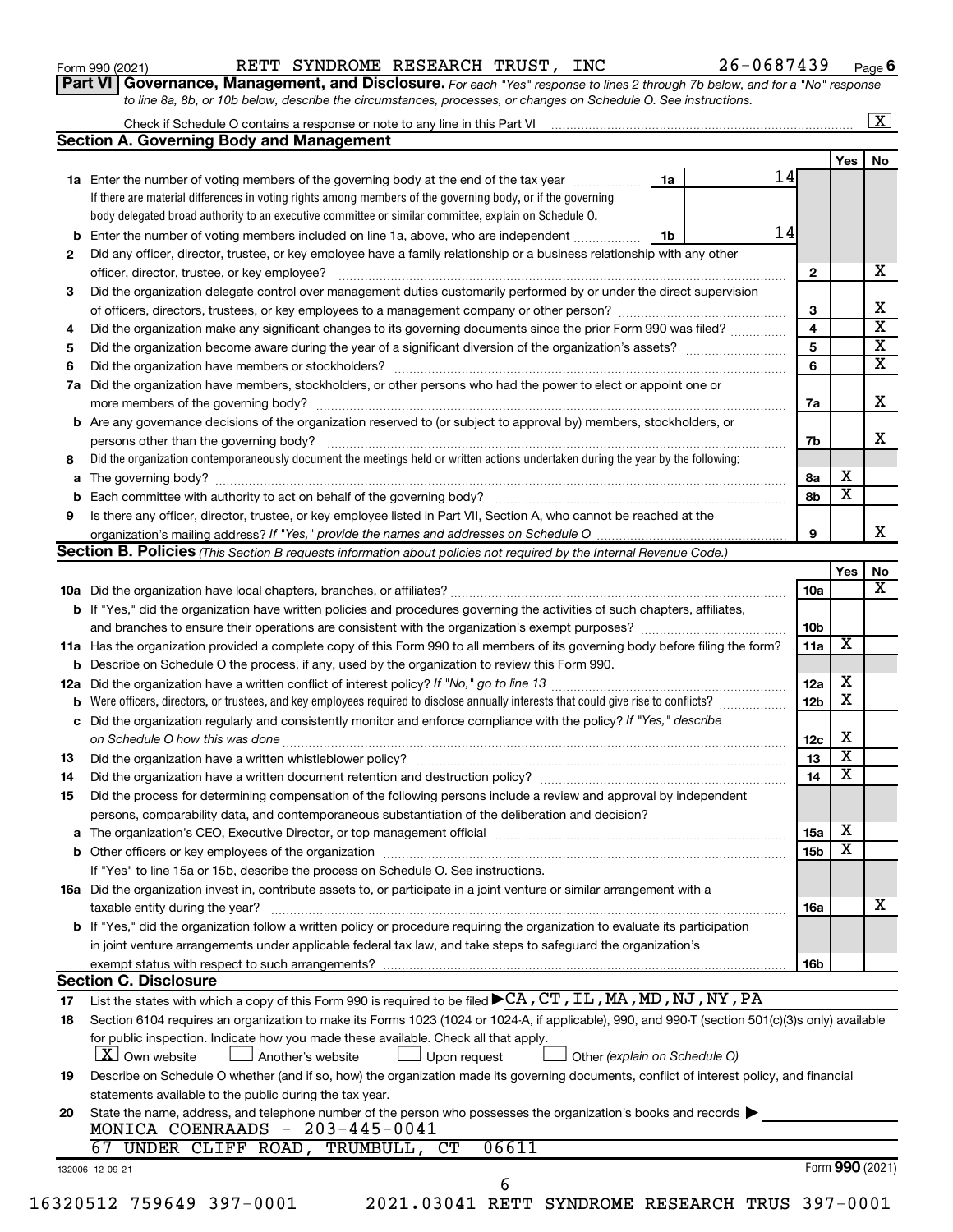$\Box$ 

| Part VII Compensation of Officers, Directors, Trustees, Key Employees, Highest Compensated |
|--------------------------------------------------------------------------------------------|
| <b>Employees, and Independent Contractors</b>                                              |

Check if Schedule O contains a response or note to any line in this Part VII

**Section A. Officers, Directors, Trustees, Key Employees, and Highest Compensated Employees**

**1a**  Complete this table for all persons required to be listed. Report compensation for the calendar year ending with or within the organization's tax year.  $\bullet$  List all of the organization's current officers, directors, trustees (whether individuals or organizations), regardless of amount of compensation.

Enter -0- in columns (D), (E), and (F) if no compensation was paid.

**•** List all of the organization's **current** key employees, if any. See the instructions for definition of "key employee."

• List the organization's five *current* highest compensated employees (other than an officer, director, trustee, or key employee) who received reportable compensation (box 5 of Form W-2, Form 1099-MISC, and/or box 1 of Form 1099-NEC) of more than \$100,000 from the organization and any related organizations.

 $\bullet$  List all of the organization's former officers, key employees, and highest compensated employees who received more than \$100,000 of reportable compensation from the organization and any related organizations.

**•** List all of the organization's former directors or trustees that received, in the capacity as a former director or trustee of the organization, more than \$10,000 of reportable compensation from the organization and any related organizations.

See the instructions for the order in which to list the persons above.

Check this box if neither the organization nor any related organization compensated any current officer, director, or trustee.  $\Box$ 

| (A)                         | (B)               |                                |                                                                  | (C)         |              |                                 |        | (D)             | (E)                           | (F)                   |  |
|-----------------------------|-------------------|--------------------------------|------------------------------------------------------------------|-------------|--------------|---------------------------------|--------|-----------------|-------------------------------|-----------------------|--|
| Name and title              | Average           |                                | (do not check more than one                                      | Position    |              |                                 |        | Reportable      | Reportable                    | Estimated             |  |
|                             | hours per         |                                | box, unless person is both an<br>officer and a director/trustee) |             |              |                                 |        | compensation    | compensation                  | amount of             |  |
|                             | week<br>(list any |                                |                                                                  |             |              |                                 |        | from<br>the     | from related<br>organizations | other<br>compensation |  |
|                             | hours for         | Individual trustee or director |                                                                  |             |              |                                 |        | organization    | (W-2/1099-MISC/               | from the              |  |
|                             | related           |                                |                                                                  |             |              |                                 |        | (W-2/1099-MISC/ | 1099-NEC)                     | organization          |  |
|                             | organizations     |                                |                                                                  |             |              |                                 |        | 1099-NEC)       |                               | and related           |  |
|                             | below             |                                | nstitutional trustee                                             |             | Key employee | Highest compensated<br>employee |        |                 |                               | organizations         |  |
|                             | line)             |                                |                                                                  | Officer     |              |                                 | Former |                 |                               |                       |  |
| MONICA COENRAADS<br>(1)     | 50.00             |                                |                                                                  |             |              |                                 |        |                 |                               |                       |  |
| CHIEF EXECUTIVE OFFICER     |                   | $\mathbf X$                    |                                                                  | $\mathbf X$ |              |                                 |        | 220,000.        | 0.                            | 0.                    |  |
| (2)<br>ADRIAN BIRD          | 2.00              |                                |                                                                  |             |              |                                 |        |                 |                               |                       |  |
| <b>TRUSTEE</b>              |                   | $\mathbf X$                    |                                                                  |             |              |                                 |        | $\mathbf 0$ .   | $\mathbf 0$ .                 | $\mathbf 0$ .         |  |
| ALBA TULL<br>(3)            | 2.00              |                                |                                                                  |             |              |                                 |        |                 |                               |                       |  |
| TRUSTEE                     |                   | $\mathbf X$                    |                                                                  |             |              |                                 |        | $\mathbf 0$     | $\mathbf 0$ .                 | $\mathbf 0$ .         |  |
| (4)<br><b>BRAD ZELINGER</b> | 2.00              |                                |                                                                  |             |              |                                 |        |                 |                               |                       |  |
| TRUSTEE                     |                   | X                              |                                                                  |             |              |                                 |        | $\mathbf 0$     | $\mathbf 0$ .                 | $\mathbf 0$ .         |  |
| (5)<br>BRIAN WHITMER        | 2.00              |                                |                                                                  |             |              |                                 |        |                 |                               |                       |  |
| <b>TRUSTEE</b>              |                   | $\mathbf X$                    |                                                                  |             |              |                                 |        | 0               | $\mathbf 0$ .                 | $\mathbf 0$ .         |  |
| HEIDI EPSTEIN<br>(6)        | 2.00              |                                |                                                                  |             |              |                                 |        |                 |                               |                       |  |
| VICE CHAIRMAN               |                   | $\mathbf X$                    |                                                                  | $\mathbf X$ |              |                                 |        | $\mathbf 0$     | $\mathbf 0$ .                 | 0.                    |  |
| INGRID HARDING<br>(7)       | 2.00              |                                |                                                                  |             |              |                                 |        |                 |                               |                       |  |
| CO-FOUNDER AND TRUSTEE      |                   | $\mathbf X$                    |                                                                  |             |              |                                 |        | 0.              | $\mathbf 0$ .                 | $\mathbf 0$ .         |  |
| (8)<br>LAWRENCE MATTIS      | 2.00              |                                |                                                                  |             |              |                                 |        |                 |                               |                       |  |
| SECRETARY                   |                   | X                              |                                                                  | $\mathbf X$ |              |                                 |        | $\mathbf 0$ .   | $\mathbf 0$ .                 | 0.                    |  |
| MARC TESLER<br>(9)          | 2.00              |                                |                                                                  |             |              |                                 |        |                 |                               |                       |  |
| <b>TRUSTEE</b>              |                   | $\mathbf X$                    |                                                                  |             |              |                                 |        | $\mathbf 0$ .   | $\mathbf 0$ .                 | $\mathbf 0$ .         |  |
| (10) MARCI VALNER           | 2.00              |                                |                                                                  |             |              |                                 |        |                 |                               |                       |  |
| <b>TREASURER</b>            |                   | $\mathbf X$                    |                                                                  | $\mathbf X$ |              |                                 |        | 0.              | 0.                            | $\mathbf 0$ .         |  |
| (11) RACHAEL STEVENSON      | 2.00              |                                |                                                                  |             |              |                                 |        |                 |                               |                       |  |
| <b>TRUSTEE</b>              |                   | $\mathbf X$                    |                                                                  |             |              |                                 |        | $\mathbf 0$     | $\mathbf 0$                   | $\mathbf 0$ .         |  |
| (12) RACHEL ROTHSCHILD      | 2.00              |                                |                                                                  |             |              |                                 |        |                 |                               |                       |  |
| <b>TRUSTEE</b>              |                   | X                              |                                                                  |             |              |                                 |        | 0               | $\mathbf 0$ .                 | $\mathbf 0$ .         |  |
| (13) STEPHANIE BOHN         | 2.00              |                                |                                                                  |             |              |                                 |        |                 |                               |                       |  |
| <b>TRUSTEE</b>              |                   | $\mathbf X$                    |                                                                  |             |              |                                 |        | 0.              | 0.                            | $0$ .                 |  |
|                             |                   |                                |                                                                  |             |              |                                 |        |                 |                               |                       |  |
|                             |                   |                                |                                                                  |             |              |                                 |        |                 |                               |                       |  |
|                             |                   |                                |                                                                  |             |              |                                 |        |                 |                               |                       |  |
|                             |                   |                                |                                                                  |             |              |                                 |        |                 |                               |                       |  |
|                             |                   |                                |                                                                  |             |              |                                 |        |                 |                               |                       |  |
|                             |                   |                                |                                                                  |             |              |                                 |        |                 |                               |                       |  |
|                             |                   |                                |                                                                  |             |              |                                 |        |                 |                               |                       |  |
|                             |                   |                                |                                                                  |             |              |                                 |        |                 |                               |                       |  |
| 132007 12-09-21             |                   |                                |                                                                  |             |              |                                 |        |                 |                               | Form 990 (2021)       |  |

7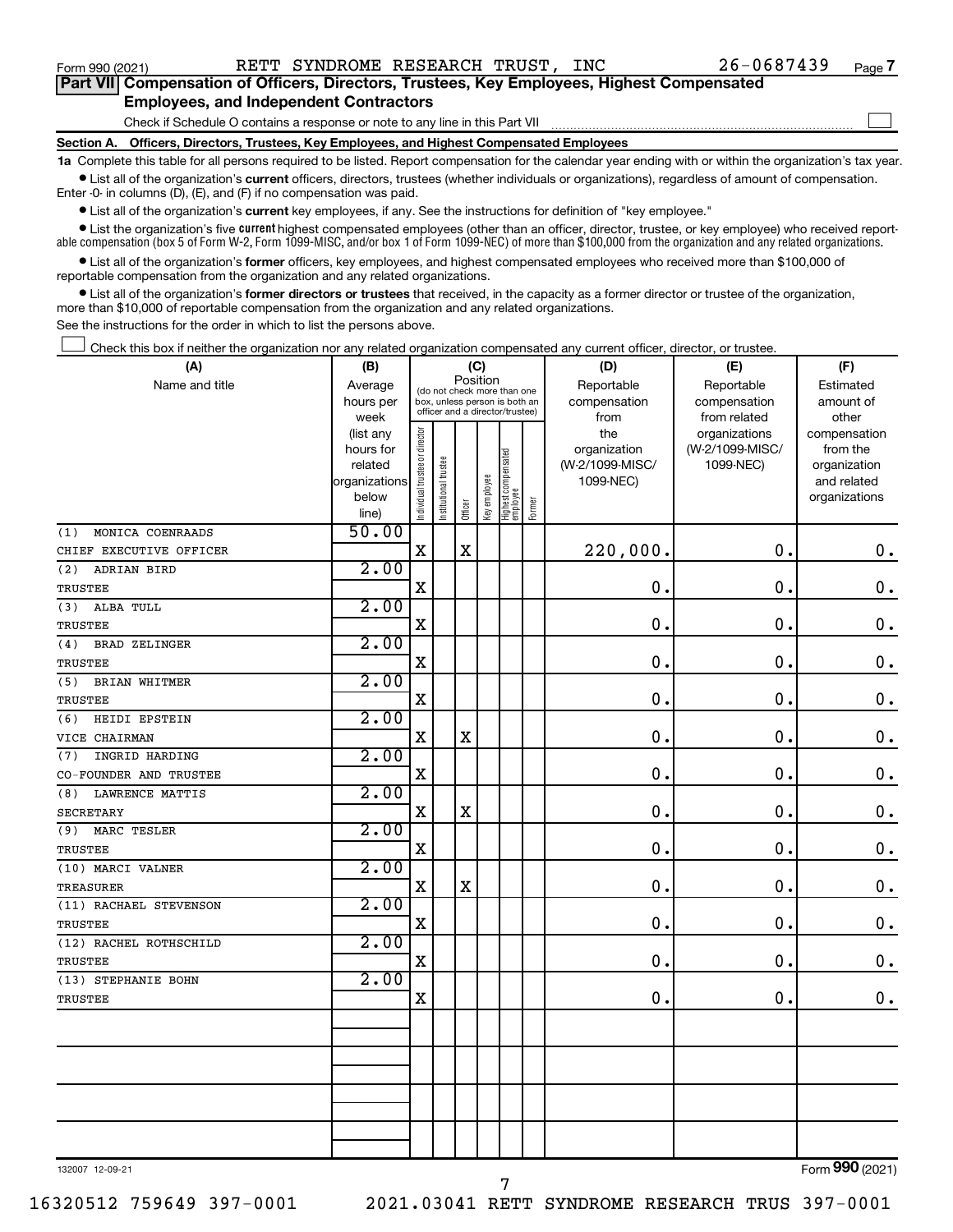|    | Form 990 (2021)                           | RETT SYNDROME RESEARCH TRUST,                                                                                                                                                                                                                          |                                                                      |                                |                       |         |                                                                                                 |                                   |                                           | INC                                                 | 26-0687439                                    |          |                                        |                                                                          | Page 8                               |
|----|-------------------------------------------|--------------------------------------------------------------------------------------------------------------------------------------------------------------------------------------------------------------------------------------------------------|----------------------------------------------------------------------|--------------------------------|-----------------------|---------|-------------------------------------------------------------------------------------------------|-----------------------------------|-------------------------------------------|-----------------------------------------------------|-----------------------------------------------|----------|----------------------------------------|--------------------------------------------------------------------------|--------------------------------------|
|    | <b>Part VII</b>                           | Section A. Officers, Directors, Trustees, Key Employees, and Highest Compensated Employees (continued)                                                                                                                                                 |                                                                      |                                |                       |         |                                                                                                 |                                   |                                           |                                                     |                                               |          |                                        |                                                                          |                                      |
|    | (A)<br>Name and title                     | (B)<br>Average<br>hours per<br>week                                                                                                                                                                                                                    |                                                                      |                                | (C)<br>Position       |         | (do not check more than one<br>box, unless person is both an<br>officer and a director/trustee) |                                   | (D)<br>Reportable<br>compensation<br>from | (E)<br>Reportable<br>compensation<br>from related   |                                               |          | (F)<br>Estimated<br>amount of<br>other |                                                                          |                                      |
|    |                                           |                                                                                                                                                                                                                                                        | (list any<br>hours for<br>related<br>organizations<br>below<br>line) | Individual trustee or director | Institutional trustee | Officer | Key employee                                                                                    | Highest compensated<br>  employee | Former                                    | the<br>organization<br>(W-2/1099-MISC/<br>1099-NEC) | organizations<br>(W-2/1099-MISC/<br>1099-NEC) |          |                                        | compensation<br>from the<br>organization<br>and related<br>organizations |                                      |
|    |                                           |                                                                                                                                                                                                                                                        |                                                                      |                                |                       |         |                                                                                                 |                                   |                                           |                                                     |                                               |          |                                        |                                                                          |                                      |
|    |                                           |                                                                                                                                                                                                                                                        |                                                                      |                                |                       |         |                                                                                                 |                                   |                                           |                                                     |                                               |          |                                        |                                                                          |                                      |
|    |                                           |                                                                                                                                                                                                                                                        |                                                                      |                                |                       |         |                                                                                                 |                                   |                                           |                                                     |                                               |          |                                        |                                                                          |                                      |
|    |                                           |                                                                                                                                                                                                                                                        |                                                                      |                                |                       |         |                                                                                                 |                                   |                                           |                                                     |                                               |          |                                        |                                                                          |                                      |
|    |                                           |                                                                                                                                                                                                                                                        |                                                                      |                                |                       |         |                                                                                                 |                                   |                                           |                                                     |                                               |          |                                        |                                                                          |                                      |
|    |                                           |                                                                                                                                                                                                                                                        |                                                                      |                                |                       |         |                                                                                                 |                                   |                                           |                                                     |                                               |          |                                        |                                                                          |                                      |
|    |                                           |                                                                                                                                                                                                                                                        |                                                                      |                                |                       |         |                                                                                                 |                                   |                                           |                                                     |                                               |          |                                        |                                                                          |                                      |
|    | 1b Subtotal                               |                                                                                                                                                                                                                                                        |                                                                      |                                |                       |         |                                                                                                 |                                   |                                           | 220,000.                                            |                                               | 0.       |                                        |                                                                          | $\overline{0}$ .                     |
|    |                                           | c Total from continuation sheets to Part VII, Section A manufactured by                                                                                                                                                                                |                                                                      |                                |                       |         |                                                                                                 |                                   |                                           | $\overline{0}$ .<br>220,000.                        |                                               | σ.<br>о. |                                        |                                                                          | $\overline{0}$ .<br>$\overline{0}$ . |
| 2  |                                           | Total number of individuals (including but not limited to those listed above) who received more than \$100,000 of reportable<br>compensation from the organization $\blacktriangleright$                                                               |                                                                      |                                |                       |         |                                                                                                 |                                   |                                           |                                                     |                                               |          |                                        |                                                                          | 1                                    |
| 3  |                                           | Did the organization list any former officer, director, trustee, key employee, or highest compensated employee on                                                                                                                                      |                                                                      |                                |                       |         |                                                                                                 |                                   |                                           |                                                     |                                               |          |                                        | Yes                                                                      | No                                   |
|    |                                           | line 1a? If "Yes," complete Schedule J for such individual manufactured content to the set of the set of the s<br>For any individual listed on line 1a, is the sum of reportable compensation and other compensation from the organization             |                                                                      |                                |                       |         |                                                                                                 |                                   |                                           |                                                     |                                               |          | 3                                      | х                                                                        | х                                    |
| 5  |                                           | and related organizations greater than \$150,000? If "Yes," complete Schedule J for such individual<br>Did any person listed on line 1a receive or accrue compensation from any unrelated organization or individual for services                      |                                                                      |                                |                       |         |                                                                                                 |                                   |                                           |                                                     |                                               |          | 4<br>5                                 |                                                                          | x                                    |
|    | <b>Section B. Independent Contractors</b> |                                                                                                                                                                                                                                                        |                                                                      |                                |                       |         |                                                                                                 |                                   |                                           |                                                     |                                               |          |                                        |                                                                          |                                      |
| 1. |                                           | Complete this table for your five highest compensated independent contractors that received more than \$100,000 of compensation from<br>the organization. Report compensation for the calendar year ending with or within the organization's tax year. |                                                                      |                                |                       |         |                                                                                                 |                                   |                                           |                                                     |                                               |          |                                        |                                                                          |                                      |
|    |                                           | (A)<br>Name and business address                                                                                                                                                                                                                       |                                                                      |                                | <b>NONE</b>           |         |                                                                                                 |                                   |                                           | (B)<br>Description of services                      |                                               |          | (C)<br>Compensation                    |                                                                          |                                      |
|    |                                           |                                                                                                                                                                                                                                                        |                                                                      |                                |                       |         |                                                                                                 |                                   |                                           |                                                     |                                               |          |                                        |                                                                          |                                      |
|    |                                           |                                                                                                                                                                                                                                                        |                                                                      |                                |                       |         |                                                                                                 |                                   |                                           |                                                     |                                               |          |                                        |                                                                          |                                      |
|    |                                           |                                                                                                                                                                                                                                                        |                                                                      |                                |                       |         |                                                                                                 |                                   |                                           |                                                     |                                               |          |                                        |                                                                          |                                      |
|    |                                           |                                                                                                                                                                                                                                                        |                                                                      |                                |                       |         |                                                                                                 |                                   |                                           |                                                     |                                               |          |                                        |                                                                          |                                      |
| 2  |                                           | Total number of independent contractors (including but not limited to those listed above) who received more than<br>\$100,000 of compensation from the organization                                                                                    |                                                                      |                                |                       |         |                                                                                                 | 0                                 |                                           |                                                     |                                               |          |                                        |                                                                          |                                      |
|    |                                           |                                                                                                                                                                                                                                                        |                                                                      |                                |                       |         |                                                                                                 |                                   |                                           |                                                     |                                               |          |                                        | Eorm $990(2021)$                                                         |                                      |

132008 12-09-21

Form (2021) **990**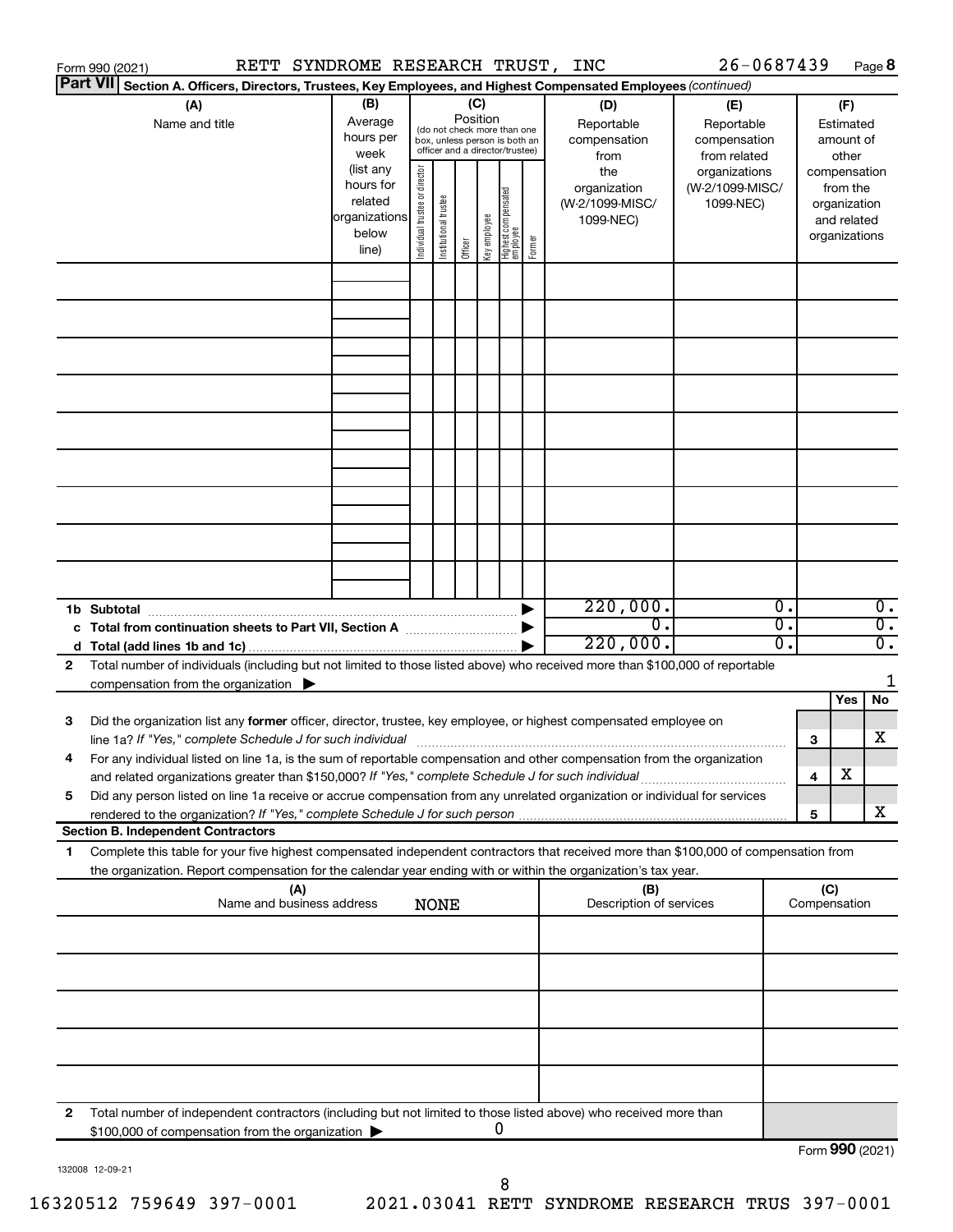|                                                           |                  |                   | RETT SYNDROME RESEARCH TRUST,<br>Form 990 (2021)                                                                      |                                |                      | <b>INC</b>                                                                    | 26-0687439                    | Page 9                                                          |
|-----------------------------------------------------------|------------------|-------------------|-----------------------------------------------------------------------------------------------------------------------|--------------------------------|----------------------|-------------------------------------------------------------------------------|-------------------------------|-----------------------------------------------------------------|
|                                                           | <b>Part VIII</b> |                   | <b>Statement of Revenue</b>                                                                                           |                                |                      |                                                                               |                               |                                                                 |
|                                                           |                  |                   | Check if Schedule O contains a response or note to any line in this Part VIII                                         |                                |                      | $\overline{(\mathsf{B})}$ $\overline{(\mathsf{C})}$ $\overline{(\mathsf{C})}$ |                               |                                                                 |
|                                                           |                  |                   |                                                                                                                       |                                | (A)<br>Total revenue | Related or exempt<br>function revenue                                         | Unrelated<br>business revenue | (D)<br>Revenue excluded<br>from tax under<br>sections 512 - 514 |
|                                                           |                  |                   | 1a<br>1 a Federated campaigns                                                                                         |                                |                      |                                                                               |                               |                                                                 |
| Contributions, Gifts, Grants<br>and Other Similar Amounts |                  | b                 | 1 <sub>b</sub><br>Membership dues                                                                                     |                                |                      |                                                                               |                               |                                                                 |
|                                                           |                  | c                 | 1 <sub>c</sub><br>Fundraising events                                                                                  |                                |                      |                                                                               |                               |                                                                 |
|                                                           |                  |                   | 1 <sub>d</sub><br>Related organizations<br>$\overline{\phantom{a}}$                                                   |                                |                      |                                                                               |                               |                                                                 |
|                                                           |                  |                   | Government grants (contributions)<br>1e                                                                               | 155, 395.                      |                      |                                                                               |                               |                                                                 |
|                                                           |                  |                   | All other contributions, gifts, grants, and                                                                           |                                |                      |                                                                               |                               |                                                                 |
|                                                           |                  |                   | similar amounts not included above<br>1f                                                                              | 7,826,025.                     |                      |                                                                               |                               |                                                                 |
|                                                           |                  |                   | $1g$ \$<br>Noncash contributions included in lines 1a-1f                                                              |                                |                      |                                                                               |                               |                                                                 |
|                                                           |                  | h.                |                                                                                                                       |                                | 7,981,420.           |                                                                               |                               |                                                                 |
|                                                           |                  |                   | LICENSING                                                                                                             | <b>Business Code</b><br>900099 | 78,903.              | 78,903.                                                                       |                               |                                                                 |
|                                                           |                  | 2a<br>$\mathbf b$ | <b>BIOREPOSITORY</b>                                                                                                  | 900099                         | 36, 170.             | 36, 170.                                                                      |                               |                                                                 |
|                                                           |                  | c                 |                                                                                                                       |                                |                      |                                                                               |                               |                                                                 |
|                                                           |                  | d                 |                                                                                                                       |                                |                      |                                                                               |                               |                                                                 |
| Program Service<br>Revenue                                |                  |                   |                                                                                                                       |                                |                      |                                                                               |                               |                                                                 |
|                                                           |                  | f                 |                                                                                                                       |                                |                      |                                                                               |                               |                                                                 |
|                                                           |                  |                   |                                                                                                                       |                                | 115,073.             |                                                                               |                               |                                                                 |
|                                                           | 3                |                   | Investment income (including dividends, interest, and                                                                 |                                |                      |                                                                               |                               |                                                                 |
|                                                           |                  |                   |                                                                                                                       |                                | 29,868.              | 29,868.                                                                       |                               |                                                                 |
|                                                           | 4                |                   | Income from investment of tax-exempt bond proceeds                                                                    |                                |                      |                                                                               |                               |                                                                 |
|                                                           | 5                |                   |                                                                                                                       |                                |                      |                                                                               |                               |                                                                 |
|                                                           |                  |                   | (i) Real                                                                                                              | (ii) Personal                  |                      |                                                                               |                               |                                                                 |
|                                                           |                  | 6а                | Gross rents<br>l 6a<br>.                                                                                              |                                |                      |                                                                               |                               |                                                                 |
|                                                           |                  | b                 | 6 <sub>b</sub><br>Less: rental expenses                                                                               |                                |                      |                                                                               |                               |                                                                 |
|                                                           |                  |                   | 6c<br>Rental income or (loss)<br>Net rental income or (loss)                                                          |                                |                      |                                                                               |                               |                                                                 |
|                                                           |                  | d                 | (i) Securities<br>7 a Gross amount from sales of                                                                      | (ii) Other                     |                      |                                                                               |                               |                                                                 |
|                                                           |                  |                   | 7a 243, 103.<br>assets other than inventory                                                                           |                                |                      |                                                                               |                               |                                                                 |
|                                                           |                  |                   | <b>b</b> Less: cost or other basis                                                                                    |                                |                      |                                                                               |                               |                                                                 |
|                                                           |                  |                   | <sub>7b</sub>  244,653.<br>and sales expenses                                                                         |                                |                      |                                                                               |                               |                                                                 |
| evenue                                                    |                  |                   | $\sqrt{-1,550}$ .<br>7c<br>c Gain or (loss)                                                                           |                                |                      |                                                                               |                               |                                                                 |
| Œ                                                         |                  |                   |                                                                                                                       |                                | $-1,550.$            | $-1,550.$                                                                     |                               |                                                                 |
| Other                                                     |                  |                   | 8 a Gross income from fundraising events (not                                                                         |                                |                      |                                                                               |                               |                                                                 |
|                                                           |                  |                   | including \$<br>of                                                                                                    |                                |                      |                                                                               |                               |                                                                 |
|                                                           |                  |                   | contributions reported on line 1c). See                                                                               |                                |                      |                                                                               |                               |                                                                 |
|                                                           |                  |                   |                                                                                                                       |                                |                      |                                                                               |                               |                                                                 |
|                                                           |                  |                   | 8b<br><b>b</b> Less: direct expenses                                                                                  |                                |                      |                                                                               |                               |                                                                 |
|                                                           |                  |                   | c Net income or (loss) from fundraising events<br>9 a Gross income from gaming activities. See                        |                                |                      |                                                                               |                               |                                                                 |
|                                                           |                  |                   |                                                                                                                       |                                |                      |                                                                               |                               |                                                                 |
|                                                           |                  |                   | 9b                                                                                                                    |                                |                      |                                                                               |                               |                                                                 |
|                                                           |                  |                   | c Net income or (loss) from gaming activities                                                                         |                                |                      |                                                                               |                               |                                                                 |
|                                                           |                  |                   | 10 a Gross sales of inventory, less returns                                                                           |                                |                      |                                                                               |                               |                                                                 |
|                                                           |                  |                   |                                                                                                                       |                                |                      |                                                                               |                               |                                                                 |
|                                                           |                  |                   | <b>HObl</b><br><b>b</b> Less: cost of goods sold                                                                      |                                |                      |                                                                               |                               |                                                                 |
|                                                           |                  |                   | c Net income or (loss) from sales of inventory                                                                        |                                |                      |                                                                               |                               |                                                                 |
|                                                           |                  |                   |                                                                                                                       | <b>Business Code</b>           |                      |                                                                               |                               |                                                                 |
|                                                           | 11 a             |                   | <u> 1989 - Johann Barbara, martin a bhann an t-Alban an t-Alban an t-Alban an t-Alban an t-Alban an t-Alban an t-</u> |                                |                      |                                                                               |                               |                                                                 |
|                                                           |                  | b                 | the control of the control of the control of the control of the control of                                            |                                |                      |                                                                               |                               |                                                                 |
| Miscellaneous<br>Revenue                                  |                  | с                 | the control of the control of the control of the                                                                      |                                |                      |                                                                               |                               |                                                                 |
|                                                           |                  |                   |                                                                                                                       |                                |                      |                                                                               |                               |                                                                 |
|                                                           | 12               |                   |                                                                                                                       |                                | 8,124,811.           | 143,391.                                                                      | $\overline{0}$ .              | $\overline{0}$ .                                                |
| 132009 12-09-21                                           |                  |                   |                                                                                                                       |                                |                      |                                                                               |                               | Form 990 (2021)                                                 |

**9**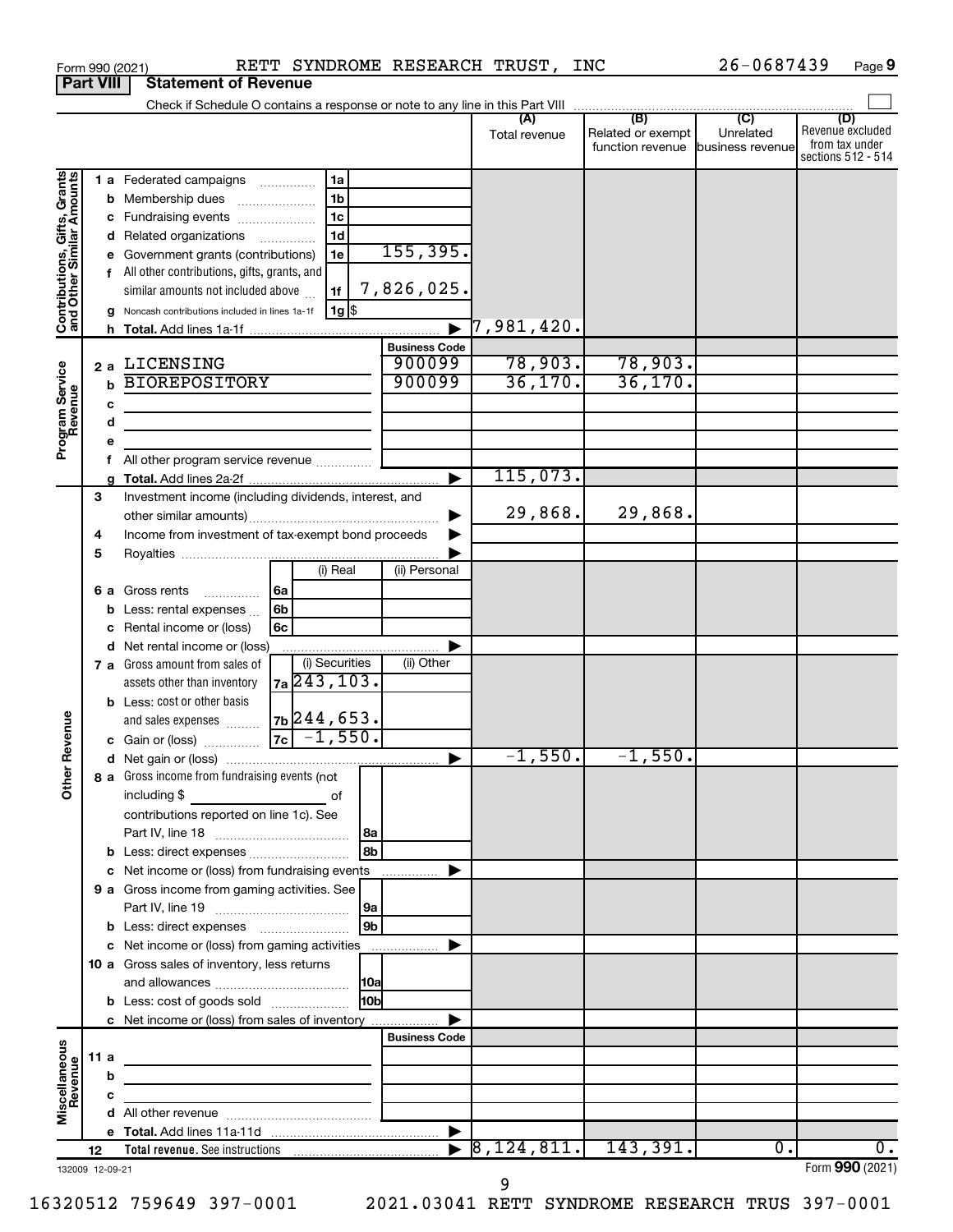Form 990 (2021) RETT SYNDROME RESEARCH TRUST , INC 26-0687439 <sub>Page</sub> **Part IX Statement of Functional Expenses**

26-0687439 Page 10

*Section 501(c)(3) and 501(c)(4) organizations must complete all columns. All other organizations must complete column (A).*

|         | Do not include amounts reported on lines 6b,<br>7b, 8b, 9b, and 10b of Part VIII.                   | (A)<br>Total expenses | (B)<br>Program service<br>expenses | (C)<br>Management and<br>general expenses | (D)<br>Fundraising<br>expenses |
|---------|-----------------------------------------------------------------------------------------------------|-----------------------|------------------------------------|-------------------------------------------|--------------------------------|
| 1.      | Grants and other assistance to domestic organizations                                               |                       |                                    |                                           |                                |
|         | and domestic governments. See Part IV, line 21                                                      | 3, 172, 189.          | 3, 172, 189.                       |                                           |                                |
| 2       | Grants and other assistance to domestic                                                             |                       |                                    |                                           |                                |
|         | individuals. See Part IV, line 22                                                                   |                       |                                    |                                           |                                |
| 3       | Grants and other assistance to foreign                                                              |                       |                                    |                                           |                                |
|         | organizations, foreign governments, and foreign                                                     |                       |                                    |                                           |                                |
|         | individuals. See Part IV, lines 15 and 16                                                           |                       |                                    |                                           |                                |
| 4       | Benefits paid to or for members                                                                     |                       |                                    |                                           |                                |
| 5       | Compensation of current officers, directors,                                                        |                       |                                    |                                           |                                |
|         | trustees, and key employees                                                                         |                       |                                    |                                           |                                |
| 6       | Compensation not included above to disqualified                                                     |                       |                                    |                                           |                                |
|         | persons (as defined under section 4958(f)(1)) and                                                   |                       |                                    |                                           |                                |
|         | persons described in section 4958(c)(3)(B)                                                          |                       |                                    |                                           |                                |
| 7       | Other salaries and wages                                                                            | 991,287.              | 702, 222.                          | 76,009.                                   | 213,056.                       |
| 8       | Pension plan accruals and contributions (include                                                    |                       |                                    |                                           |                                |
|         | section 401(k) and 403(b) employer contributions)                                                   | 44,996.               | 31,875.                            | 3,450.                                    | 9,671.                         |
| 9<br>10 | Other employee benefits                                                                             | 64,594.               | 45,758.                            | 4,953.                                    | 13,883.                        |
| 11      | Fees for services (nonemployees):                                                                   |                       |                                    |                                           |                                |
| a       |                                                                                                     |                       |                                    |                                           |                                |
| b       |                                                                                                     |                       |                                    |                                           |                                |
| с       |                                                                                                     |                       |                                    |                                           |                                |
| d       |                                                                                                     |                       |                                    |                                           |                                |
| е       | Professional fundraising services. See Part IV, line 17                                             |                       |                                    |                                           |                                |
| f       | Investment management fees                                                                          |                       |                                    |                                           |                                |
| a       | Other. (If line 11g amount exceeds 10% of line 25,                                                  |                       |                                    |                                           |                                |
|         | column (A), amount, list line 11g expenses on Sch O.)                                               | 189,294.              | 132,818.                           | 24, 707.                                  | 31,769.                        |
| 12      |                                                                                                     |                       |                                    |                                           |                                |
| 13      |                                                                                                     | 12,592.               | 2,567.                             | 9,246.                                    | 779.                           |
| 14      |                                                                                                     |                       |                                    |                                           |                                |
| 15      |                                                                                                     |                       |                                    |                                           |                                |
| 16      |                                                                                                     |                       |                                    |                                           |                                |
| 17      |                                                                                                     |                       |                                    |                                           |                                |
| 18      | Payments of travel or entertainment expenses<br>for any federal, state, or local public officials   |                       |                                    |                                           |                                |
| 19      | Conferences, conventions, and meetings                                                              |                       |                                    |                                           |                                |
| 20      | Interest                                                                                            |                       |                                    |                                           |                                |
| 21      |                                                                                                     |                       |                                    |                                           |                                |
| 22      | Depreciation, depletion, and amortization                                                           |                       |                                    |                                           |                                |
| 23      | Insurance                                                                                           | 5,914.                | 1,972.                             | 1,971.                                    | 1,971.                         |
| 24      | Other expenses. Itemize expenses not covered<br>above. (List miscellaneous expenses on line 24e. If |                       |                                    |                                           |                                |
|         | line 24e amount exceeds 10% of line 25, column (A),                                                 |                       |                                    |                                           |                                |
|         | amount, list line 24e expenses on Schedule O.)<br>FUNDRAISING                                       | 163,636.              |                                    |                                           | 163,636.                       |
| a       | <b>MISCELLANEOUS</b>                                                                                | 74,440.               | 58,968.                            | 4,125.                                    | 11,347.                        |
| b       | SCIENTIFIC MEETINGS AND                                                                             | 4,494.                | 4,494.                             |                                           |                                |
| d       | POSTAGE AND SHIPPING                                                                                | 3,805.                | 2,695.                             | 292.                                      | 818.                           |
| е       | All other expenses                                                                                  | 11,880.               | 8,690.                             | 1,556.                                    | 1,634.                         |
| 25      | Total functional expenses. Add lines 1 through 24e                                                  | 4,739,121.            | 4,164,248.                         | 126,309.                                  | 448,564.                       |
| 26      | Joint costs. Complete this line only if the organization                                            |                       |                                    |                                           |                                |
|         | reported in column (B) joint costs from a combined                                                  |                       |                                    |                                           |                                |
|         | educational campaign and fundraising solicitation.                                                  |                       |                                    |                                           |                                |
|         | Check here $\blacktriangleright$<br>if following SOP 98-2 (ASC 958-720)                             |                       |                                    |                                           |                                |

132010 12-09-21

Form (2021) **990**

16320512 759649 397-0001 2021.03041 RETT SYNDROME RESEARCH TRUS 397-0001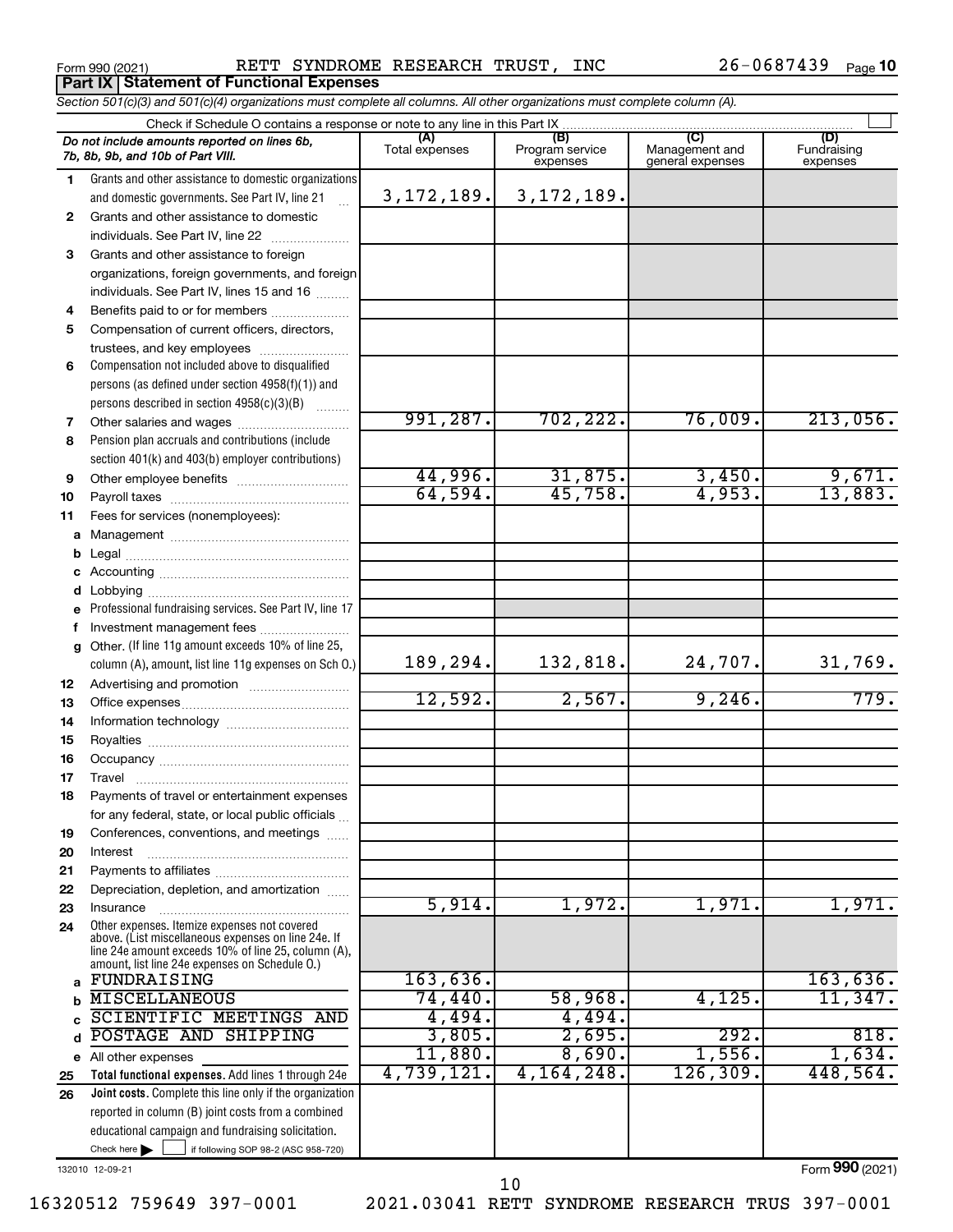26-0687439 Page 11

|                             | Part X | <b>Balance Sheet</b>                                                                       |            |                       |                          |                 |                    |
|-----------------------------|--------|--------------------------------------------------------------------------------------------|------------|-----------------------|--------------------------|-----------------|--------------------|
|                             |        |                                                                                            |            |                       |                          |                 |                    |
|                             |        |                                                                                            |            |                       | (A)<br>Beginning of year |                 | (B)<br>End of year |
|                             | 1      |                                                                                            |            |                       | 9,864,917.               | $\mathbf 1$     | 11,909,266.        |
|                             | 2      |                                                                                            |            |                       |                          | $\mathbf{2}$    |                    |
|                             | 3      |                                                                                            | 2,112,358. | 3                     | 1,671,693.               |                 |                    |
|                             | 4      |                                                                                            |            | 4                     |                          |                 |                    |
|                             | 5      | Loans and other receivables from any current or former officer, director,                  |            |                       |                          |                 |                    |
|                             |        | trustee, key employee, creator or founder, substantial contributor, or 35%                 |            |                       |                          |                 |                    |
|                             |        |                                                                                            |            |                       |                          | 5               |                    |
|                             | 6      | Loans and other receivables from other disqualified persons (as defined                    |            |                       |                          |                 |                    |
|                             |        | under section 4958(f)(1)), and persons described in section 4958(c)(3)(B)                  |            |                       |                          | 6               |                    |
|                             | 7      |                                                                                            |            |                       |                          | 7               |                    |
| Assets                      | 8      |                                                                                            |            |                       |                          | 8               |                    |
|                             | 9      |                                                                                            |            |                       |                          | 9               |                    |
|                             |        | <b>10a</b> Land, buildings, and equipment: cost or other                                   |            |                       |                          |                 |                    |
|                             |        | basis. Complete Part VI of Schedule D  10a                                                 |            |                       |                          |                 |                    |
|                             |        |                                                                                            |            | $\frac{6,440}{6,440}$ | 0.                       | 10 <sub>c</sub> | υ.                 |
|                             | 11     |                                                                                            |            |                       |                          | 11              | 1,058.             |
|                             | 12     |                                                                                            |            | 12                    |                          |                 |                    |
|                             | 13     |                                                                                            |            |                       | 13                       |                 |                    |
|                             | 14     |                                                                                            |            | 14                    |                          |                 |                    |
|                             | 15     |                                                                                            |            | 15                    |                          |                 |                    |
|                             | 16     |                                                                                            |            |                       | 11,977,275.              | 16              | 13,582,017.        |
|                             | 17     |                                                                                            | 13,007.    | 17                    | 11,499.                  |                 |                    |
|                             | 18     |                                                                                            |            |                       | 7,455,485.               | 18              | 5,676,046.         |
|                             | 19     |                                                                                            |            |                       |                          | 19              |                    |
|                             | 20     |                                                                                            |            |                       |                          | 20              |                    |
|                             | 21     | Escrow or custodial account liability. Complete Part IV of Schedule D                      |            |                       |                          | 21              |                    |
|                             | 22     | Loans and other payables to any current or former officer, director,                       |            |                       |                          |                 |                    |
| Liabilities                 |        | trustee, key employee, creator or founder, substantial contributor, or 35%                 |            |                       |                          |                 |                    |
|                             |        | controlled entity or family member of any of these persons                                 |            |                       |                          | 22              |                    |
|                             | 23     | Secured mortgages and notes payable to unrelated third parties                             |            |                       |                          | 23              |                    |
|                             | 24     | Unsecured notes and loans payable to unrelated third parties                               |            |                       |                          | 24              |                    |
|                             | 25     | Other liabilities (including federal income tax, payables to related third                 |            |                       |                          |                 |                    |
|                             |        | parties, and other liabilities not included on lines 17-24). Complete Part X               |            |                       |                          |                 |                    |
|                             |        | of Schedule D                                                                              |            |                       |                          | 25              |                    |
|                             | 26     | Total liabilities. Add lines 17 through 25                                                 |            |                       | 7,468,492.               | 26              | 5,687,545.         |
|                             |        | Organizations that follow FASB ASC 958, check here $\blacktriangleright \lfloor X \rfloor$ |            |                       |                          |                 |                    |
|                             |        | and complete lines 27, 28, 32, and 33.                                                     |            |                       |                          |                 |                    |
|                             | 27     |                                                                                            |            |                       | 4,508,783.               | 27              | 7,894,472.         |
|                             | 28     |                                                                                            |            |                       |                          | 28              |                    |
|                             |        | Organizations that do not follow FASB ASC 958, check here $\blacktriangleright$            |            |                       |                          |                 |                    |
|                             |        | and complete lines 29 through 33.                                                          |            |                       |                          |                 |                    |
|                             | 29     |                                                                                            |            |                       |                          | 29              |                    |
|                             | 30     | Paid-in or capital surplus, or land, building, or equipment fund                           |            |                       |                          | 30              |                    |
| Net Assets or Fund Balances | 31     | Retained earnings, endowment, accumulated income, or other funds                           |            |                       |                          | 31              |                    |
|                             | 32     |                                                                                            |            |                       | 4,508,783.               | 32              | 7,894,472.         |
|                             | 33     |                                                                                            |            |                       | 11, 977, 275.            | 33              | 13,582,017.        |

Form (2021) **990**

16320512 759649 397-0001 2021.03041 RETT SYNDROME RESEARCH TRUS 397-0001 11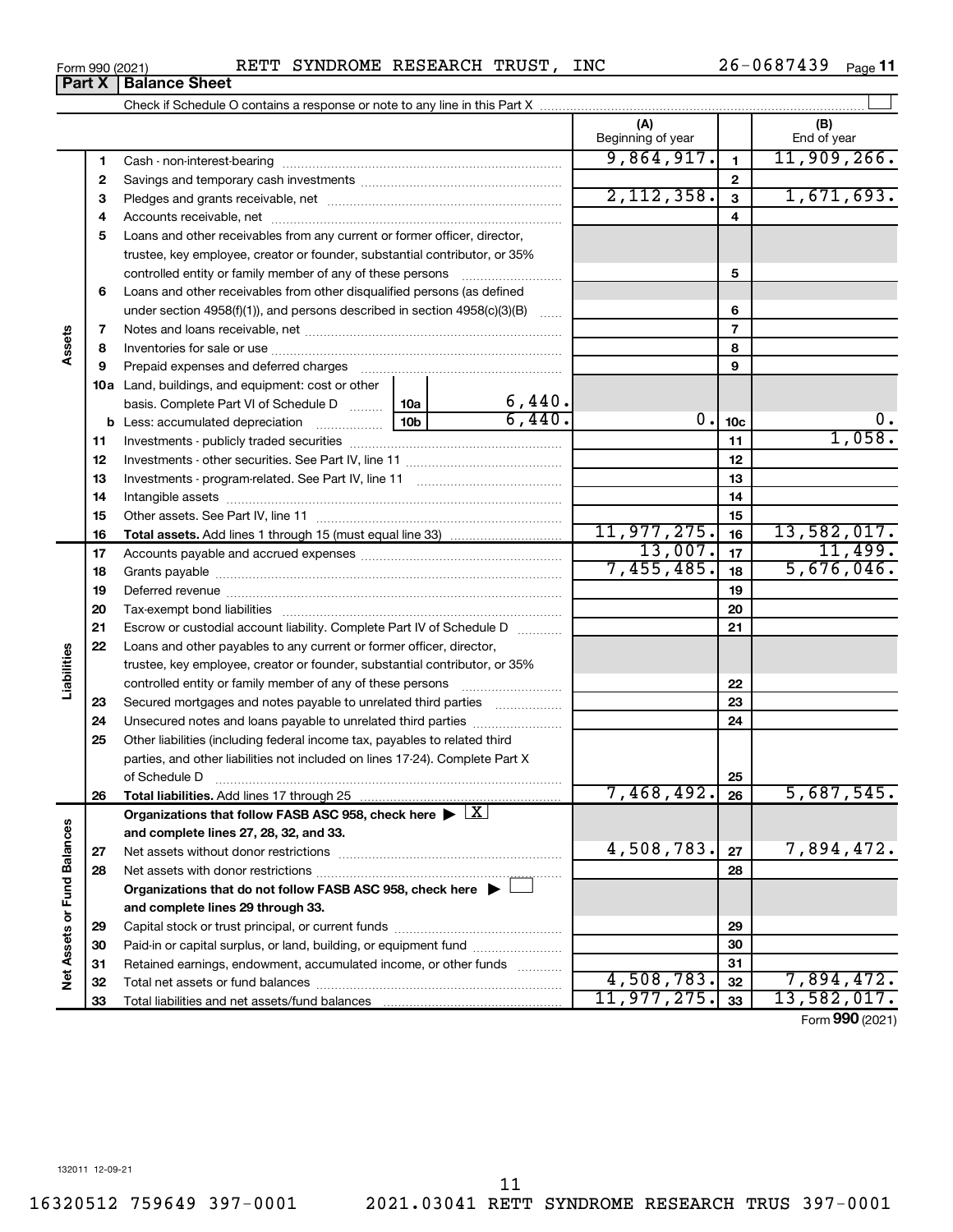|    | RETT SYNDROME RESEARCH TRUST, INC<br>Form 990 (2021)                                                                                                                                                                           |                         | 26-0687439     |                 | Page 12          |
|----|--------------------------------------------------------------------------------------------------------------------------------------------------------------------------------------------------------------------------------|-------------------------|----------------|-----------------|------------------|
|    | Part XI   Reconciliation of Net Assets                                                                                                                                                                                         |                         |                |                 |                  |
|    |                                                                                                                                                                                                                                |                         |                |                 |                  |
|    |                                                                                                                                                                                                                                |                         |                |                 |                  |
| 1  |                                                                                                                                                                                                                                | 1                       | 8, 124, 811.   |                 |                  |
| 2  |                                                                                                                                                                                                                                | $\mathbf{2}$            | 4,739,121.     |                 |                  |
| З  | Revenue less expenses. Subtract line 2 from line 1                                                                                                                                                                             | 3                       | 3,385,690.     |                 |                  |
| 4  |                                                                                                                                                                                                                                | $\overline{\mathbf{4}}$ | 4,508,783.     |                 |                  |
| 5  |                                                                                                                                                                                                                                | 5                       |                |                 |                  |
| 6  |                                                                                                                                                                                                                                | 6                       |                |                 |                  |
| 7  |                                                                                                                                                                                                                                | $\overline{7}$          |                |                 |                  |
| 8  | Prior period adjustments material contents and content and content and content and content and content and content and content and content and content and content and content and content and content and content and content | 8                       |                |                 |                  |
| 9  | Other changes in net assets or fund balances (explain on Schedule O) manufactured controller changes in net assets or fund balances (explain on Schedule O)                                                                    | 9                       |                |                 | $\overline{0}$ . |
| 10 | Net assets or fund balances at end of year. Combine lines 3 through 9 (must equal Part X, line 32,                                                                                                                             |                         |                |                 |                  |
|    |                                                                                                                                                                                                                                | 10                      | 7,894,473.     |                 |                  |
|    | Part XII Financial Statements and Reporting                                                                                                                                                                                    |                         |                |                 |                  |
|    |                                                                                                                                                                                                                                |                         |                |                 |                  |
|    |                                                                                                                                                                                                                                |                         |                | Yes             | No               |
| 1  | $\lfloor x \rfloor$ Accrual<br>Accounting method used to prepare the Form 990: [13] Cash<br>Other<br><b>Contract</b>                                                                                                           |                         |                |                 |                  |
|    | If the organization changed its method of accounting from a prior year or checked "Other," explain on Schedule O.                                                                                                              |                         |                |                 |                  |
|    |                                                                                                                                                                                                                                |                         | 2a             |                 | x                |
|    | If "Yes," check a box below to indicate whether the financial statements for the year were compiled or reviewed on a                                                                                                           |                         |                |                 |                  |
|    | separate basis, consolidated basis, or both:                                                                                                                                                                                   |                         |                |                 |                  |
|    | Both consolidated and separate basis<br>Separate basis<br>Consolidated basis                                                                                                                                                   |                         |                |                 |                  |
|    |                                                                                                                                                                                                                                |                         | 2 <sub>b</sub> | x               |                  |
|    | If "Yes," check a box below to indicate whether the financial statements for the year were audited on a separate basis,                                                                                                        |                         |                |                 |                  |
|    | consolidated basis, or both:                                                                                                                                                                                                   |                         |                |                 |                  |
|    | $ \mathbf{X} $ Separate basis<br>Consolidated basis<br>Both consolidated and separate basis                                                                                                                                    |                         |                |                 |                  |
|    | c If "Yes" to line 2a or 2b, does the organization have a committee that assumes responsibility for oversight of the audit,                                                                                                    |                         |                |                 |                  |
|    |                                                                                                                                                                                                                                |                         | 2c             |                 | x                |
|    | If the organization changed either its oversight process or selection process during the tax year, explain on Schedule O.                                                                                                      |                         |                |                 |                  |
|    | 3a As a result of a federal award, was the organization required to undergo an audit or audits as set forth in the Single Audit                                                                                                |                         |                |                 |                  |
|    |                                                                                                                                                                                                                                |                         | 3a             |                 | x                |
|    | <b>b</b> If "Yes," did the organization undergo the required audit or audits? If the organization did not undergo the required audit                                                                                           |                         |                |                 |                  |
|    |                                                                                                                                                                                                                                |                         | 3b             |                 |                  |
|    |                                                                                                                                                                                                                                |                         |                | $000 \times 22$ |                  |

Form (2021) **990**

132012 12-09-21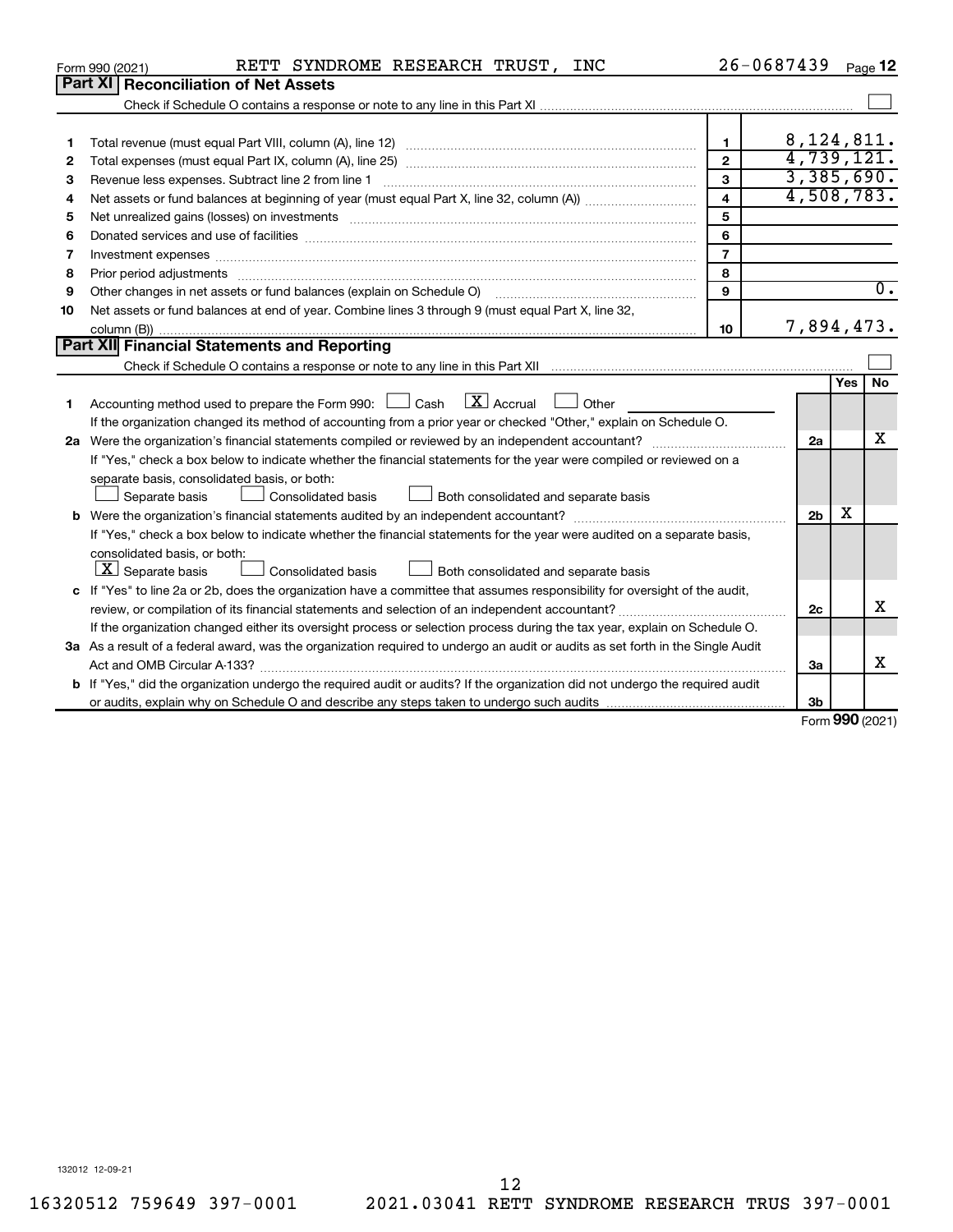| <b>SCHEDULE A</b> |
|-------------------|
|-------------------|

Department of the Treasury Internal Revenue Service

# Form 990)<br> **Complete if the organization is a section 501(c)(3) organization or a section**<br> **Public Charity Status and Public Support**

**4947(a)(1) nonexempt charitable trust.**

**| Attach to Form 990 or Form 990-EZ. | Go to www.irs.gov/Form990 for instructions and the latest information.**

| <b>Open to Public</b><br>Inspection |  |
|-------------------------------------|--|

OMB No. 1545-0047

| Name of the organization |  |
|--------------------------|--|
|--------------------------|--|

|        | Name of the organization                                                                                                                                                                                                                                        |          |                                   |                                    |    |                            |  | <b>Employer identification number</b> |
|--------|-----------------------------------------------------------------------------------------------------------------------------------------------------------------------------------------------------------------------------------------------------------------|----------|-----------------------------------|------------------------------------|----|----------------------------|--|---------------------------------------|
|        |                                                                                                                                                                                                                                                                 |          | RETT SYNDROME RESEARCH TRUST, INC |                                    |    |                            |  | $26 - 0687439$                        |
| Part I | Reason for Public Charity Status. (All organizations must complete this part.) See instructions.                                                                                                                                                                |          |                                   |                                    |    |                            |  |                                       |
|        | The organization is not a private foundation because it is: (For lines 1 through 12, check only one box.)                                                                                                                                                       |          |                                   |                                    |    |                            |  |                                       |
| 1.     | A church, convention of churches, or association of churches described in section 170(b)(1)(A)(i).                                                                                                                                                              |          |                                   |                                    |    |                            |  |                                       |
| 2      | A school described in section 170(b)(1)(A)(ii). (Attach Schedule E (Form 990).)                                                                                                                                                                                 |          |                                   |                                    |    |                            |  |                                       |
| 3.     | A hospital or a cooperative hospital service organization described in section 170(b)(1)(A)(iii).                                                                                                                                                               |          |                                   |                                    |    |                            |  |                                       |
| 4      | A medical research organization operated in conjunction with a hospital described in section 170(b)(1)(A)(iii). Enter the hospital's name,                                                                                                                      |          |                                   |                                    |    |                            |  |                                       |
|        | city, and state:                                                                                                                                                                                                                                                |          |                                   |                                    |    |                            |  |                                       |
| 5.     | An organization operated for the benefit of a college or university owned or operated by a governmental unit described in                                                                                                                                       |          |                                   |                                    |    |                            |  |                                       |
|        | section 170(b)(1)(A)(iv). (Complete Part II.)                                                                                                                                                                                                                   |          |                                   |                                    |    |                            |  |                                       |
| 6.     | A federal, state, or local government or governmental unit described in section 170(b)(1)(A)(v).                                                                                                                                                                |          |                                   |                                    |    |                            |  |                                       |
|        | 7 $ X $ An organization that normally receives a substantial part of its support from a governmental unit or from the general public described in                                                                                                               |          |                                   |                                    |    |                            |  |                                       |
|        | section 170(b)(1)(A)(vi). (Complete Part II.)                                                                                                                                                                                                                   |          |                                   |                                    |    |                            |  |                                       |
| 8<br>9 | A community trust described in section 170(b)(1)(A)(vi). (Complete Part II.)                                                                                                                                                                                    |          |                                   |                                    |    |                            |  |                                       |
|        | An agricultural research organization described in section 170(b)(1)(A)(ix) operated in conjunction with a land-grant college<br>or university or a non-land-grant college of agriculture (see instructions). Enter the name, city, and state of the college or |          |                                   |                                    |    |                            |  |                                       |
|        | university:                                                                                                                                                                                                                                                     |          |                                   |                                    |    |                            |  |                                       |
| 10     | An organization that normally receives (1) more than 33 1/3% of its support from contributions, membership fees, and gross receipts from                                                                                                                        |          |                                   |                                    |    |                            |  |                                       |
|        | activities related to its exempt functions, subject to certain exceptions; and (2) no more than 33 1/3% of its support from gross investment                                                                                                                    |          |                                   |                                    |    |                            |  |                                       |
|        | income and unrelated business taxable income (less section 511 tax) from businesses acquired by the organization after June 30, 1975.                                                                                                                           |          |                                   |                                    |    |                            |  |                                       |
|        | See section 509(a)(2). (Complete Part III.)                                                                                                                                                                                                                     |          |                                   |                                    |    |                            |  |                                       |
| 11     | An organization organized and operated exclusively to test for public safety. See section 509(a)(4).                                                                                                                                                            |          |                                   |                                    |    |                            |  |                                       |
| 12     | An organization organized and operated exclusively for the benefit of, to perform the functions of, or to carry out the purposes of one or                                                                                                                      |          |                                   |                                    |    |                            |  |                                       |
|        | more publicly supported organizations described in section 509(a)(1) or section 509(a)(2). See section 509(a)(3). Check the box on                                                                                                                              |          |                                   |                                    |    |                            |  |                                       |
|        | lines 12a through 12d that describes the type of supporting organization and complete lines 12e, 12f, and 12g.                                                                                                                                                  |          |                                   |                                    |    |                            |  |                                       |
| а      | Type I. A supporting organization operated, supervised, or controlled by its supported organization(s), typically by giving                                                                                                                                     |          |                                   |                                    |    |                            |  |                                       |
|        | the supported organization(s) the power to regularly appoint or elect a majority of the directors or trustees of the supporting                                                                                                                                 |          |                                   |                                    |    |                            |  |                                       |
|        | organization. You must complete Part IV, Sections A and B.                                                                                                                                                                                                      |          |                                   |                                    |    |                            |  |                                       |
| b      | Type II. A supporting organization supervised or controlled in connection with its supported organization(s), by having                                                                                                                                         |          |                                   |                                    |    |                            |  |                                       |
|        | control or management of the supporting organization vested in the same persons that control or manage the supported                                                                                                                                            |          |                                   |                                    |    |                            |  |                                       |
|        | organization(s). You must complete Part IV, Sections A and C.                                                                                                                                                                                                   |          |                                   |                                    |    |                            |  |                                       |
| с      | Type III functionally integrated. A supporting organization operated in connection with, and functionally integrated with,                                                                                                                                      |          |                                   |                                    |    |                            |  |                                       |
|        | its supported organization(s) (see instructions). You must complete Part IV, Sections A, D, and E.                                                                                                                                                              |          |                                   |                                    |    |                            |  |                                       |
| d      | Type III non-functionally integrated. A supporting organization operated in connection with its supported organization(s)                                                                                                                                       |          |                                   |                                    |    |                            |  |                                       |
|        | that is not functionally integrated. The organization generally must satisfy a distribution requirement and an attentiveness                                                                                                                                    |          |                                   |                                    |    |                            |  |                                       |
|        | requirement (see instructions). You must complete Part IV, Sections A and D, and Part V.                                                                                                                                                                        |          |                                   |                                    |    |                            |  |                                       |
|        | Check this box if the organization received a written determination from the IRS that it is a Type I, Type II, Type III                                                                                                                                         |          |                                   |                                    |    |                            |  |                                       |
|        | functionally integrated, or Type III non-functionally integrated supporting organization.                                                                                                                                                                       |          |                                   |                                    |    |                            |  |                                       |
|        | f Enter the number of supported organizations                                                                                                                                                                                                                   |          |                                   |                                    |    |                            |  |                                       |
|        | g Provide the following information about the supported organization(s).<br>(i) Name of supported                                                                                                                                                               | (ii) EIN | (iii) Type of organization        | (iv) Is the organization listed    |    | (v) Amount of monetary     |  | (vi) Amount of other                  |
|        | organization                                                                                                                                                                                                                                                    |          | (described on lines 1-10          | in your governing document?<br>Yes | No | support (see instructions) |  | support (see instructions)            |
|        |                                                                                                                                                                                                                                                                 |          | above (see instructions))         |                                    |    |                            |  |                                       |
|        |                                                                                                                                                                                                                                                                 |          |                                   |                                    |    |                            |  |                                       |
|        |                                                                                                                                                                                                                                                                 |          |                                   |                                    |    |                            |  |                                       |
|        |                                                                                                                                                                                                                                                                 |          |                                   |                                    |    |                            |  |                                       |
|        |                                                                                                                                                                                                                                                                 |          |                                   |                                    |    |                            |  |                                       |
|        |                                                                                                                                                                                                                                                                 |          |                                   |                                    |    |                            |  |                                       |
|        |                                                                                                                                                                                                                                                                 |          |                                   |                                    |    |                            |  |                                       |
|        |                                                                                                                                                                                                                                                                 |          |                                   |                                    |    |                            |  |                                       |
|        |                                                                                                                                                                                                                                                                 |          |                                   |                                    |    |                            |  |                                       |
|        |                                                                                                                                                                                                                                                                 |          |                                   |                                    |    |                            |  |                                       |
| Total  |                                                                                                                                                                                                                                                                 |          |                                   |                                    |    |                            |  |                                       |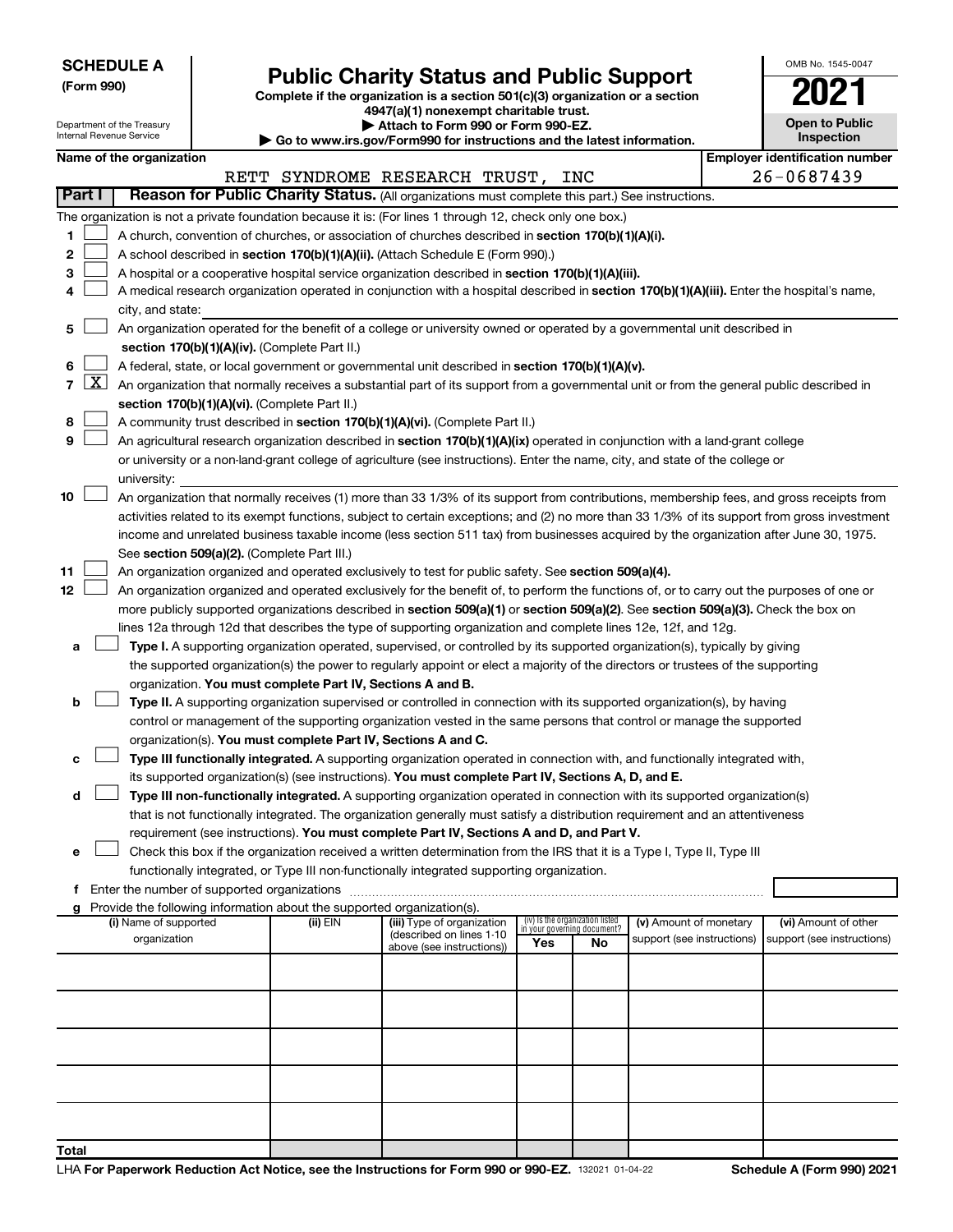| Schedule A (Form 990) 2021 |  |  |
|----------------------------|--|--|
|                            |  |  |

Schedule A (Form 990) 2021 RETT SYNDROME RESEARCH TRUST , INC 26-0687439 <sub>Page</sub>

**Part II Support Schedule for Organizations Described in Sections 170(b)(1)(A)(iv) and 170(b)(1)(A)(vi)**

(Complete only if you checked the box on line 5, 7, or 8 of Part I or if the organization failed to qualify under Part III. If the organization fails to qualify under the tests listed below, please complete Part III.)

|     | <b>Section A. Public Support</b>                                                                                                                                                                                               |                   |          |            |            |          |                                    |
|-----|--------------------------------------------------------------------------------------------------------------------------------------------------------------------------------------------------------------------------------|-------------------|----------|------------|------------|----------|------------------------------------|
|     | Calendar year (or fiscal year beginning in)                                                                                                                                                                                    | (a) 2017          | (b) 2018 | $(c)$ 2019 | $(d)$ 2020 | (e) 2021 | (f) Total                          |
|     | 1 Gifts, grants, contributions, and                                                                                                                                                                                            |                   |          |            |            |          |                                    |
|     | membership fees received. (Do not                                                                                                                                                                                              |                   |          |            |            |          |                                    |
|     | include any "unusual grants.")                                                                                                                                                                                                 | 12518139.         | 9631117. | 8340103.   | 7664611.   |          | 7837691.45991661.                  |
|     | 2 Tax revenues levied for the organ-                                                                                                                                                                                           |                   |          |            |            |          |                                    |
|     | ization's benefit and either paid to                                                                                                                                                                                           |                   |          |            |            |          |                                    |
|     | or expended on its behalf                                                                                                                                                                                                      |                   |          |            |            |          |                                    |
|     | 3 The value of services or facilities                                                                                                                                                                                          |                   |          |            |            |          |                                    |
|     | furnished by a governmental unit to                                                                                                                                                                                            |                   |          |            |            |          |                                    |
|     | the organization without charge                                                                                                                                                                                                |                   |          |            |            |          |                                    |
|     | 4 Total. Add lines 1 through 3                                                                                                                                                                                                 | 12518139.         | 9631117. | 8340103.   | 7664611.   |          | 7837691.45991661.                  |
| 5.  | The portion of total contributions                                                                                                                                                                                             |                   |          |            |            |          |                                    |
|     | by each person (other than a                                                                                                                                                                                                   |                   |          |            |            |          |                                    |
|     | governmental unit or publicly                                                                                                                                                                                                  |                   |          |            |            |          |                                    |
|     | supported organization) included                                                                                                                                                                                               |                   |          |            |            |          |                                    |
|     | on line 1 that exceeds 2% of the                                                                                                                                                                                               |                   |          |            |            |          |                                    |
|     | amount shown on line 11,                                                                                                                                                                                                       |                   |          |            |            |          |                                    |
|     | column (f)                                                                                                                                                                                                                     |                   |          |            |            |          |                                    |
|     | 6 Public support. Subtract line 5 from line 4.                                                                                                                                                                                 |                   |          |            |            |          | 45991661.                          |
|     | <b>Section B. Total Support</b>                                                                                                                                                                                                |                   |          |            |            |          |                                    |
|     | Calendar year (or fiscal year beginning in)                                                                                                                                                                                    | (a) 2017          | (b) 2018 | $(c)$ 2019 | $(d)$ 2020 | (e) 2021 | (f) Total                          |
|     | 7 Amounts from line 4                                                                                                                                                                                                          | 12518139 <b>.</b> | 9631117. | 8340103    | 7664611    |          | 7837691.45991661.                  |
| 8   | Gross income from interest.                                                                                                                                                                                                    |                   |          |            |            |          |                                    |
|     | dividends, payments received on                                                                                                                                                                                                |                   |          |            |            |          |                                    |
|     | securities loans, rents, royalties,                                                                                                                                                                                            |                   |          |            |            |          |                                    |
|     | and income from similar sources                                                                                                                                                                                                | 11,583.           | 23,178.  | 36,443.    | 62,327.    | 29,868.  | 163,399.                           |
| 9   | Net income from unrelated business                                                                                                                                                                                             |                   |          |            |            |          |                                    |
|     | activities, whether or not the                                                                                                                                                                                                 |                   |          |            |            |          |                                    |
|     | business is regularly carried on                                                                                                                                                                                               |                   |          |            |            |          |                                    |
|     | 10 Other income. Do not include gain                                                                                                                                                                                           |                   |          |            |            |          |                                    |
|     | or loss from the sale of capital                                                                                                                                                                                               |                   |          |            |            |          |                                    |
|     | assets (Explain in Part VI.)                                                                                                                                                                                                   |                   |          |            |            |          |                                    |
|     | 11 Total support. Add lines 7 through 10                                                                                                                                                                                       |                   |          |            |            |          | 46155060.                          |
|     | <b>12</b> Gross receipts from related activities, etc. (see instructions)                                                                                                                                                      |                   |          |            |            | 12       |                                    |
|     | 13 First 5 years. If the Form 990 is for the organization's first, second, third, fourth, or fifth tax year as a section 501(c)(3)                                                                                             |                   |          |            |            |          |                                    |
|     | organization, check this box and stop here                                                                                                                                                                                     |                   |          |            |            |          |                                    |
|     | <b>Section C. Computation of Public Support Percentage</b>                                                                                                                                                                     |                   |          |            |            |          |                                    |
|     |                                                                                                                                                                                                                                |                   |          |            |            | 14       | 99.65<br>%                         |
|     |                                                                                                                                                                                                                                |                   |          |            |            | 15       | 99.69<br>%                         |
|     | 16a 33 1/3% support test - 2021. If the organization did not check the box on line 13, and line 14 is 33 1/3% or more, check this box and                                                                                      |                   |          |            |            |          |                                    |
|     | stop here. The organization qualifies as a publicly supported organization manufactured content and the content of the state of the state of the state of the state of the state of the state of the state of the state of the |                   |          |            |            |          | $\blacktriangleright$ $\mathbf{X}$ |
|     | b 33 1/3% support test - 2020. If the organization did not check a box on line 13 or 16a, and line 15 is 33 1/3% or more, check this box                                                                                       |                   |          |            |            |          |                                    |
|     |                                                                                                                                                                                                                                |                   |          |            |            |          |                                    |
|     | 17a 10% -facts-and-circumstances test - 2021. If the organization did not check a box on line 13, 16a, or 16b, and line 14 is 10% or more,                                                                                     |                   |          |            |            |          |                                    |
|     | and if the organization meets the facts-and-circumstances test, check this box and stop here. Explain in Part VI how the organization                                                                                          |                   |          |            |            |          |                                    |
|     | meets the facts-and-circumstances test. The organization qualifies as a publicly supported organization                                                                                                                        |                   |          |            |            |          |                                    |
|     | <b>b 10%</b> -facts-and-circumstances test - 2020. If the organization did not check a box on line 13, 16a, 16b, or 17a, and line 15 is 10% or                                                                                 |                   |          |            |            |          |                                    |
|     | more, and if the organization meets the facts-and-circumstances test, check this box and stop here. Explain in Part VI how the                                                                                                 |                   |          |            |            |          |                                    |
|     | organization meets the facts-and-circumstances test. The organization qualifies as a publicly supported organization                                                                                                           |                   |          |            |            |          |                                    |
| 18. | Private foundation. If the organization did not check a box on line 13, 16a, 16b, 17a, or 17b, check this box and see instructions.                                                                                            |                   |          |            |            |          | Schedule A (Form 990) 2021         |
|     |                                                                                                                                                                                                                                |                   |          |            |            |          |                                    |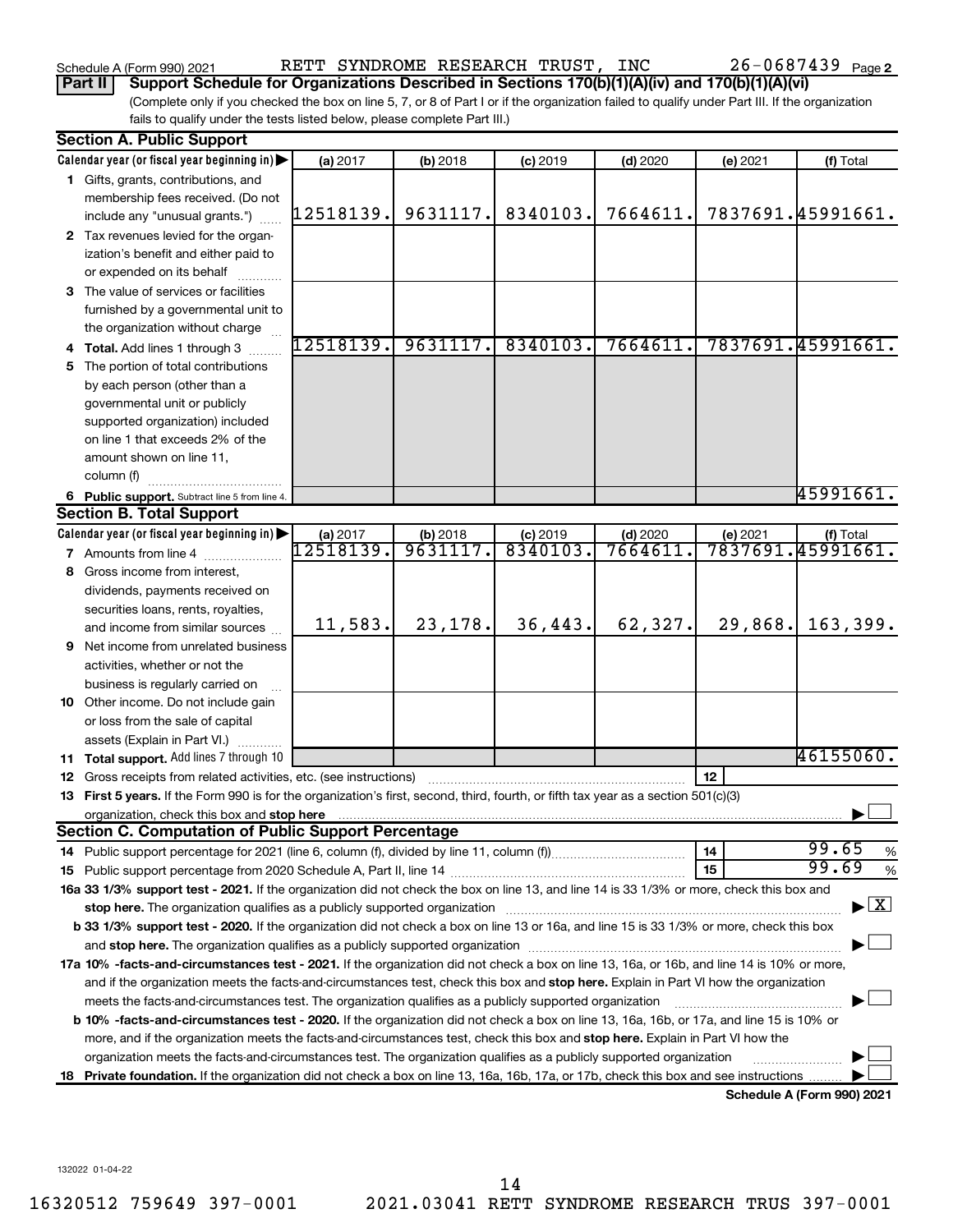### Schedule A (Form 990) 2021 RETT SYNDROME RESEARCH TRUST , INC 26-0687439 <sub>Page</sub> **Part III | Support Schedule for Organizations Described in Section 509(a)(2)**

(Complete only if you checked the box on line 10 of Part I or if the organization failed to qualify under Part II. If the organization fails to qualify under the tests listed below, please complete Part II.)

| <b>Section A. Public Support</b>                                                                                                                                                                |          |            |            |            |          |                            |
|-------------------------------------------------------------------------------------------------------------------------------------------------------------------------------------------------|----------|------------|------------|------------|----------|----------------------------|
| Calendar year (or fiscal year beginning in)                                                                                                                                                     | (a) 2017 | (b) 2018   | $(c)$ 2019 | $(d)$ 2020 | (e) 2021 | (f) Total                  |
| 1 Gifts, grants, contributions, and                                                                                                                                                             |          |            |            |            |          |                            |
| membership fees received. (Do not                                                                                                                                                               |          |            |            |            |          |                            |
| include any "unusual grants.")                                                                                                                                                                  |          |            |            |            |          |                            |
| <b>2</b> Gross receipts from admissions,<br>merchandise sold or services per-<br>formed, or facilities furnished in<br>any activity that is related to the<br>organization's tax-exempt purpose |          |            |            |            |          |                            |
| 3 Gross receipts from activities that                                                                                                                                                           |          |            |            |            |          |                            |
| are not an unrelated trade or bus-                                                                                                                                                              |          |            |            |            |          |                            |
| iness under section 513                                                                                                                                                                         |          |            |            |            |          |                            |
| 4 Tax revenues levied for the organ-                                                                                                                                                            |          |            |            |            |          |                            |
| ization's benefit and either paid to                                                                                                                                                            |          |            |            |            |          |                            |
| or expended on its behalf                                                                                                                                                                       |          |            |            |            |          |                            |
| 5 The value of services or facilities                                                                                                                                                           |          |            |            |            |          |                            |
| furnished by a governmental unit to                                                                                                                                                             |          |            |            |            |          |                            |
| the organization without charge                                                                                                                                                                 |          |            |            |            |          |                            |
| 6 Total. Add lines 1 through 5                                                                                                                                                                  |          |            |            |            |          |                            |
| 7a Amounts included on lines 1, 2, and                                                                                                                                                          |          |            |            |            |          |                            |
| 3 received from disqualified persons                                                                                                                                                            |          |            |            |            |          |                            |
| <b>b</b> Amounts included on lines 2 and 3 received<br>from other than disqualified persons that<br>exceed the greater of \$5,000 or 1% of the<br>amount on line 13 for the year                |          |            |            |            |          |                            |
| c Add lines 7a and 7b                                                                                                                                                                           |          |            |            |            |          |                            |
| 8 Public support. (Subtract line 7c from line 6.)                                                                                                                                               |          |            |            |            |          |                            |
| <b>Section B. Total Support</b>                                                                                                                                                                 |          |            |            |            |          |                            |
| Calendar year (or fiscal year beginning in)                                                                                                                                                     | (a) 2017 | $(b)$ 2018 | $(c)$ 2019 | $(d)$ 2020 | (e) 2021 | (f) Total                  |
| 9 Amounts from line 6                                                                                                                                                                           |          |            |            |            |          |                            |
| <b>10a</b> Gross income from interest,<br>dividends, payments received on<br>securities loans, rents, royalties,<br>and income from similar sources                                             |          |            |            |            |          |                            |
| <b>b</b> Unrelated business taxable income                                                                                                                                                      |          |            |            |            |          |                            |
| (less section 511 taxes) from businesses<br>acquired after June 30, 1975                                                                                                                        |          |            |            |            |          |                            |
| c Add lines 10a and 10b                                                                                                                                                                         |          |            |            |            |          |                            |
| <b>11</b> Net income from unrelated business<br>activities not included on line 10b.<br>whether or not the business is<br>regularly carried on                                                  |          |            |            |            |          |                            |
| <b>12</b> Other income. Do not include gain<br>or loss from the sale of capital<br>assets (Explain in Part VI.)                                                                                 |          |            |            |            |          |                            |
| <b>13</b> Total support. (Add lines 9, 10c, 11, and 12.)                                                                                                                                        |          |            |            |            |          |                            |
| 14 First 5 years. If the Form 990 is for the organization's first, second, third, fourth, or fifth tax year as a section 501(c)(3) organization,                                                |          |            |            |            |          |                            |
| check this box and stop here <b>contained and the contained and starting and stop here</b> check this box and stop here                                                                         |          |            |            |            |          |                            |
| Section C. Computation of Public Support Percentage                                                                                                                                             |          |            |            |            |          |                            |
| 15 Public support percentage for 2021 (line 8, column (f), divided by line 13, column (f) <i></i>                                                                                               |          |            |            |            | 15       | ℅                          |
|                                                                                                                                                                                                 |          |            |            |            | 16       | %                          |
| Section D. Computation of Investment Income Percentage                                                                                                                                          |          |            |            |            |          |                            |
|                                                                                                                                                                                                 |          |            |            |            | 17       | %                          |
| 18 Investment income percentage from 2020 Schedule A, Part III, line 17                                                                                                                         |          |            |            |            | 18       | %                          |
| 19a 33 1/3% support tests - 2021. If the organization did not check the box on line 14, and line 15 is more than 33 1/3%, and line 17 is not                                                    |          |            |            |            |          |                            |
| more than 33 1/3%, check this box and stop here. The organization qualifies as a publicly supported organization                                                                                |          |            |            |            |          |                            |
|                                                                                                                                                                                                 |          |            |            |            |          |                            |
| b 33 1/3% support tests - 2020. If the organization did not check a box on line 14 or line 19a, and line 16 is more than 33 1/3%, and                                                           |          |            |            |            |          |                            |
| line 18 is not more than 33 1/3%, check this box and stop here. The organization qualifies as a publicly supported organization                                                                 |          |            |            |            |          |                            |
|                                                                                                                                                                                                 |          |            |            |            |          |                            |
| 132023 01-04-22                                                                                                                                                                                 |          |            | 15         |            |          | Schedule A (Form 990) 2021 |

16320512 759649 397-0001 2021.03041 RETT SYNDROME RESEARCH TRUS 397-0001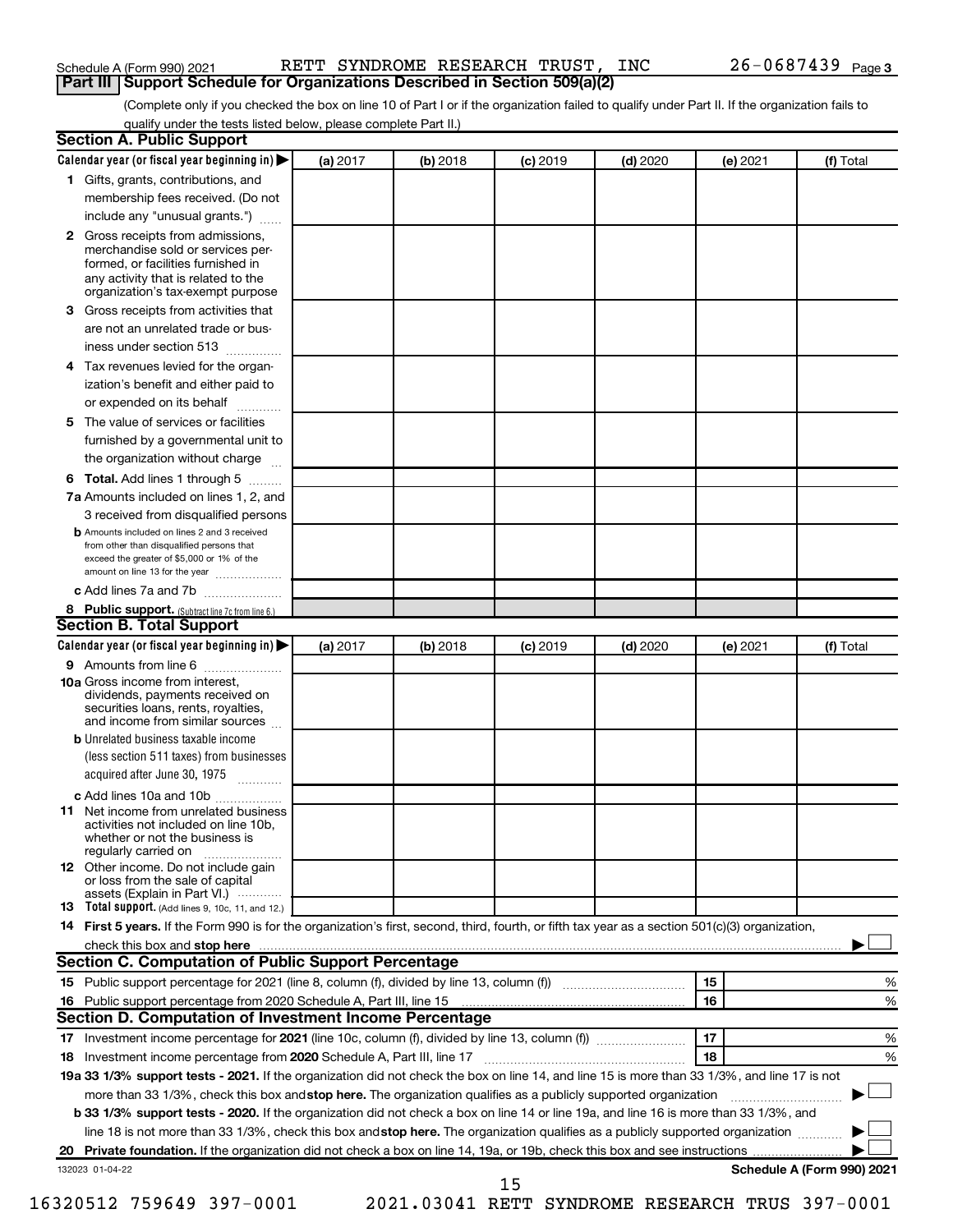26-0687439 Page 4

**1**

**2**

**3a**

**3b**

**3c**

**4a**

**4b**

**4c**

**5a**

**5b 5c**

**6**

**7**

**8**

**9a**

**9b**

**9c**

**10a**

**Yes No**

## **Part IV Supporting Organizations**

(Complete only if you checked a box in line 12 on Part I. If you checked box 12a, Part I, complete Sections A and B. If you checked box 12b, Part I, complete Sections A and C. If you checked box 12c, Part I, complete Sections A, D, and E. If you checked box 12d, Part I, complete Sections A and D, and complete Part V.)

### **Section A. All Supporting Organizations**

- **1** Are all of the organization's supported organizations listed by name in the organization's governing documents? If "No," describe in Part VI how the supported organizations are designated. If designated by *class or purpose, describe the designation. If historic and continuing relationship, explain.*
- **2** Did the organization have any supported organization that does not have an IRS determination of status under section 509(a)(1) or (2)? If "Yes," explain in Part **VI** how the organization determined that the supported *organization was described in section 509(a)(1) or (2).*
- **3a** Did the organization have a supported organization described in section 501(c)(4), (5), or (6)? If "Yes," answer *lines 3b and 3c below.*
- **b** Did the organization confirm that each supported organization qualified under section 501(c)(4), (5), or (6) and satisfied the public support tests under section 509(a)(2)? If "Yes," describe in Part VI when and how the *organization made the determination.*
- **c** Did the organization ensure that all support to such organizations was used exclusively for section 170(c)(2)(B) purposes? If "Yes," explain in Part VI what controls the organization put in place to ensure such use.
- **4 a** *If* Was any supported organization not organized in the United States ("foreign supported organization")? *"Yes," and if you checked box 12a or 12b in Part I, answer lines 4b and 4c below.*
- **b** Did the organization have ultimate control and discretion in deciding whether to make grants to the foreign supported organization? If "Yes," describe in Part VI how the organization had such control and discretion *despite being controlled or supervised by or in connection with its supported organizations.*
- **c** Did the organization support any foreign supported organization that does not have an IRS determination under sections 501(c)(3) and 509(a)(1) or (2)? If "Yes," explain in Part VI what controls the organization used *to ensure that all support to the foreign supported organization was used exclusively for section 170(c)(2)(B) purposes.*
- **5a** Did the organization add, substitute, or remove any supported organizations during the tax year? If "Yes," answer lines 5b and 5c below (if applicable). Also, provide detail in **Part VI,** including (i) the names and EIN *numbers of the supported organizations added, substituted, or removed; (ii) the reasons for each such action; (iii) the authority under the organization's organizing document authorizing such action; and (iv) how the action was accomplished (such as by amendment to the organizing document).*
- **b** Type I or Type II only. Was any added or substituted supported organization part of a class already designated in the organization's organizing document?
- **c Substitutions only.**  Was the substitution the result of an event beyond the organization's control?
- **6** Did the organization provide support (whether in the form of grants or the provision of services or facilities) to **Part VI.** support or benefit one or more of the filing organization's supported organizations? If "Yes," provide detail in anyone other than (i) its supported organizations, (ii) individuals that are part of the charitable class benefited by one or more of its supported organizations, or (iii) other supporting organizations that also
- **7** Did the organization provide a grant, loan, compensation, or other similar payment to a substantial contributor regard to a substantial contributor? If "Yes," complete Part I of Schedule L (Form 990). (as defined in section 4958(c)(3)(C)), a family member of a substantial contributor, or a 35% controlled entity with
- **8** Did the organization make a loan to a disqualified person (as defined in section 4958) not described on line 7? *If "Yes," complete Part I of Schedule L (Form 990).*
- **9 a** Was the organization controlled directly or indirectly at any time during the tax year by one or more in section 509(a)(1) or (2))? If "Yes," provide detail in **Part VI.** disqualified persons, as defined in section 4946 (other than foundation managers and organizations described
- **b** Did one or more disqualified persons (as defined on line 9a) hold a controlling interest in any entity in which the supporting organization had an interest? If "Yes," provide detail in Part VI.
- **c** Did a disqualified person (as defined on line 9a) have an ownership interest in, or derive any personal benefit from, assets in which the supporting organization also had an interest? If "Yes," provide detail in Part VI.
- **10 a** Was the organization subject to the excess business holdings rules of section 4943 because of section supporting organizations)? If "Yes," answer line 10b below. 4943(f) (regarding certain Type II supporting organizations, and all Type III non-functionally integrated
	- **b** Did the organization have any excess business holdings in the tax year? (Use Schedule C, Form 4720, to *determine whether the organization had excess business holdings.)*

132024 01-04-21

**10b Schedule A (Form 990) 2021**

16320512 759649 397-0001 2021.03041 RETT SYNDROME RESEARCH TRUS 397-0001

16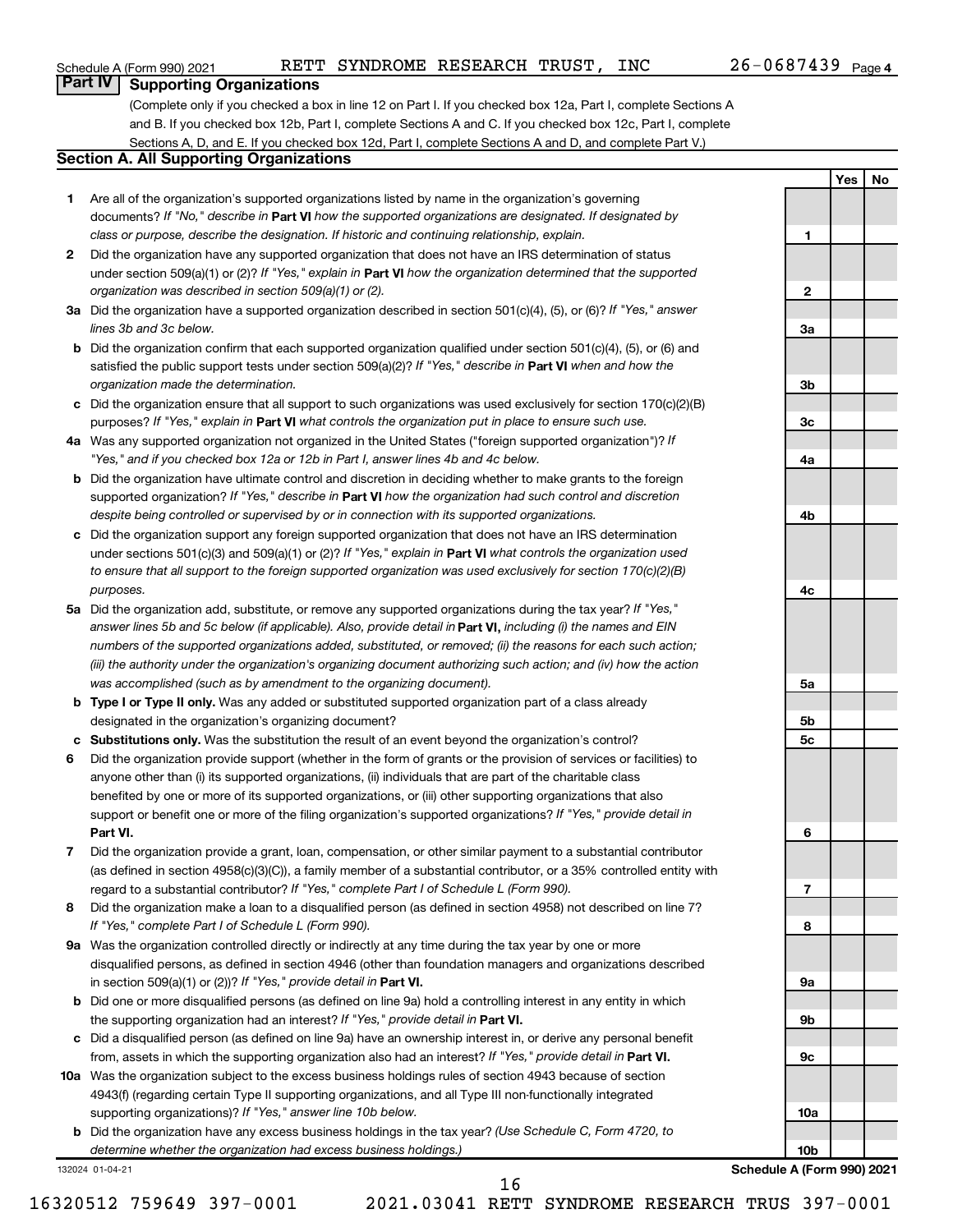|    | $26 - 0687439$ Page 5<br>RETT SYNDROME RESEARCH TRUST, INC<br>Schedule A (Form 990) 2021                                                                                                                                                                                                                                                                                                                                                                                                                                                                                                                                                                                                                                                                                 |                 |            |           |
|----|--------------------------------------------------------------------------------------------------------------------------------------------------------------------------------------------------------------------------------------------------------------------------------------------------------------------------------------------------------------------------------------------------------------------------------------------------------------------------------------------------------------------------------------------------------------------------------------------------------------------------------------------------------------------------------------------------------------------------------------------------------------------------|-----------------|------------|-----------|
|    | <b>Supporting Organizations (continued)</b><br>Part IV                                                                                                                                                                                                                                                                                                                                                                                                                                                                                                                                                                                                                                                                                                                   |                 |            |           |
|    |                                                                                                                                                                                                                                                                                                                                                                                                                                                                                                                                                                                                                                                                                                                                                                          |                 | Yes        | <b>No</b> |
| 11 | Has the organization accepted a gift or contribution from any of the following persons?                                                                                                                                                                                                                                                                                                                                                                                                                                                                                                                                                                                                                                                                                  |                 |            |           |
|    | a A person who directly or indirectly controls, either alone or together with persons described on lines 11b and                                                                                                                                                                                                                                                                                                                                                                                                                                                                                                                                                                                                                                                         |                 |            |           |
|    | 11c below, the governing body of a supported organization?                                                                                                                                                                                                                                                                                                                                                                                                                                                                                                                                                                                                                                                                                                               | 11a             |            |           |
|    | <b>b</b> A family member of a person described on line 11a above?                                                                                                                                                                                                                                                                                                                                                                                                                                                                                                                                                                                                                                                                                                        | 11 <sub>b</sub> |            |           |
|    | c A 35% controlled entity of a person described on line 11a or 11b above?If "Yes" to line 11a, 11b, or 11c, provide                                                                                                                                                                                                                                                                                                                                                                                                                                                                                                                                                                                                                                                      |                 |            |           |
|    | detail in Part VI.                                                                                                                                                                                                                                                                                                                                                                                                                                                                                                                                                                                                                                                                                                                                                       | 11c             |            |           |
|    | <b>Section B. Type I Supporting Organizations</b>                                                                                                                                                                                                                                                                                                                                                                                                                                                                                                                                                                                                                                                                                                                        |                 |            |           |
|    |                                                                                                                                                                                                                                                                                                                                                                                                                                                                                                                                                                                                                                                                                                                                                                          |                 | <b>Yes</b> | <b>No</b> |
| 1  | Did the governing body, members of the governing body, officers acting in their official capacity, or membership of one or<br>more supported organizations have the power to regularly appoint or elect at least a majority of the organization's officers,<br>directors, or trustees at all times during the tax year? If "No," describe in Part VI how the supported organization(s)<br>effectively operated, supervised, or controlled the organization's activities. If the organization had more than one supported<br>organization, describe how the powers to appoint and/or remove officers, directors, or trustees were allocated among the<br>supported organizations and what conditions or restrictions, if any, applied to such powers during the tax year. | 1               |            |           |
| 2  | Did the organization operate for the benefit of any supported organization other than the supported                                                                                                                                                                                                                                                                                                                                                                                                                                                                                                                                                                                                                                                                      |                 |            |           |
|    | organization(s) that operated, supervised, or controlled the supporting organization? If "Yes," explain in                                                                                                                                                                                                                                                                                                                                                                                                                                                                                                                                                                                                                                                               |                 |            |           |
|    | Part VI how providing such benefit carried out the purposes of the supported organization(s) that operated,                                                                                                                                                                                                                                                                                                                                                                                                                                                                                                                                                                                                                                                              |                 |            |           |
|    | supervised, or controlled the supporting organization.                                                                                                                                                                                                                                                                                                                                                                                                                                                                                                                                                                                                                                                                                                                   | $\mathbf{2}$    |            |           |
|    | <b>Section C. Type II Supporting Organizations</b>                                                                                                                                                                                                                                                                                                                                                                                                                                                                                                                                                                                                                                                                                                                       |                 |            |           |
|    |                                                                                                                                                                                                                                                                                                                                                                                                                                                                                                                                                                                                                                                                                                                                                                          |                 | <b>Yes</b> | <b>No</b> |
| 1  | Were a majority of the organization's directors or trustees during the tax year also a majority of the directors                                                                                                                                                                                                                                                                                                                                                                                                                                                                                                                                                                                                                                                         |                 |            |           |
|    | or trustees of each of the organization's supported organization(s)? If "No," describe in Part VI how control                                                                                                                                                                                                                                                                                                                                                                                                                                                                                                                                                                                                                                                            |                 |            |           |
|    | or management of the supporting organization was vested in the same persons that controlled or managed                                                                                                                                                                                                                                                                                                                                                                                                                                                                                                                                                                                                                                                                   |                 |            |           |
|    | the supported organization(s).                                                                                                                                                                                                                                                                                                                                                                                                                                                                                                                                                                                                                                                                                                                                           | 1               |            |           |
|    | <b>Section D. All Type III Supporting Organizations</b>                                                                                                                                                                                                                                                                                                                                                                                                                                                                                                                                                                                                                                                                                                                  |                 |            |           |
|    |                                                                                                                                                                                                                                                                                                                                                                                                                                                                                                                                                                                                                                                                                                                                                                          |                 | Yes        | No        |
| 1  | Did the organization provide to each of its supported organizations, by the last day of the fifth month of the                                                                                                                                                                                                                                                                                                                                                                                                                                                                                                                                                                                                                                                           |                 |            |           |

|              | Did the organization provide to each of its supported organizations, by the last day of the fifth month of the            |   |  |
|--------------|---------------------------------------------------------------------------------------------------------------------------|---|--|
|              | organization's tax year, (i) a written notice describing the type and amount of support provided during the prior tax     |   |  |
|              | year, (ii) a copy of the Form 990 that was most recently filed as of the date of notification, and (iii) copies of the    |   |  |
|              | organization's governing documents in effect on the date of notification, to the extent not previously provided?          |   |  |
| $\mathbf{2}$ | Were any of the organization's officers, directors, or trustees either (i) appointed or elected by the supported          |   |  |
|              | organization(s) or (ii) serving on the governing body of a supported organization? If "No," explain in <b>Part VI</b> how |   |  |
|              | the organization maintained a close and continuous working relationship with the supported organization(s).               | 2 |  |
| 3            | By reason of the relationship described on line 2, above, did the organization's supported organizations have a           |   |  |
|              | significant voice in the organization's investment policies and in directing the use of the organization's                |   |  |
|              | income or assets at all times during the tax year? If "Yes," describe in Part VI the role the organization's              |   |  |
|              | supported organizations played in this regard.                                                                            | 3 |  |

### **Section E. Type III Functionally Integrated Supporting Organizations**

- **a** The organization satisfied the Activities Test. Complete line 2 below.  $\Box$
- **b** The organization is the parent of each of its supported organizations. Complete line 3 below.  $\Box$
- **c** The organization supported a governmental entity. Describe in Part VI how you supported a governmental entity (see instructions).  $\Box$

17

- **2 Answer lines 2a and 2b below. Yes No** Activities Test.
- **a** Did substantially all of the organization's activities during the tax year directly further the exempt purposes of the supported organization(s) to which the organization was responsive? If "Yes," then in Part VI identify **those supported organizations and explain**  *how these activities directly furthered their exempt purposes, how the organization was responsive to those supported organizations, and how the organization determined that these activities constituted substantially all of its activities.*
- **b** Did the activities described on line 2a, above, constitute activities that, but for the organization's involvement, **Part VI**  *the reasons for the organization's position that its supported organization(s) would have engaged in* one or more of the organization's supported organization(s) would have been engaged in? If "Yes," explain in *these activities but for the organization's involvement.*
- 3 Parent of Supported Organizations. Answer lines 3a and 3b below.
- **a** Did the organization have the power to regularly appoint or elect a majority of the officers, directors, or trustees of each of the supported organizations? If "Yes" or "No" provide details in Part VI.
- **b** Did the organization exercise a substantial degree of direction over the policies, programs, and activities of each of its supported organizations? If "Yes," describe in Part VI the role played by the organization in this regard.

132025 01-04-22

**3b Schedule A (Form 990) 2021**

**2a**

**2b**

**3a**

16320512 759649 397-0001 2021.03041 RETT SYNDROME RESEARCH TRUS 397-0001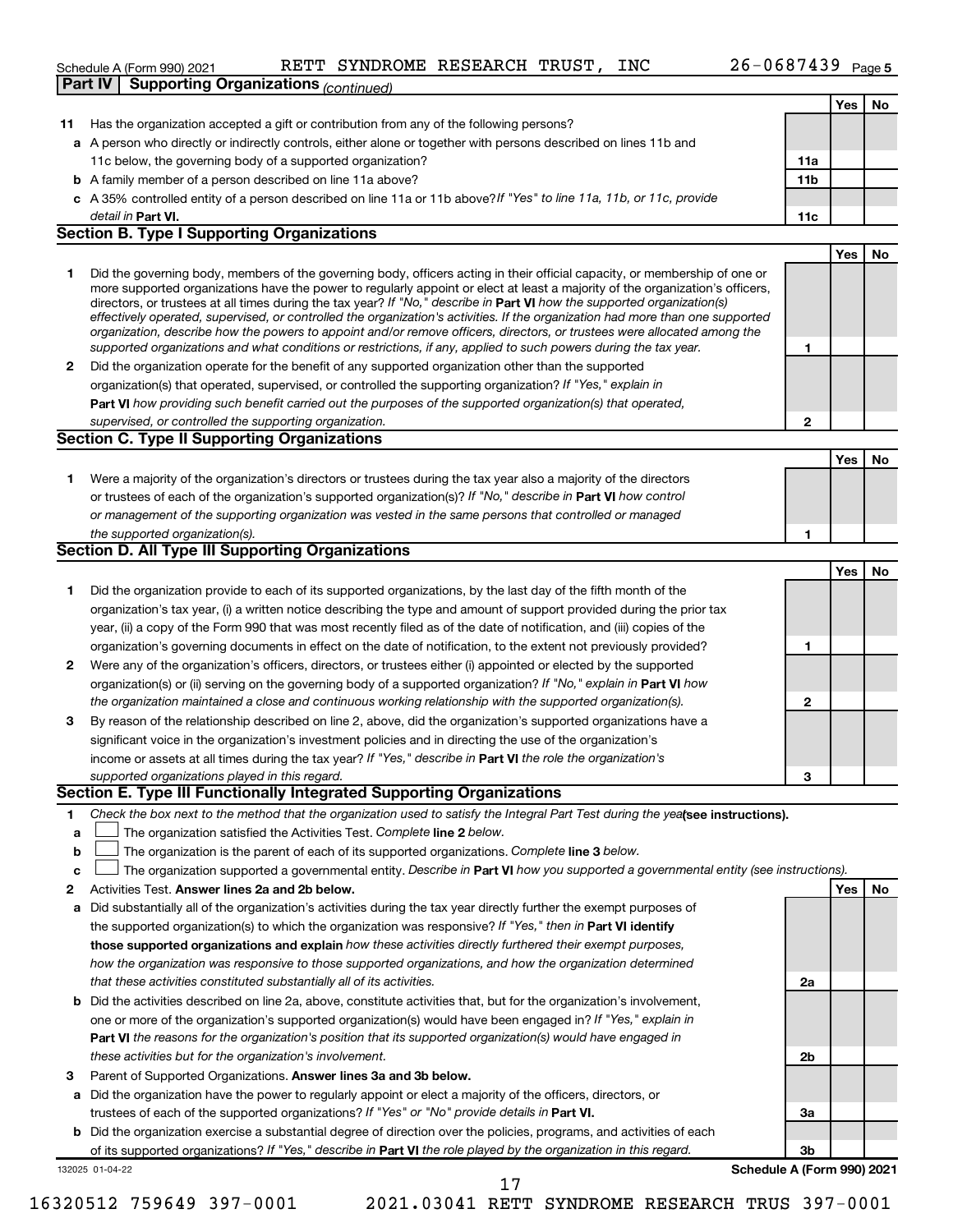| Schedule A (Form 990) 2021 |  |  |
|----------------------------|--|--|
|----------------------------|--|--|

| Schedule A (Form 990) 2021 |  |  |  |  | RETT SYNDROME RESEARCH TRUST, INC |  |  | $26 - 0687439$ Page 6 |  |
|----------------------------|--|--|--|--|-----------------------------------|--|--|-----------------------|--|
|----------------------------|--|--|--|--|-----------------------------------|--|--|-----------------------|--|

|              | <b>Part V</b><br>Type III Non-Functionally Integrated 509(a)(3) Supporting Organizations                                                       |                |                |                                |
|--------------|------------------------------------------------------------------------------------------------------------------------------------------------|----------------|----------------|--------------------------------|
| 1            | Check here if the organization satisfied the Integral Part Test as a qualifying trust on Nov. 20, 1970 (explain in Part VI). See instructions. |                |                |                                |
|              | All other Type III non-functionally integrated supporting organizations must complete Sections A through E.                                    |                |                |                                |
|              | Section A - Adjusted Net Income                                                                                                                |                | (A) Prior Year | (B) Current Year<br>(optional) |
| 1            | Net short-term capital gain                                                                                                                    | 1              |                |                                |
| 2            | Recoveries of prior-year distributions                                                                                                         | $\mathbf{2}$   |                |                                |
| з            | Other gross income (see instructions)                                                                                                          | 3              |                |                                |
| 4            | Add lines 1 through 3.                                                                                                                         | 4              |                |                                |
| 5            | Depreciation and depletion                                                                                                                     | 5              |                |                                |
| 6            | Portion of operating expenses paid or incurred for production or                                                                               |                |                |                                |
|              | collection of gross income or for management, conservation, or                                                                                 |                |                |                                |
|              | maintenance of property held for production of income (see instructions)                                                                       | 6              |                |                                |
| 7            | Other expenses (see instructions)                                                                                                              | $\overline{7}$ |                |                                |
| 8            | <b>Adjusted Net Income</b> (subtract lines 5, 6, and 7 from line 4)                                                                            | 8              |                |                                |
|              | <b>Section B - Minimum Asset Amount</b>                                                                                                        |                | (A) Prior Year | (B) Current Year<br>(optional) |
| 1            | Aggregate fair market value of all non-exempt-use assets (see                                                                                  |                |                |                                |
|              | instructions for short tax year or assets held for part of year):                                                                              |                |                |                                |
|              | <b>a</b> Average monthly value of securities                                                                                                   | 1a             |                |                                |
|              | <b>b</b> Average monthly cash balances                                                                                                         | 1 <sub>b</sub> |                |                                |
|              | <b>c</b> Fair market value of other non-exempt-use assets                                                                                      | 1c             |                |                                |
|              | <b>d</b> Total (add lines 1a, 1b, and 1c)                                                                                                      | 1d             |                |                                |
|              | <b>e</b> Discount claimed for blockage or other factors                                                                                        |                |                |                                |
|              | (explain in detail in <b>Part VI</b> ):                                                                                                        |                |                |                                |
| 2            | Acquisition indebtedness applicable to non-exempt-use assets                                                                                   | $\mathbf{2}$   |                |                                |
| 3            | Subtract line 2 from line 1d.                                                                                                                  | 3              |                |                                |
| 4            | Cash deemed held for exempt use. Enter 0.015 of line 3 (for greater amount,                                                                    |                |                |                                |
|              | see instructions).                                                                                                                             | 4              |                |                                |
| 5            | Net value of non-exempt-use assets (subtract line 4 from line 3)                                                                               | 5              |                |                                |
| 6            | Multiply line 5 by 0.035.                                                                                                                      | 6              |                |                                |
| 7            | Recoveries of prior-year distributions                                                                                                         | 7              |                |                                |
| 8            | <b>Minimum Asset Amount</b> (add line 7 to line 6)                                                                                             | 8              |                |                                |
|              | <b>Section C - Distributable Amount</b>                                                                                                        |                |                | <b>Current Year</b>            |
| 1            | Adjusted net income for prior year (from Section A, line 8, column A)                                                                          | 1              |                |                                |
| $\mathbf{2}$ | Enter 0.85 of line 1.                                                                                                                          | $\mathbf{2}$   |                |                                |
| 3            | Minimum asset amount for prior year (from Section B, line 8, column A)                                                                         | 3              |                |                                |
| 4            | Enter greater of line 2 or line 3.                                                                                                             | 4              |                |                                |
| 5            | Income tax imposed in prior year                                                                                                               | 5              |                |                                |
| 6            | <b>Distributable Amount.</b> Subtract line 5 from line 4, unless subject to                                                                    |                |                |                                |
|              | emergency temporary reduction (see instructions).                                                                                              | 6              |                |                                |

**7** Check here if the current year is the organization's first as a non-functionally integrated Type III supporting organization (see † instructions).

**Schedule A (Form 990) 2021**

132026 01-04-22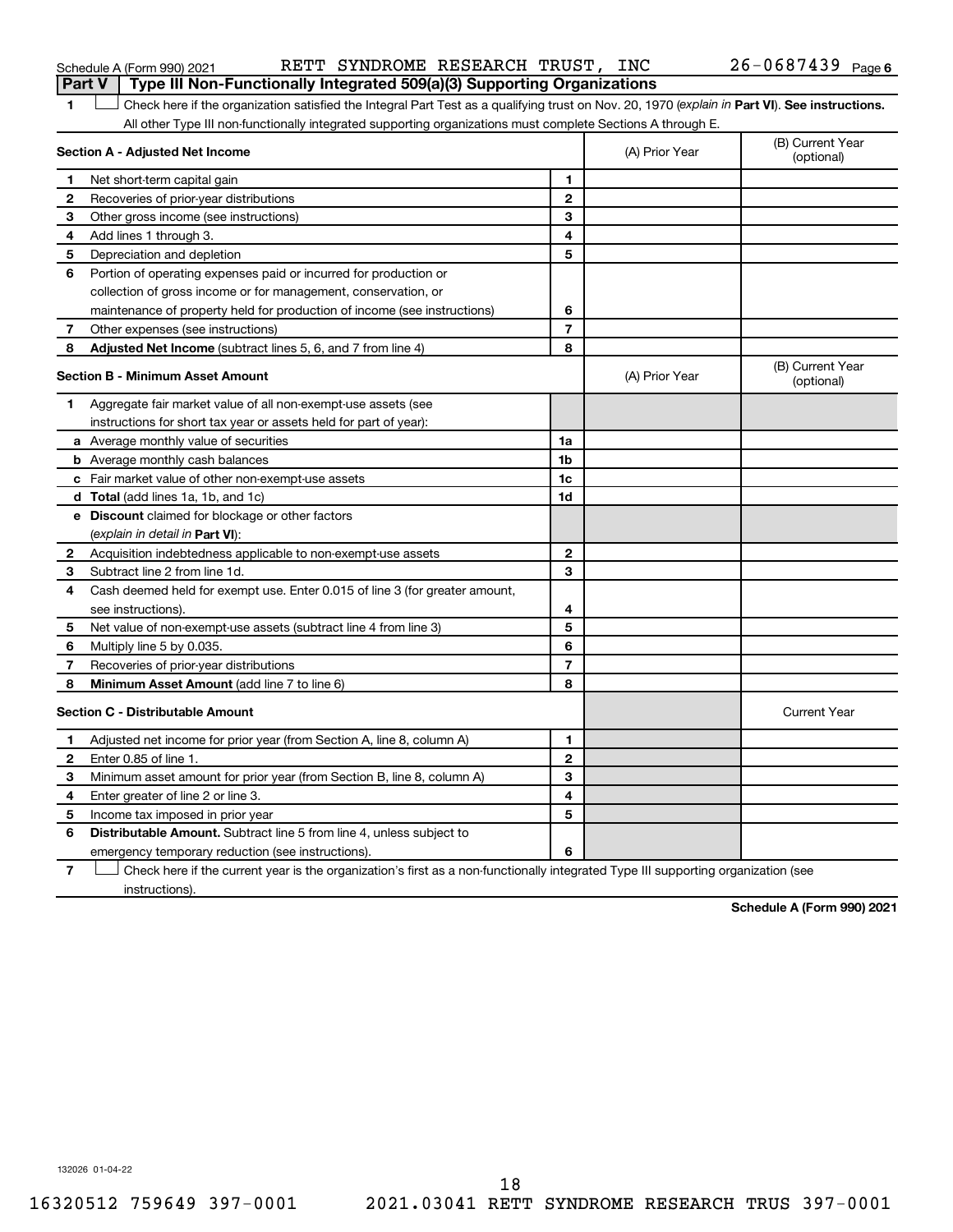| Part V | Type III Non-Functionally Integrated 509(a)(3) Supporting Organizations (continued)        |                                    |                                               |    |                                                         |
|--------|--------------------------------------------------------------------------------------------|------------------------------------|-----------------------------------------------|----|---------------------------------------------------------|
|        | <b>Section D - Distributions</b>                                                           |                                    |                                               |    | <b>Current Year</b>                                     |
| 1      | Amounts paid to supported organizations to accomplish exempt purposes                      |                                    |                                               | 1  |                                                         |
| 2      | Amounts paid to perform activity that directly furthers exempt purposes of supported       |                                    |                                               |    |                                                         |
|        | organizations, in excess of income from activity                                           |                                    |                                               | 2  |                                                         |
| 3      | Administrative expenses paid to accomplish exempt purposes of supported organizations      |                                    |                                               | 3  |                                                         |
| 4      | Amounts paid to acquire exempt-use assets                                                  |                                    |                                               | 4  |                                                         |
| 5      | Qualified set-aside amounts (prior IRS approval required - provide details in Part VI)     |                                    |                                               | 5  |                                                         |
| 6      | Other distributions (describe in Part VI). See instructions.                               |                                    |                                               | 6  |                                                         |
| 7      | Total annual distributions. Add lines 1 through 6.                                         |                                    |                                               | 7  |                                                         |
| 8      | Distributions to attentive supported organizations to which the organization is responsive |                                    |                                               |    |                                                         |
|        | ( <i>provide details in Part VI</i> ). See instructions.                                   |                                    |                                               | 8  |                                                         |
| 9      | Distributable amount for 2021 from Section C, line 6                                       |                                    |                                               | 9  |                                                         |
| 10     | Line 8 amount divided by line 9 amount                                                     |                                    |                                               | 10 |                                                         |
|        | <b>Section E - Distribution Allocations (see instructions)</b>                             | (i)<br><b>Excess Distributions</b> | (ii)<br><b>Underdistributions</b><br>Pre-2021 |    | (iii)<br><b>Distributable</b><br><b>Amount for 2021</b> |
| 1      | Distributable amount for 2021 from Section C, line 6                                       |                                    |                                               |    |                                                         |
| 2      | Underdistributions, if any, for years prior to 2021 (reason-                               |                                    |                                               |    |                                                         |
|        | able cause required - explain in Part VI). See instructions.                               |                                    |                                               |    |                                                         |
| З      | Excess distributions carryover, if any, to 2021                                            |                                    |                                               |    |                                                         |
|        | a From 2016                                                                                |                                    |                                               |    |                                                         |
|        | <b>b</b> From 2017                                                                         |                                    |                                               |    |                                                         |
|        | c From 2018                                                                                |                                    |                                               |    |                                                         |
|        | d From 2019                                                                                |                                    |                                               |    |                                                         |
|        | e From 2020                                                                                |                                    |                                               |    |                                                         |
|        | f Total of lines 3a through 3e                                                             |                                    |                                               |    |                                                         |
|        | g Applied to underdistributions of prior years                                             |                                    |                                               |    |                                                         |
|        | h Applied to 2021 distributable amount                                                     |                                    |                                               |    |                                                         |
| Ť.     | Carryover from 2016 not applied (see instructions)                                         |                                    |                                               |    |                                                         |
|        | Remainder. Subtract lines 3g, 3h, and 3i from line 3f.                                     |                                    |                                               |    |                                                         |
| 4      | Distributions for 2021 from Section D,                                                     |                                    |                                               |    |                                                         |
|        | line $7:$                                                                                  |                                    |                                               |    |                                                         |
|        | a Applied to underdistributions of prior years                                             |                                    |                                               |    |                                                         |
|        | <b>b</b> Applied to 2021 distributable amount                                              |                                    |                                               |    |                                                         |
|        | c Remainder. Subtract lines 4a and 4b from line 4.                                         |                                    |                                               |    |                                                         |
| 5      | Remaining underdistributions for years prior to 2021, if                                   |                                    |                                               |    |                                                         |
|        | any. Subtract lines 3g and 4a from line 2. For result greater                              |                                    |                                               |    |                                                         |
|        | than zero, explain in Part VI. See instructions.                                           |                                    |                                               |    |                                                         |
| 6      | Remaining underdistributions for 2021. Subtract lines 3h                                   |                                    |                                               |    |                                                         |
|        | and 4b from line 1. For result greater than zero, explain in                               |                                    |                                               |    |                                                         |
|        | <b>Part VI.</b> See instructions.                                                          |                                    |                                               |    |                                                         |
| 7      | Excess distributions carryover to 2022. Add lines 3j                                       |                                    |                                               |    |                                                         |
|        | and 4c.                                                                                    |                                    |                                               |    |                                                         |
| 8      | Breakdown of line 7:                                                                       |                                    |                                               |    |                                                         |
|        | a Excess from 2017                                                                         |                                    |                                               |    |                                                         |
|        | <b>b</b> Excess from 2018                                                                  |                                    |                                               |    |                                                         |
|        | c Excess from 2019                                                                         |                                    |                                               |    |                                                         |
|        | d Excess from 2020                                                                         |                                    |                                               |    |                                                         |
|        | e Excess from 2021                                                                         |                                    |                                               |    |                                                         |

**Schedule A (Form 990) 2021**

132027 01-04-22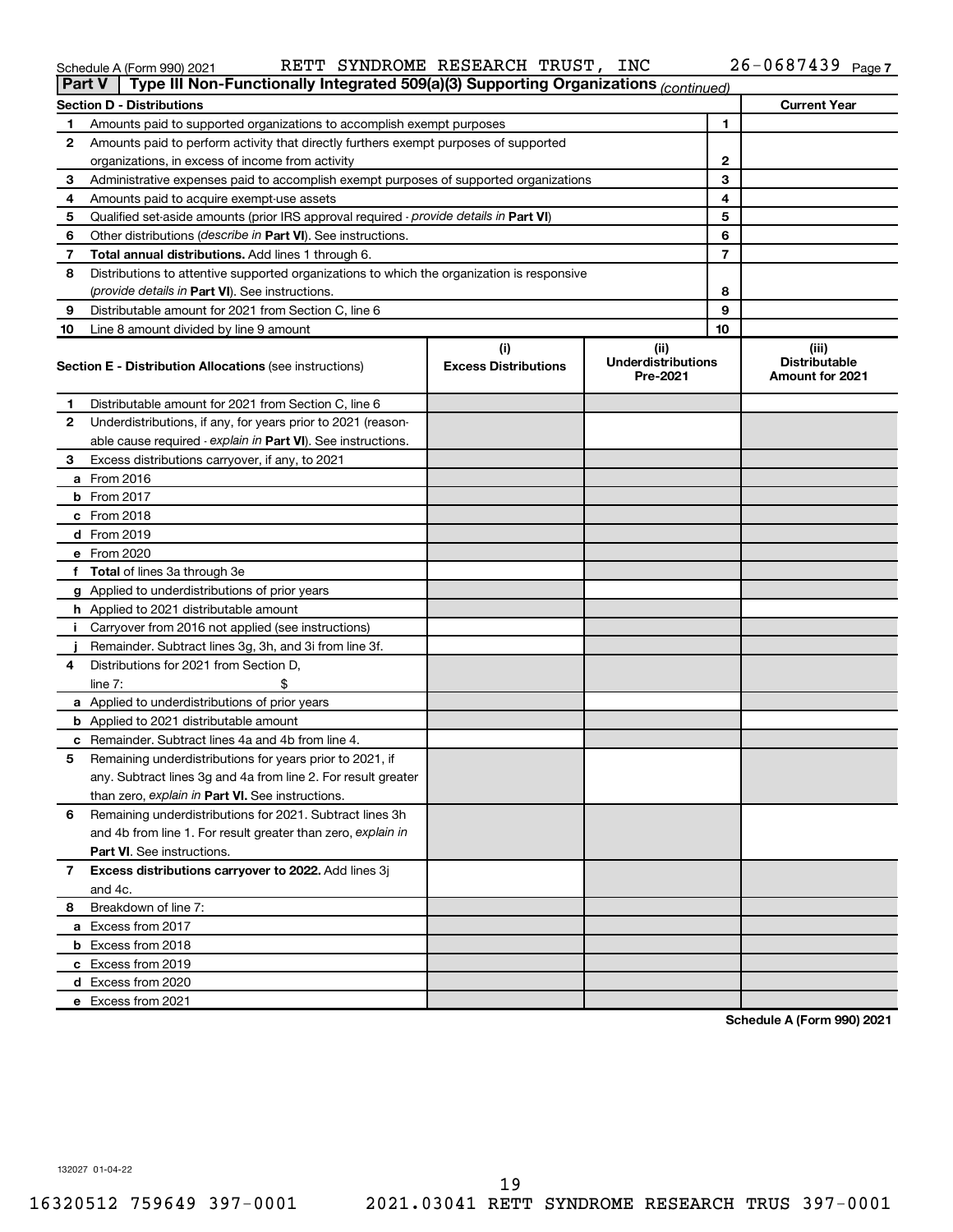| <b>Part VI</b>  | Schedule A (Form 990) 2021<br>Supplemental Information. Provide the explanations required by Part II, line 10; Part II, line 17a or 17b; Part III, line 12;<br>Part IV, Section A, lines 1, 2, 3b, 3c, 4b, 4c, 5a, 6, 9a, 9b, 9c, 11a, 11b, and 11c; Part IV, Section B, lines 1 and 2; Part IV, Section C, line 1; Part IV, Section D, lines 2 and 3; Part IV, Section E, lines 1c, 2a, 2b,<br>Section D, lines 5, 6, and 8; and Part V, Section E, lines 2, 5, and 6. Also complete this part for any additional information. |  |    | RETT SYNDROME RESEARCH TRUST, INC |  | $26 - 0687439$ Page 8      |
|-----------------|---------------------------------------------------------------------------------------------------------------------------------------------------------------------------------------------------------------------------------------------------------------------------------------------------------------------------------------------------------------------------------------------------------------------------------------------------------------------------------------------------------------------------------|--|----|-----------------------------------|--|----------------------------|
|                 | (See instructions.)                                                                                                                                                                                                                                                                                                                                                                                                                                                                                                             |  |    |                                   |  |                            |
|                 |                                                                                                                                                                                                                                                                                                                                                                                                                                                                                                                                 |  |    |                                   |  |                            |
|                 |                                                                                                                                                                                                                                                                                                                                                                                                                                                                                                                                 |  |    |                                   |  |                            |
|                 |                                                                                                                                                                                                                                                                                                                                                                                                                                                                                                                                 |  |    |                                   |  |                            |
|                 |                                                                                                                                                                                                                                                                                                                                                                                                                                                                                                                                 |  |    |                                   |  |                            |
|                 |                                                                                                                                                                                                                                                                                                                                                                                                                                                                                                                                 |  |    |                                   |  |                            |
|                 |                                                                                                                                                                                                                                                                                                                                                                                                                                                                                                                                 |  |    |                                   |  |                            |
|                 |                                                                                                                                                                                                                                                                                                                                                                                                                                                                                                                                 |  |    |                                   |  |                            |
|                 |                                                                                                                                                                                                                                                                                                                                                                                                                                                                                                                                 |  |    |                                   |  |                            |
|                 |                                                                                                                                                                                                                                                                                                                                                                                                                                                                                                                                 |  |    |                                   |  |                            |
|                 |                                                                                                                                                                                                                                                                                                                                                                                                                                                                                                                                 |  |    |                                   |  |                            |
|                 |                                                                                                                                                                                                                                                                                                                                                                                                                                                                                                                                 |  |    |                                   |  |                            |
|                 |                                                                                                                                                                                                                                                                                                                                                                                                                                                                                                                                 |  |    |                                   |  |                            |
|                 |                                                                                                                                                                                                                                                                                                                                                                                                                                                                                                                                 |  |    |                                   |  |                            |
|                 |                                                                                                                                                                                                                                                                                                                                                                                                                                                                                                                                 |  |    |                                   |  |                            |
|                 |                                                                                                                                                                                                                                                                                                                                                                                                                                                                                                                                 |  |    |                                   |  |                            |
|                 |                                                                                                                                                                                                                                                                                                                                                                                                                                                                                                                                 |  |    |                                   |  |                            |
|                 |                                                                                                                                                                                                                                                                                                                                                                                                                                                                                                                                 |  |    |                                   |  |                            |
|                 |                                                                                                                                                                                                                                                                                                                                                                                                                                                                                                                                 |  |    |                                   |  |                            |
|                 |                                                                                                                                                                                                                                                                                                                                                                                                                                                                                                                                 |  |    |                                   |  |                            |
|                 |                                                                                                                                                                                                                                                                                                                                                                                                                                                                                                                                 |  |    |                                   |  |                            |
|                 |                                                                                                                                                                                                                                                                                                                                                                                                                                                                                                                                 |  |    |                                   |  |                            |
|                 |                                                                                                                                                                                                                                                                                                                                                                                                                                                                                                                                 |  |    |                                   |  |                            |
|                 |                                                                                                                                                                                                                                                                                                                                                                                                                                                                                                                                 |  |    |                                   |  |                            |
|                 |                                                                                                                                                                                                                                                                                                                                                                                                                                                                                                                                 |  |    |                                   |  |                            |
|                 |                                                                                                                                                                                                                                                                                                                                                                                                                                                                                                                                 |  |    |                                   |  |                            |
|                 |                                                                                                                                                                                                                                                                                                                                                                                                                                                                                                                                 |  |    |                                   |  |                            |
|                 |                                                                                                                                                                                                                                                                                                                                                                                                                                                                                                                                 |  |    |                                   |  |                            |
|                 |                                                                                                                                                                                                                                                                                                                                                                                                                                                                                                                                 |  |    |                                   |  |                            |
|                 |                                                                                                                                                                                                                                                                                                                                                                                                                                                                                                                                 |  |    |                                   |  |                            |
|                 |                                                                                                                                                                                                                                                                                                                                                                                                                                                                                                                                 |  |    |                                   |  |                            |
|                 |                                                                                                                                                                                                                                                                                                                                                                                                                                                                                                                                 |  |    |                                   |  |                            |
|                 |                                                                                                                                                                                                                                                                                                                                                                                                                                                                                                                                 |  |    |                                   |  |                            |
|                 |                                                                                                                                                                                                                                                                                                                                                                                                                                                                                                                                 |  |    |                                   |  |                            |
|                 |                                                                                                                                                                                                                                                                                                                                                                                                                                                                                                                                 |  |    |                                   |  |                            |
|                 |                                                                                                                                                                                                                                                                                                                                                                                                                                                                                                                                 |  |    |                                   |  |                            |
| 132028 01-04-22 |                                                                                                                                                                                                                                                                                                                                                                                                                                                                                                                                 |  | 20 |                                   |  | Schedule A (Form 990) 2021 |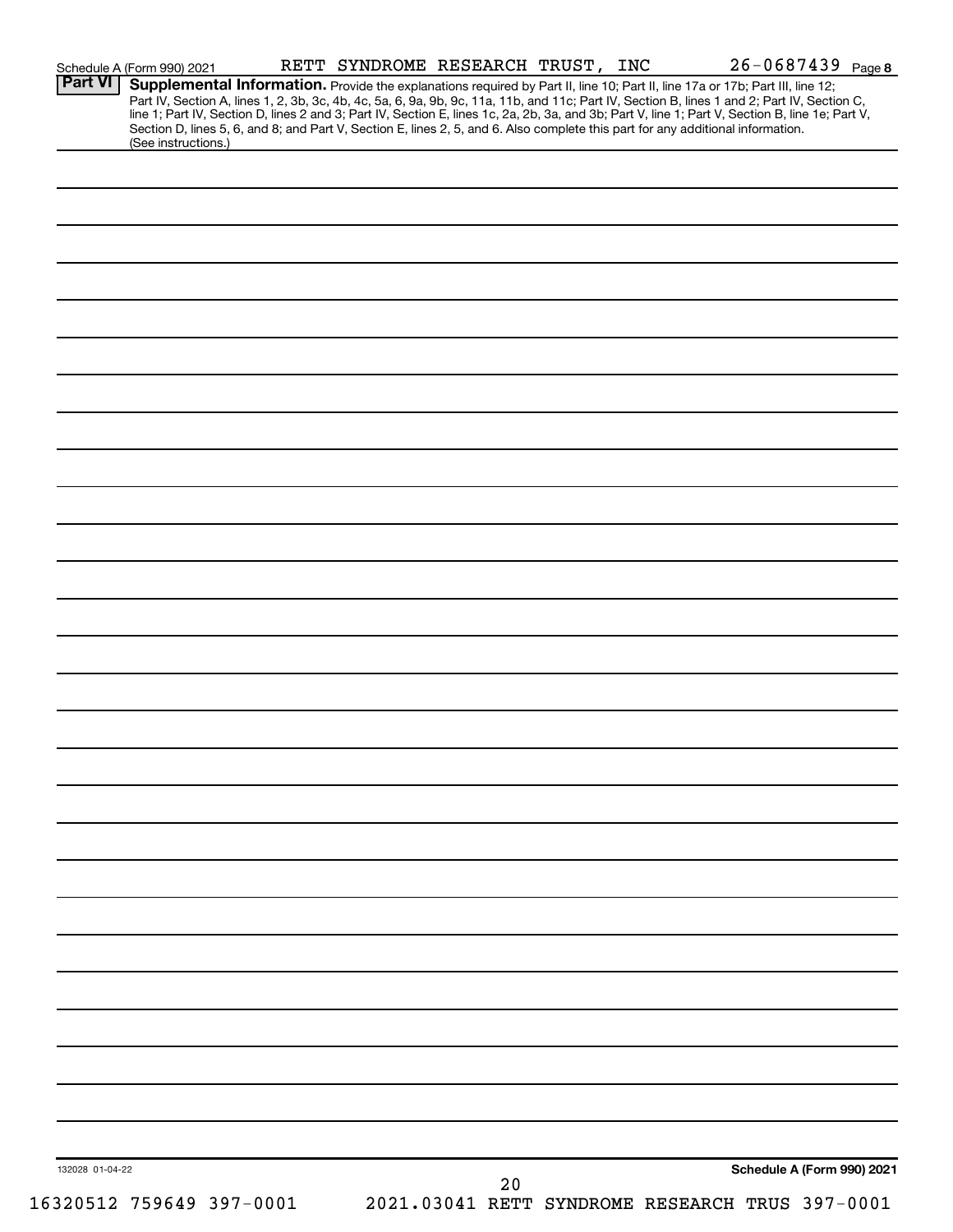| <b>SCHEDULE D</b> |  |
|-------------------|--|
|-------------------|--|

| (Form 990) |  |
|------------|--|
|------------|--|

**| Complete if the organization answered "Yes" on Form 990, Part IV, line 6, 7, 8, 9, 10, 11a, 11b, 11c, 11d, 11e, 11f, 12a, or 12b. SCHEDULE D Supplemental Financial Statements**<br> **Form 990 Example 5 2021**<br>
Part IV. line 6, 7, 8, 9, 10, 11a, 11b, 11c, 11d, 11e, 11f, 12a, or 12b.

**| Attach to Form 990. |Go to www.irs.gov/Form990 for instructions and the latest information.**



Department of the Treasury Internal Revenue Service

**Name of the organization**<br>RETT SYNDROME RESEARCH TRUST TNC 26-0687439

|         | RETT SYNDROME RESEARCH TRUST, INC                                                                                                                                                                                             |                         | $26 - 0687439$                                     |
|---------|-------------------------------------------------------------------------------------------------------------------------------------------------------------------------------------------------------------------------------|-------------------------|----------------------------------------------------|
| Part I  | Organizations Maintaining Donor Advised Funds or Other Similar Funds or Accounts. Complete if the                                                                                                                             |                         |                                                    |
|         | organization answered "Yes" on Form 990, Part IV, line 6.                                                                                                                                                                     |                         |                                                    |
|         |                                                                                                                                                                                                                               | (a) Donor advised funds | (b) Funds and other accounts                       |
| 1       |                                                                                                                                                                                                                               |                         |                                                    |
| 2       | Aggregate value of contributions to (during year)                                                                                                                                                                             |                         |                                                    |
| з       | Aggregate value of grants from (during year)                                                                                                                                                                                  |                         |                                                    |
| 4       |                                                                                                                                                                                                                               |                         |                                                    |
| 5       | Did the organization inform all donors and donor advisors in writing that the assets held in donor advised funds                                                                                                              |                         |                                                    |
|         |                                                                                                                                                                                                                               |                         | Yes<br>No                                          |
| 6       | Did the organization inform all grantees, donors, and donor advisors in writing that grant funds can be used only                                                                                                             |                         |                                                    |
|         | for charitable purposes and not for the benefit of the donor or donor advisor, or for any other purpose conferring                                                                                                            |                         |                                                    |
|         | impermissible private benefit?                                                                                                                                                                                                |                         | Yes<br>No                                          |
| Part II | Conservation Easements. Complete if the organization answered "Yes" on Form 990, Part IV, line 7.                                                                                                                             |                         |                                                    |
| 1.      | Purpose(s) of conservation easements held by the organization (check all that apply).                                                                                                                                         |                         |                                                    |
|         | Preservation of land for public use (for example, recreation or education)                                                                                                                                                    |                         | Preservation of a historically important land area |
|         | Protection of natural habitat                                                                                                                                                                                                 |                         | Preservation of a certified historic structure     |
|         | Preservation of open space                                                                                                                                                                                                    |                         |                                                    |
| 2       | Complete lines 2a through 2d if the organization held a qualified conservation contribution in the form of a conservation easement on the last                                                                                |                         |                                                    |
|         | day of the tax year.                                                                                                                                                                                                          |                         | Held at the End of the Tax Year                    |
|         |                                                                                                                                                                                                                               |                         | 2a                                                 |
|         | Total acreage restricted by conservation easements                                                                                                                                                                            |                         | 2 <sub>b</sub>                                     |
|         |                                                                                                                                                                                                                               |                         | 2c                                                 |
| d       | Number of conservation easements included in (c) acquired after 7/25/06, and not on a historic structure                                                                                                                      |                         |                                                    |
|         | listed in the National Register [111] Marshall Register [11] Marshall Register [11] Marshall Register [11] Marshall Register [11] Marshall Register [11] Marshall Register [11] Marshall Register [11] Marshall Register [11] |                         | 2d                                                 |
| з       | Number of conservation easements modified, transferred, released, extinguished, or terminated by the organization during the tax                                                                                              |                         |                                                    |
|         | $\vee$ ear                                                                                                                                                                                                                    |                         |                                                    |
| 4       | Number of states where property subject to conservation easement is located >                                                                                                                                                 |                         |                                                    |
| 5       | Does the organization have a written policy regarding the periodic monitoring, inspection, handling of                                                                                                                        |                         |                                                    |
|         | violations, and enforcement of the conservation easements it holds?                                                                                                                                                           |                         | Yes<br>No                                          |
|         | Staff and volunteer hours devoted to monitoring, inspecting, handling of violations, and enforcing conservation easements during the year                                                                                     |                         |                                                    |
| 6       |                                                                                                                                                                                                                               |                         |                                                    |
|         | Amount of expenses incurred in monitoring, inspecting, handling of violations, and enforcing conservation easements during the year                                                                                           |                         |                                                    |
| 7       |                                                                                                                                                                                                                               |                         |                                                    |
|         | ► \$                                                                                                                                                                                                                          |                         |                                                    |
| 8       | Does each conservation easement reported on line 2(d) above satisfy the requirements of section 170(h)(4)(B)(i)                                                                                                               |                         |                                                    |
|         |                                                                                                                                                                                                                               |                         | Yes<br>No                                          |
| 9       | In Part XIII, describe how the organization reports conservation easements in its revenue and expense statement and                                                                                                           |                         |                                                    |
|         | balance sheet, and include, if applicable, the text of the footnote to the organization's financial statements that describes the                                                                                             |                         |                                                    |
|         | organization's accounting for conservation easements.<br>Organizations Maintaining Collections of Art, Historical Treasures, or Other Similar Assets.<br>Part III                                                             |                         |                                                    |
|         | Complete if the organization answered "Yes" on Form 990, Part IV, line 8.                                                                                                                                                     |                         |                                                    |
|         |                                                                                                                                                                                                                               |                         |                                                    |
|         | 1a If the organization elected, as permitted under FASB ASC 958, not to report in its revenue statement and balance sheet works                                                                                               |                         |                                                    |
|         | of art, historical treasures, or other similar assets held for public exhibition, education, or research in furtherance of public                                                                                             |                         |                                                    |
|         | service, provide in Part XIII the text of the footnote to its financial statements that describes these items.                                                                                                                |                         |                                                    |
|         | <b>b</b> If the organization elected, as permitted under FASB ASC 958, to report in its revenue statement and balance sheet works of                                                                                          |                         |                                                    |
|         | art, historical treasures, or other similar assets held for public exhibition, education, or research in furtherance of public service,                                                                                       |                         |                                                    |
|         | provide the following amounts relating to these items:                                                                                                                                                                        |                         |                                                    |
|         |                                                                                                                                                                                                                               |                         |                                                    |
|         | (ii) Assets included in Form 990, Part X                                                                                                                                                                                      |                         | $\blacktriangleright$ s                            |
| 2       | If the organization received or held works of art, historical treasures, or other similar assets for financial gain, provide                                                                                                  |                         |                                                    |
|         | the following amounts required to be reported under FASB ASC 958 relating to these items:                                                                                                                                     |                         |                                                    |
|         |                                                                                                                                                                                                                               |                         | \$<br>▶                                            |
|         | b Assets included in Form 990, Part X [[CONDITED INTERNATION IN ASSETS INCLUDED IN A SERVICE OF A SERVICE OF A                                                                                                                |                         | $\blacktriangleright$ s                            |
|         | LHA For Paperwork Reduction Act Notice, see the Instructions for Form 990.                                                                                                                                                    |                         | Schedule D (Form 990) 2021                         |
|         | 132051 10-28-21                                                                                                                                                                                                               |                         |                                                    |
|         |                                                                                                                                                                                                                               | 25                      |                                                    |

16320512 759649 397-0001 2021.03041 RETT SYNDROME RESEARCH TRUS 397-0001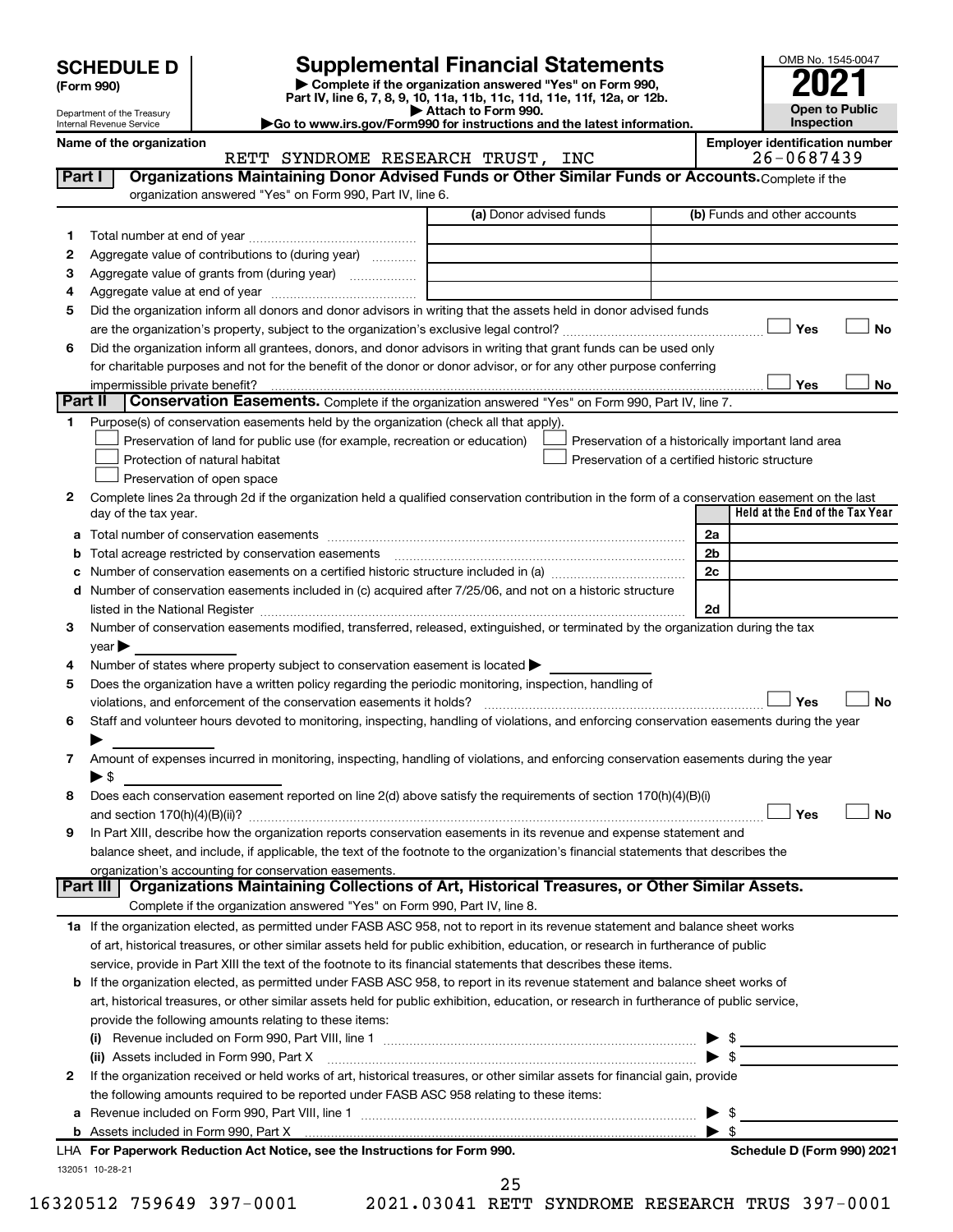|        | Schedule D (Form 990) 2021                                                                                                                                                                                                     | RETT SYNDROME RESEARCH TRUST, INC |        |                                                                                                                                                                                                                               |                   |                                                                             |              |                 | $26 - 0687439$ Page 2      |     |                  |
|--------|--------------------------------------------------------------------------------------------------------------------------------------------------------------------------------------------------------------------------------|-----------------------------------|--------|-------------------------------------------------------------------------------------------------------------------------------------------------------------------------------------------------------------------------------|-------------------|-----------------------------------------------------------------------------|--------------|-----------------|----------------------------|-----|------------------|
|        | Organizations Maintaining Collections of Art, Historical Treasures, or Other Similar Assets (continued)<br>Part III                                                                                                            |                                   |        |                                                                                                                                                                                                                               |                   |                                                                             |              |                 |                            |     |                  |
| 3      | Using the organization's acquisition, accession, and other records, check any of the following that make significant use of its                                                                                                |                                   |        |                                                                                                                                                                                                                               |                   |                                                                             |              |                 |                            |     |                  |
|        | collection items (check all that apply):                                                                                                                                                                                       |                                   |        |                                                                                                                                                                                                                               |                   |                                                                             |              |                 |                            |     |                  |
| a      | Public exhibition                                                                                                                                                                                                              |                                   |        | Loan or exchange program                                                                                                                                                                                                      |                   |                                                                             |              |                 |                            |     |                  |
| b      | Scholarly research                                                                                                                                                                                                             |                                   |        | Other and the contract of the contract of the contract of the contract of the contract of the contract of the contract of the contract of the contract of the contract of the contract of the contract of the contract of the |                   |                                                                             |              |                 |                            |     |                  |
| c      | Preservation for future generations                                                                                                                                                                                            |                                   |        |                                                                                                                                                                                                                               |                   |                                                                             |              |                 |                            |     |                  |
| 4      | Provide a description of the organization's collections and explain how they further the organization's exempt purpose in Part XIII.                                                                                           |                                   |        |                                                                                                                                                                                                                               |                   |                                                                             |              |                 |                            |     |                  |
| 5      | During the year, did the organization solicit or receive donations of art, historical treasures, or other similar assets                                                                                                       |                                   |        |                                                                                                                                                                                                                               |                   |                                                                             |              |                 |                            |     |                  |
|        |                                                                                                                                                                                                                                |                                   |        |                                                                                                                                                                                                                               |                   |                                                                             |              |                 | Yes                        |     | No               |
|        | Part IV<br><b>Escrow and Custodial Arrangements.</b> Complete if the organization answered "Yes" on Form 990, Part IV, line 9, or                                                                                              |                                   |        |                                                                                                                                                                                                                               |                   |                                                                             |              |                 |                            |     |                  |
|        | reported an amount on Form 990, Part X, line 21.                                                                                                                                                                               |                                   |        |                                                                                                                                                                                                                               |                   |                                                                             |              |                 |                            |     |                  |
|        | 1a Is the organization an agent, trustee, custodian or other intermediary for contributions or other assets not included                                                                                                       |                                   |        |                                                                                                                                                                                                                               |                   |                                                                             |              |                 |                            |     |                  |
|        | on Form 990, Part X? [11] matter and the contract of the contract of the contract of the contract of the contract of the contract of the contract of the contract of the contract of the contract of the contract of the contr |                                   |        |                                                                                                                                                                                                                               |                   |                                                                             |              |                 | Yes                        |     | <b>No</b>        |
|        | b If "Yes," explain the arrangement in Part XIII and complete the following table:                                                                                                                                             |                                   |        |                                                                                                                                                                                                                               |                   |                                                                             |              |                 |                            |     |                  |
|        |                                                                                                                                                                                                                                |                                   |        |                                                                                                                                                                                                                               |                   |                                                                             |              |                 | Amount                     |     |                  |
|        | c Beginning balance measurements and the contract of the contract of the contract of the contract of the contract of the contract of the contract of the contract of the contract of the contract of the contract of the contr |                                   |        |                                                                                                                                                                                                                               |                   |                                                                             |              | 1c              |                            |     |                  |
|        |                                                                                                                                                                                                                                |                                   |        |                                                                                                                                                                                                                               |                   |                                                                             |              | 1d              |                            |     |                  |
|        | e Distributions during the year manufactured and continuum control of the control of the control of the control of the control of the control of the control of the control of the control of the control of the control of th |                                   |        |                                                                                                                                                                                                                               |                   |                                                                             |              | 1e              |                            |     |                  |
| Ť.     |                                                                                                                                                                                                                                |                                   |        |                                                                                                                                                                                                                               |                   |                                                                             |              | 1f              |                            |     |                  |
|        | 2a Did the organization include an amount on Form 990, Part X, line 21, for escrow or custodial account liability?                                                                                                             |                                   |        |                                                                                                                                                                                                                               |                   |                                                                             |              |                 | Yes                        |     | <b>No</b>        |
|        |                                                                                                                                                                                                                                |                                   |        |                                                                                                                                                                                                                               |                   |                                                                             |              |                 |                            |     |                  |
| Part V | Endowment Funds. Complete if the organization answered "Yes" on Form 990, Part IV, line 10.                                                                                                                                    |                                   |        |                                                                                                                                                                                                                               |                   |                                                                             |              |                 |                            |     |                  |
|        |                                                                                                                                                                                                                                | (a) Current year                  |        | (b) Prior year                                                                                                                                                                                                                |                   | (c) Two years back $\vert$ (d) Three years back $\vert$ (e) Four years back |              |                 |                            |     |                  |
|        | 1a Beginning of year balance                                                                                                                                                                                                   |                                   |        |                                                                                                                                                                                                                               |                   |                                                                             |              |                 |                            |     |                  |
| b      |                                                                                                                                                                                                                                |                                   |        |                                                                                                                                                                                                                               |                   |                                                                             |              |                 |                            |     |                  |
|        | Net investment earnings, gains, and losses                                                                                                                                                                                     |                                   |        |                                                                                                                                                                                                                               |                   |                                                                             |              |                 |                            |     |                  |
|        |                                                                                                                                                                                                                                |                                   |        |                                                                                                                                                                                                                               |                   |                                                                             |              |                 |                            |     |                  |
|        | e Other expenditures for facilities                                                                                                                                                                                            |                                   |        |                                                                                                                                                                                                                               |                   |                                                                             |              |                 |                            |     |                  |
|        | and programs                                                                                                                                                                                                                   |                                   |        |                                                                                                                                                                                                                               |                   |                                                                             |              |                 |                            |     |                  |
|        | f Administrative expenses                                                                                                                                                                                                      |                                   |        |                                                                                                                                                                                                                               |                   |                                                                             |              |                 |                            |     |                  |
| g      |                                                                                                                                                                                                                                |                                   |        |                                                                                                                                                                                                                               |                   |                                                                             |              |                 |                            |     |                  |
| 2      | Provide the estimated percentage of the current year end balance (line 1g, column (a)) held as:                                                                                                                                |                                   |        |                                                                                                                                                                                                                               |                   |                                                                             |              |                 |                            |     |                  |
| а      | Board designated or quasi-endowment >                                                                                                                                                                                          |                                   | %      |                                                                                                                                                                                                                               |                   |                                                                             |              |                 |                            |     |                  |
| b      | Permanent endowment                                                                                                                                                                                                            | %                                 |        |                                                                                                                                                                                                                               |                   |                                                                             |              |                 |                            |     |                  |
|        | %<br>$\mathbf c$ Term endowment $\blacktriangleright$                                                                                                                                                                          |                                   |        |                                                                                                                                                                                                                               |                   |                                                                             |              |                 |                            |     |                  |
|        | The percentages on lines 2a, 2b, and 2c should equal 100%.                                                                                                                                                                     |                                   |        |                                                                                                                                                                                                                               |                   |                                                                             |              |                 |                            |     |                  |
|        | 3a Are there endowment funds not in the possession of the organization that are held and administered for the organization                                                                                                     |                                   |        |                                                                                                                                                                                                                               |                   |                                                                             |              |                 |                            |     |                  |
|        | by:                                                                                                                                                                                                                            |                                   |        |                                                                                                                                                                                                                               |                   |                                                                             |              |                 |                            | Yes | No               |
|        | (i)                                                                                                                                                                                                                            |                                   |        |                                                                                                                                                                                                                               |                   |                                                                             |              |                 | 3a(i)                      |     |                  |
|        |                                                                                                                                                                                                                                |                                   |        |                                                                                                                                                                                                                               |                   |                                                                             |              |                 | 3a(ii)                     |     |                  |
|        |                                                                                                                                                                                                                                |                                   |        |                                                                                                                                                                                                                               |                   |                                                                             |              |                 | 3b                         |     |                  |
| 4      | Describe in Part XIII the intended uses of the organization's endowment funds.                                                                                                                                                 |                                   |        |                                                                                                                                                                                                                               |                   |                                                                             |              |                 |                            |     |                  |
|        | Land, Buildings, and Equipment.<br><b>Part VI</b>                                                                                                                                                                              |                                   |        |                                                                                                                                                                                                                               |                   |                                                                             |              |                 |                            |     |                  |
|        | Complete if the organization answered "Yes" on Form 990, Part IV, line 11a. See Form 990, Part X, line 10.                                                                                                                     |                                   |        |                                                                                                                                                                                                                               |                   |                                                                             |              |                 |                            |     |                  |
|        | Description of property                                                                                                                                                                                                        | (a) Cost or other                 |        |                                                                                                                                                                                                                               | (b) Cost or other |                                                                             |              | (c) Accumulated | (d) Book value             |     |                  |
|        |                                                                                                                                                                                                                                | basis (investment)                |        |                                                                                                                                                                                                                               | basis (other)     |                                                                             | depreciation |                 |                            |     |                  |
|        |                                                                                                                                                                                                                                |                                   |        |                                                                                                                                                                                                                               |                   |                                                                             |              |                 |                            |     |                  |
|        |                                                                                                                                                                                                                                |                                   |        |                                                                                                                                                                                                                               |                   |                                                                             |              |                 |                            |     |                  |
|        |                                                                                                                                                                                                                                |                                   |        |                                                                                                                                                                                                                               |                   |                                                                             |              |                 |                            |     |                  |
|        |                                                                                                                                                                                                                                |                                   | 6,440. |                                                                                                                                                                                                                               |                   |                                                                             |              | 6,440.          |                            |     | $\overline{0}$ . |
|        |                                                                                                                                                                                                                                |                                   |        |                                                                                                                                                                                                                               |                   |                                                                             |              |                 |                            |     |                  |
|        | Total. Add lines 1a through 1e. (Column (d) must equal Form 990, Part X, column (B), line 10c.)                                                                                                                                |                                   |        |                                                                                                                                                                                                                               |                   |                                                                             |              |                 |                            |     | $\overline{0}$ . |
|        |                                                                                                                                                                                                                                |                                   |        |                                                                                                                                                                                                                               |                   |                                                                             |              |                 | Schedule D (Form 990) 2021 |     |                  |

132052 10-28-21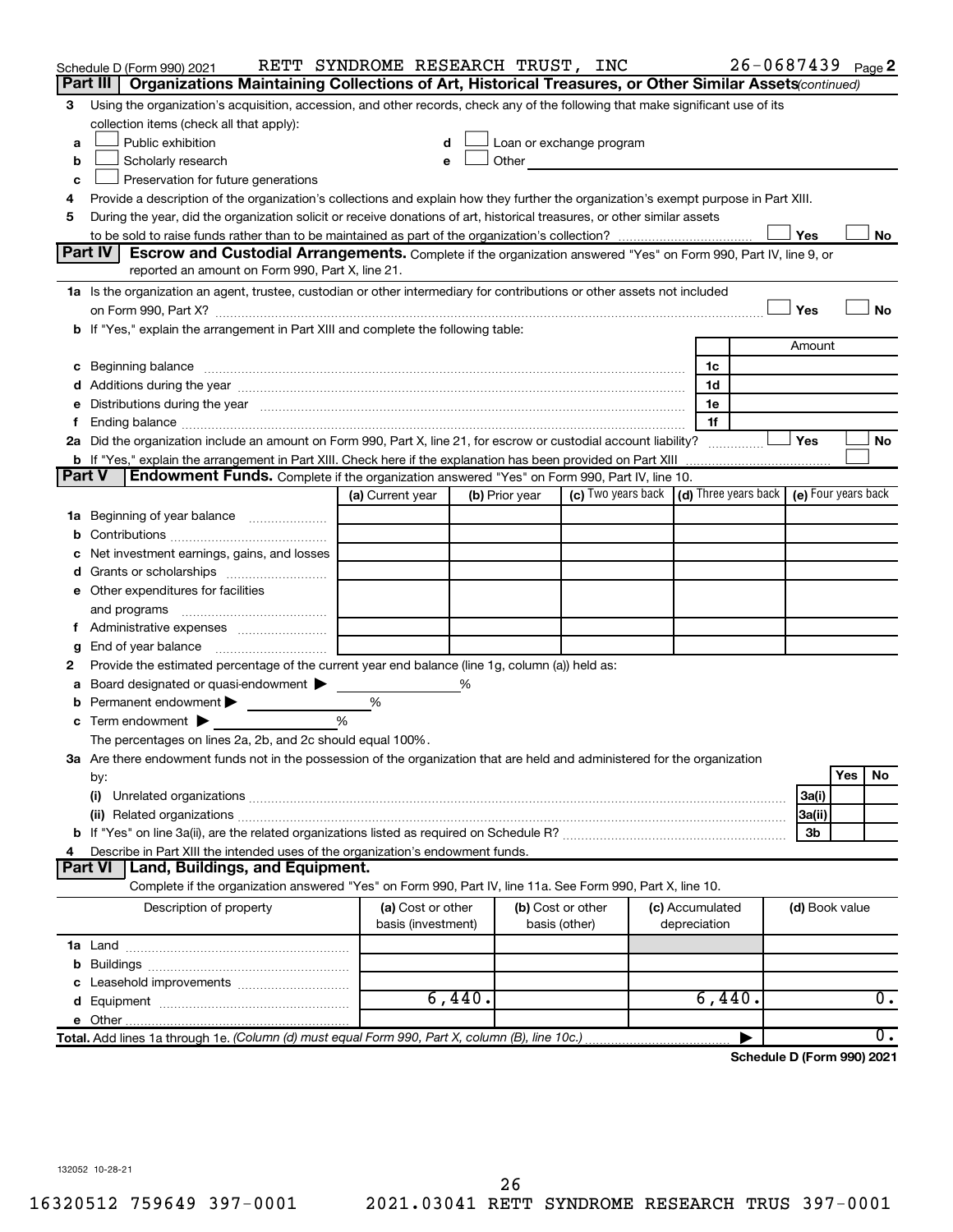| Schedule D (Form 990) 2021<br><b>Investments - Other Securities.</b><br><b>Part VIII</b><br>Complete if the organization answered "Yes" on Form 990, Part IV, line 11b. See Form 990, Part X, line 12.                                           | RETT SYNDROME RESEARCH TRUST, INC | 26-0687439 Page 3                                         |
|--------------------------------------------------------------------------------------------------------------------------------------------------------------------------------------------------------------------------------------------------|-----------------------------------|-----------------------------------------------------------|
| (a) Description of security or category (including name of security)                                                                                                                                                                             | (b) Book value                    | (c) Method of valuation: Cost or end-of-year market value |
| (1) Financial derivatives                                                                                                                                                                                                                        |                                   |                                                           |
| (2) Closely held equity interests                                                                                                                                                                                                                |                                   |                                                           |
| (3) Other                                                                                                                                                                                                                                        |                                   |                                                           |
| (A)                                                                                                                                                                                                                                              |                                   |                                                           |
| (B)                                                                                                                                                                                                                                              |                                   |                                                           |
| (C)                                                                                                                                                                                                                                              |                                   |                                                           |
| (D)                                                                                                                                                                                                                                              |                                   |                                                           |
| (E)                                                                                                                                                                                                                                              |                                   |                                                           |
| (F)                                                                                                                                                                                                                                              |                                   |                                                           |
| (G)                                                                                                                                                                                                                                              |                                   |                                                           |
| (H)                                                                                                                                                                                                                                              |                                   |                                                           |
| Total. (Col. (b) must equal Form 990, Part X, col. (B) line 12.) $\blacktriangleright$<br>Part VIII Investments - Program Related.<br>Complete if the organization answered "Yes" on Form 990, Part IV, line 11c. See Form 990, Part X, line 13. |                                   |                                                           |
| (a) Description of investment                                                                                                                                                                                                                    | (b) Book value                    | (c) Method of valuation: Cost or end-of-year market value |
| (1)                                                                                                                                                                                                                                              |                                   |                                                           |
| (2)                                                                                                                                                                                                                                              |                                   |                                                           |
| (3)                                                                                                                                                                                                                                              |                                   |                                                           |
| (4)                                                                                                                                                                                                                                              |                                   |                                                           |
| (5)                                                                                                                                                                                                                                              |                                   |                                                           |
| (6)                                                                                                                                                                                                                                              |                                   |                                                           |
| (7)                                                                                                                                                                                                                                              |                                   |                                                           |
| (8)                                                                                                                                                                                                                                              |                                   |                                                           |
| (9)                                                                                                                                                                                                                                              |                                   |                                                           |
| Total. (Col. (b) must equal Form 990, Part X, col. (B) line 13.) $\blacktriangleright$<br><b>Other Assets.</b><br>Part IX<br>Complete if the organization answered "Yes" on Form 990, Part IV, line 11d. See Form 990, Part X, line 15.          | (a) Description                   | (b) Book value                                            |
| (1)                                                                                                                                                                                                                                              |                                   |                                                           |
| (2)                                                                                                                                                                                                                                              |                                   |                                                           |
| (3)                                                                                                                                                                                                                                              |                                   |                                                           |
| (4)                                                                                                                                                                                                                                              |                                   |                                                           |
| (5)                                                                                                                                                                                                                                              |                                   |                                                           |
| (6)                                                                                                                                                                                                                                              |                                   |                                                           |
| (7)                                                                                                                                                                                                                                              |                                   |                                                           |
| (8)                                                                                                                                                                                                                                              |                                   |                                                           |
| (9)                                                                                                                                                                                                                                              |                                   |                                                           |
| Total. (Column (b) must equal Form 990, Part X, col. (B) line 15.)<br><b>Other Liabilities.</b><br>Part X                                                                                                                                        |                                   |                                                           |
| Complete if the organization answered "Yes" on Form 990, Part IV, line 11e or 11f. See Form 990, Part X, line 25.                                                                                                                                |                                   |                                                           |
| (a) Description of liability                                                                                                                                                                                                                     |                                   | (b) Book value                                            |
| 1.<br>(1)<br>Federal income taxes                                                                                                                                                                                                                |                                   |                                                           |
| (2)                                                                                                                                                                                                                                              |                                   |                                                           |
| (3)                                                                                                                                                                                                                                              |                                   |                                                           |
| (4)                                                                                                                                                                                                                                              |                                   |                                                           |
| (5)                                                                                                                                                                                                                                              |                                   |                                                           |
| (6)                                                                                                                                                                                                                                              |                                   |                                                           |
| (7)                                                                                                                                                                                                                                              |                                   |                                                           |
| (8)                                                                                                                                                                                                                                              |                                   |                                                           |
| (9)                                                                                                                                                                                                                                              |                                   |                                                           |
|                                                                                                                                                                                                                                                  |                                   |                                                           |
| 2. Liability for uncertain tax positions. In Part XIII, provide the text of the footnote to the organization's financial statements that reports the                                                                                             |                                   |                                                           |
| organization's liability for uncertain tax positions under FASB ASC 740. Check here if the text of the footnote has been provided in Part XIII                                                                                                   |                                   | $\boxed{\text{X}}$                                        |

132053 10-28-21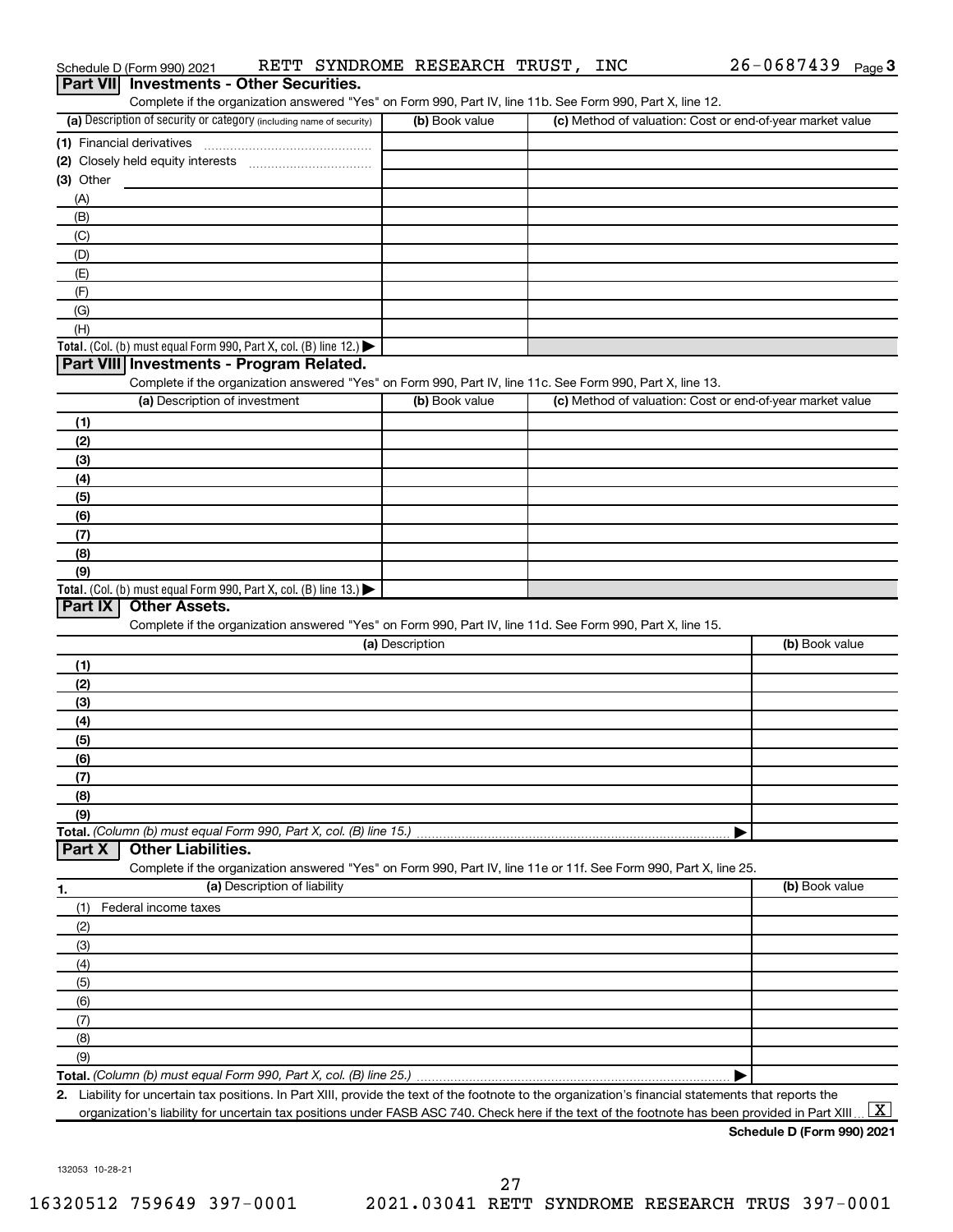|    | RETT SYNDROME RESEARCH TRUST, INC<br>Schedule D (Form 990) 2021                                                                                                                                                                     |                |        |                | $26 - 0687439$ Page 4 |
|----|-------------------------------------------------------------------------------------------------------------------------------------------------------------------------------------------------------------------------------------|----------------|--------|----------------|-----------------------|
|    | Reconciliation of Revenue per Audited Financial Statements With Revenue per Return.<br>Part XI                                                                                                                                      |                |        |                |                       |
|    | Complete if the organization answered "Yes" on Form 990, Part IV, line 12a.                                                                                                                                                         |                |        |                |                       |
| 1  | Total revenue, gains, and other support per audited financial statements                                                                                                                                                            |                |        | $\blacksquare$ | 8,132,811.            |
| 2  | Amounts included on line 1 but not on Form 990, Part VIII, line 12:                                                                                                                                                                 |                |        |                |                       |
| a  |                                                                                                                                                                                                                                     | 2a             |        |                |                       |
| b  |                                                                                                                                                                                                                                     | 2 <sub>b</sub> | 8,000. |                |                       |
|    |                                                                                                                                                                                                                                     | 2c             |        |                |                       |
| d  |                                                                                                                                                                                                                                     | 2d             |        |                |                       |
| е  | Add lines 2a through 2d                                                                                                                                                                                                             |                |        | <b>2e</b>      | 8,000.                |
| 3  |                                                                                                                                                                                                                                     |                |        | 3              | 8,124,811.            |
| 4  | Amounts included on Form 990, Part VIII, line 12, but not on line 1:                                                                                                                                                                |                |        |                |                       |
| a  |                                                                                                                                                                                                                                     | 4a             |        |                |                       |
|    |                                                                                                                                                                                                                                     | 4 <sub>h</sub> |        |                |                       |
|    | c Add lines 4a and 4b                                                                                                                                                                                                               |                |        | 4с             | 0.                    |
| 5. |                                                                                                                                                                                                                                     |                |        | 5              | 8,124,811.            |
|    | Part XII   Reconciliation of Expenses per Audited Financial Statements With Expenses per Return.                                                                                                                                    |                |        |                |                       |
|    | Complete if the organization answered "Yes" on Form 990, Part IV, line 12a.                                                                                                                                                         |                |        |                |                       |
| 1  |                                                                                                                                                                                                                                     |                |        | $\blacksquare$ | 4,747,122.            |
| 2  | Amounts included on line 1 but not on Form 990, Part IX, line 25:                                                                                                                                                                   |                |        |                |                       |
|    |                                                                                                                                                                                                                                     | 2a             | 8,000. |                |                       |
| b  | Prior year adjustments information and continuum and contact the contract of the contract of the contract of the contract of the contract of the contract of the contract of the contract of the contract of the contract of t      | 2 <sub>b</sub> |        |                |                       |
| c. |                                                                                                                                                                                                                                     | 2 <sub>c</sub> |        |                |                       |
| d  |                                                                                                                                                                                                                                     | 2d             |        |                |                       |
| e  | Add lines 2a through 2d <b>contained a contained a contained a contained a</b> contained a contact the set of the set of the set of the set of the set of the set of the set of the set of the set of the set of the set of the set |                |        | <b>2e</b>      | 8,000.                |
| 3  |                                                                                                                                                                                                                                     |                |        | $\mathbf{a}$   | 4,739,122.            |
| 4  | Amounts included on Form 990, Part IX, line 25, but not on line 1:                                                                                                                                                                  |                |        |                |                       |
| а  | Investment expenses not included on Form 990, Part VIII, line 7b [100] [100] [100] [100] [100] [100] [100] [10                                                                                                                      | 4a             |        |                |                       |
| b  |                                                                                                                                                                                                                                     | 4 <sub>h</sub> |        |                |                       |
| C. | Add lines 4a and 4b                                                                                                                                                                                                                 |                |        | 4c             | υ.                    |
| 5. |                                                                                                                                                                                                                                     |                |        | 5              | 4,739,122.            |
|    | Part XIII Supplemental Information.                                                                                                                                                                                                 |                |        |                |                       |
|    | Drouble the descriptions required for Dart II, lines $9.5$ and $0.0$ Dart III, lines to and $4.0$ Dart IV, lines the and $9b$ ; Dart V, line $4.0$ Dart V, line $9.0$                                                               |                |        |                |                       |

Provide the descriptions required for Part II, lines 3, 5, and 9; Part III, lines 1a and 4; Part IV, lines 1b and 2b; Part V, line 4; Part X, line 2; Part XI, lines 2d and 4b; and Part XII, lines 2d and 4b. Also complete this part to provide any additional information.

PART X, LINE 2:

| THE ORGANIZATION HAS BEEN GRANTED TAX-EXEMPT STATUS BY THE INTERNAL   |
|-----------------------------------------------------------------------|
| REVENUE SERVICE UNDER INTERNAL REVENUE CODE SECTION $501(C)(3)$ .     |
| ACCORDINGLY, NO PROVISION FOR FEDERAL OR STATE INCOME TAXES HAS BEEN  |
| RECORDED IN THE ACCOMPANYING FINANCIAL STATEMENTS. MANAGEMENT OF THE  |
| ORGANIZATION DOES NOT BELIEVE IT HAS ANY UNCERTAIN TAX POSITIONS. THE |
| ORGANIZATION'S TAX RETURNS REMAIN OPEN TO EXAMINATION BY REGULATORY   |
| AUTHORITIES FROM DECEMBER 31, 2019                                    |
|                                                                       |
|                                                                       |
|                                                                       |
|                                                                       |

132054 10-28-21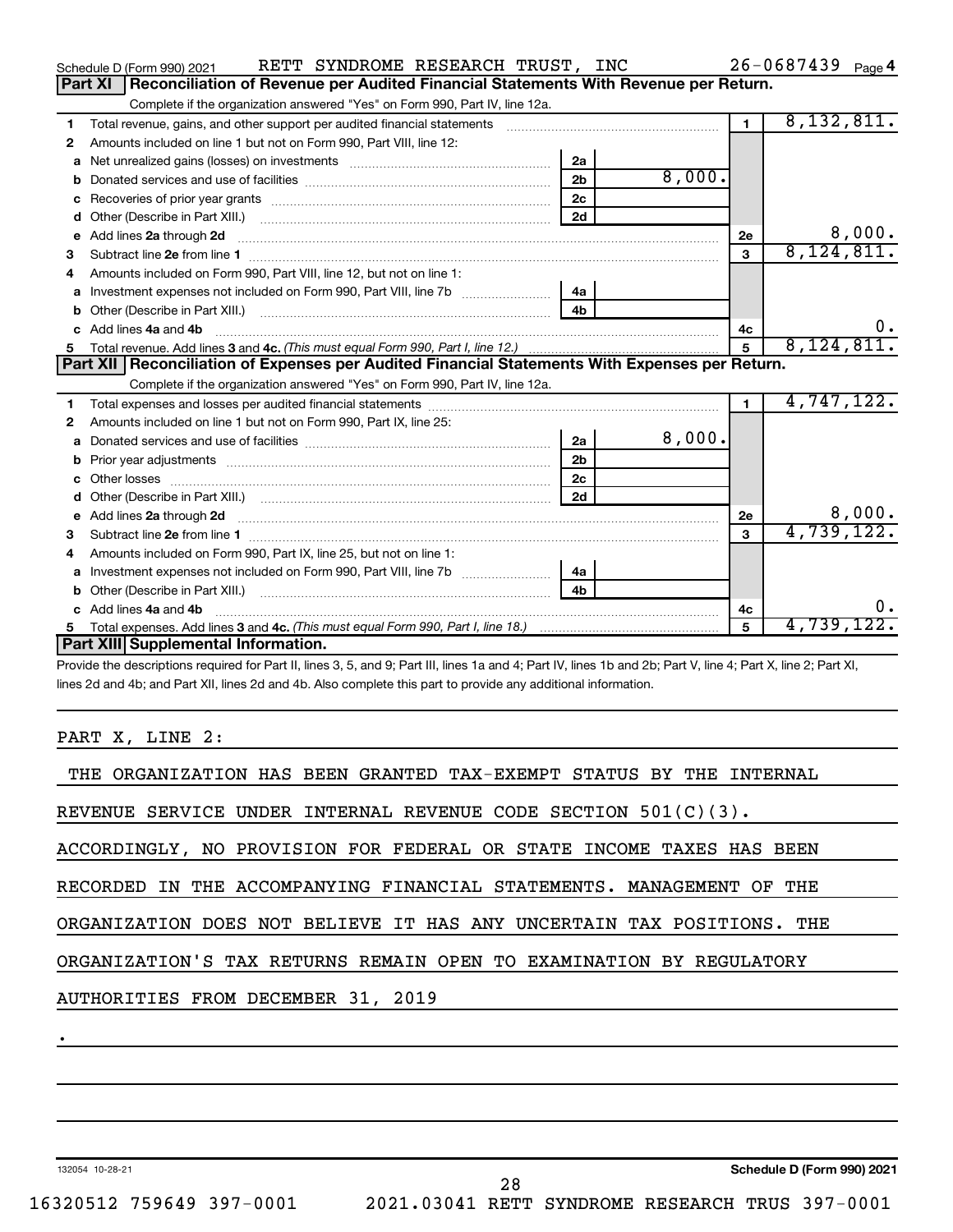| Schedule D (Form 990) 2021 RETT SYNDR<br>Part XIII Supplemental Information (continued) | RETT SYNDROME RESEARCH TRUST, | INC | $26 - 0687439$ Page 5      |
|-----------------------------------------------------------------------------------------|-------------------------------|-----|----------------------------|
|                                                                                         |                               |     |                            |
|                                                                                         |                               |     |                            |
|                                                                                         |                               |     |                            |
|                                                                                         |                               |     |                            |
|                                                                                         |                               |     |                            |
|                                                                                         |                               |     |                            |
|                                                                                         |                               |     |                            |
|                                                                                         |                               |     |                            |
|                                                                                         |                               |     |                            |
|                                                                                         |                               |     |                            |
|                                                                                         |                               |     |                            |
|                                                                                         |                               |     |                            |
|                                                                                         |                               |     |                            |
|                                                                                         |                               |     |                            |
|                                                                                         |                               |     |                            |
|                                                                                         |                               |     |                            |
|                                                                                         |                               |     |                            |
|                                                                                         |                               |     |                            |
|                                                                                         |                               |     |                            |
|                                                                                         |                               |     |                            |
|                                                                                         |                               |     |                            |
|                                                                                         |                               |     |                            |
|                                                                                         |                               |     |                            |
|                                                                                         |                               |     |                            |
|                                                                                         |                               |     |                            |
|                                                                                         |                               |     |                            |
|                                                                                         |                               |     |                            |
|                                                                                         |                               |     |                            |
|                                                                                         |                               |     |                            |
|                                                                                         |                               |     |                            |
|                                                                                         |                               |     |                            |
|                                                                                         |                               |     |                            |
|                                                                                         |                               |     |                            |
|                                                                                         |                               |     |                            |
|                                                                                         |                               |     |                            |
|                                                                                         |                               |     |                            |
|                                                                                         |                               |     |                            |
|                                                                                         |                               |     |                            |
|                                                                                         |                               |     |                            |
|                                                                                         |                               |     |                            |
|                                                                                         |                               |     |                            |
|                                                                                         |                               |     |                            |
|                                                                                         |                               |     |                            |
|                                                                                         |                               |     |                            |
|                                                                                         |                               |     |                            |
|                                                                                         |                               |     |                            |
|                                                                                         |                               |     |                            |
|                                                                                         |                               |     | Schedule D (Form 990) 2021 |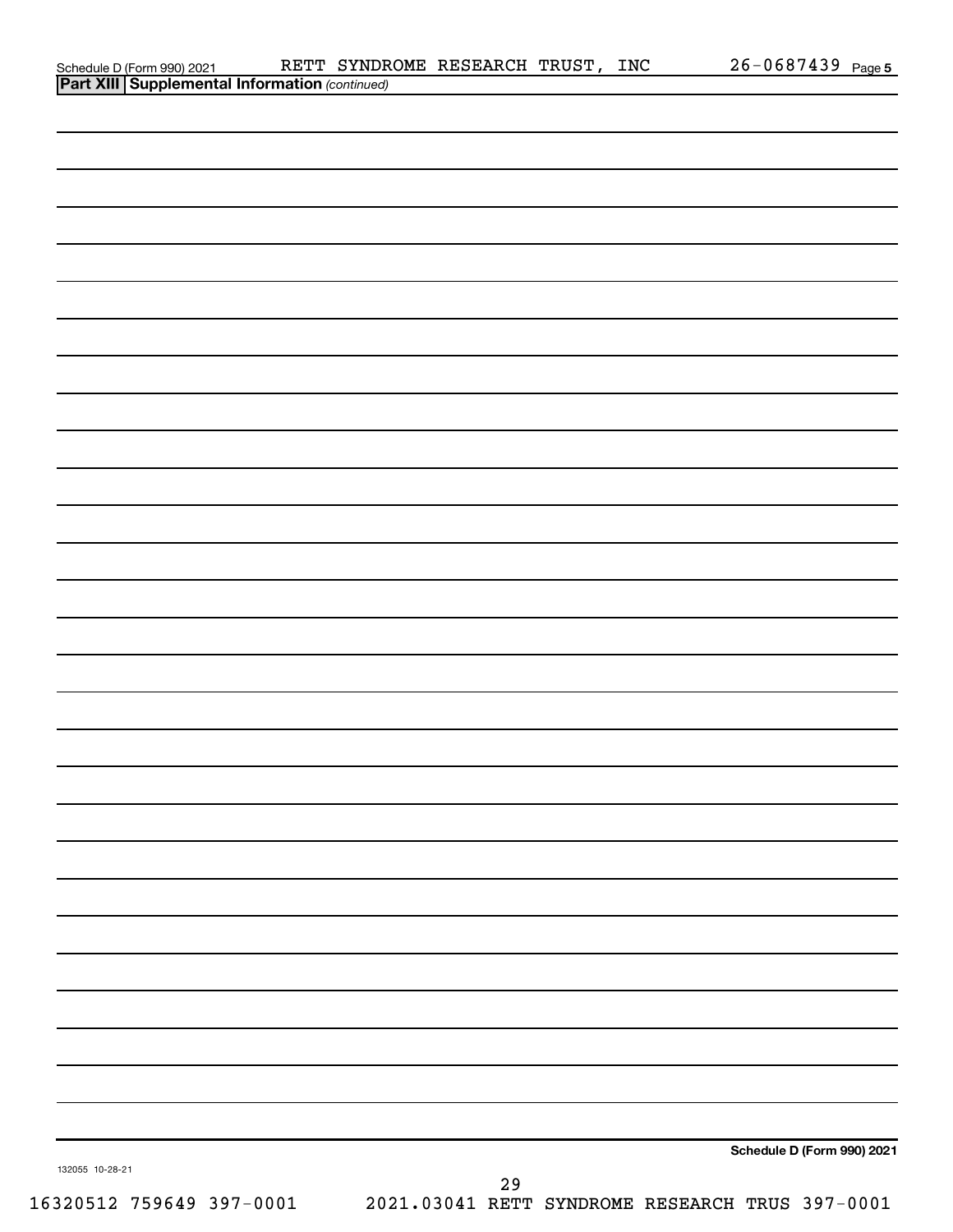|        | Department of the Treasury<br>Internal Revenue Service |                                   |                                           | ALLECTI TO LOLI 11 AAO'<br>Go to www.irs.gov/Form990 for instructions and the latest information.                                       |                               | <b>Open to Public</b><br>Inspection   |
|--------|--------------------------------------------------------|-----------------------------------|-------------------------------------------|-----------------------------------------------------------------------------------------------------------------------------------------|-------------------------------|---------------------------------------|
|        | Name of the organization                               |                                   |                                           |                                                                                                                                         |                               | <b>Employer identification number</b> |
|        |                                                        |                                   |                                           |                                                                                                                                         |                               |                                       |
|        |                                                        | RETT SYNDROME RESEARCH TRUST, INC |                                           |                                                                                                                                         | 26-0687439                    |                                       |
| Part I |                                                        |                                   |                                           | General Information on Activities Outside the United States. Complete if the organization answered "Yes" on                             |                               |                                       |
|        |                                                        | Form 990, Part IV, line 14b.      |                                           |                                                                                                                                         |                               |                                       |
|        |                                                        |                                   |                                           | 1 For grantmakers. Does the organization maintain records to substantiate the amount of its grants and other assistance,                |                               | $\boxed{\text{X}}$ No                 |
|        |                                                        |                                   |                                           | the grantees' eligibility for the grants or assistance, and the selection criteria used to award the grants or assistance?              |                               |                                       |
| 2      |                                                        |                                   |                                           | For grantmakers. Describe in Part V the organization's procedures for monitoring the use of its grants and other assistance outside the |                               |                                       |
|        | United States.                                         |                                   |                                           |                                                                                                                                         |                               |                                       |
| 3      |                                                        |                                   |                                           | Activities per Region. (The following Part I, line 3 table can be duplicated if additional space is needed.)                            |                               |                                       |
|        | (a) Region                                             | (b) Number of                     | (c) Number of                             | (d) Activities conducted in the region                                                                                                  | (e) If activity listed in (d) | (f) Total                             |
|        |                                                        | offices                           | employees,                                | (by type) (such as, fundraising, pro-                                                                                                   | is a program service,         | expenditures                          |
|        |                                                        | in the region                     | agents, and<br>independent<br>contractors | gram services, investments, grants to                                                                                                   | describe specific type        | for and<br>investments                |
|        |                                                        |                                   | in the region                             | recipients located in the region)                                                                                                       | of service(s) in the region   | in the region                         |
|        | EUROPE (INCLUDING                                      |                                   |                                           |                                                                                                                                         |                               |                                       |
|        | ICELAND & GREENLAND)                                   |                                   |                                           |                                                                                                                                         |                               |                                       |
|        | - ALBANIA, ANDORRA,                                    |                                   |                                           | GRANTS TO RECIPIENTS                                                                                                                    |                               |                                       |
|        | AUSTRIA, BELGIUM                                       |                                   |                                           | LOCATED IN THE REGION                                                                                                                   |                               | 364,789.                              |
|        |                                                        |                                   |                                           |                                                                                                                                         |                               |                                       |
|        |                                                        |                                   |                                           |                                                                                                                                         |                               |                                       |
|        |                                                        |                                   |                                           |                                                                                                                                         |                               |                                       |
|        |                                                        |                                   |                                           |                                                                                                                                         |                               |                                       |
|        |                                                        |                                   |                                           |                                                                                                                                         |                               |                                       |
|        |                                                        |                                   |                                           |                                                                                                                                         |                               |                                       |
|        |                                                        |                                   |                                           |                                                                                                                                         |                               |                                       |
|        |                                                        |                                   |                                           |                                                                                                                                         |                               |                                       |
|        |                                                        |                                   |                                           |                                                                                                                                         |                               |                                       |
|        |                                                        |                                   |                                           |                                                                                                                                         |                               |                                       |
|        |                                                        |                                   |                                           |                                                                                                                                         |                               |                                       |
|        |                                                        |                                   |                                           |                                                                                                                                         |                               |                                       |
|        |                                                        |                                   |                                           |                                                                                                                                         |                               |                                       |
|        |                                                        |                                   |                                           |                                                                                                                                         |                               |                                       |
|        |                                                        |                                   |                                           |                                                                                                                                         |                               |                                       |
|        |                                                        |                                   |                                           |                                                                                                                                         |                               |                                       |
|        |                                                        |                                   |                                           |                                                                                                                                         |                               |                                       |
|        |                                                        |                                   |                                           |                                                                                                                                         |                               |                                       |
|        |                                                        |                                   |                                           |                                                                                                                                         |                               |                                       |
|        |                                                        |                                   |                                           |                                                                                                                                         |                               |                                       |
|        |                                                        |                                   |                                           |                                                                                                                                         |                               |                                       |
|        |                                                        |                                   |                                           |                                                                                                                                         |                               |                                       |
|        |                                                        |                                   |                                           |                                                                                                                                         |                               |                                       |
|        |                                                        |                                   |                                           |                                                                                                                                         |                               |                                       |
|        |                                                        |                                   |                                           |                                                                                                                                         |                               |                                       |
|        |                                                        |                                   |                                           |                                                                                                                                         |                               |                                       |
|        | <b>3 a</b> Subtotal                                    | $\mathbf 0$                       | $\mathbf 0$                               |                                                                                                                                         |                               | 364,789.                              |
|        | <b>b</b> Total from continuation                       |                                   |                                           |                                                                                                                                         |                               |                                       |
|        | sheets to Part I                                       |                                   | ŋ                                         |                                                                                                                                         |                               | $\mathbf 0$ .                         |
|        | c Totals (add lines 3a                                 |                                   |                                           |                                                                                                                                         |                               |                                       |
|        | and 3b)                                                |                                   |                                           |                                                                                                                                         |                               | 364,789.                              |

**| Complete if the organization answered "Yes" on Form 990, Part IV, line 14b, 15, or 16. | Attach to Form 990.**

**SCHEDULE F Statement of Activities Outside the United States 2021**

**For Paperwork Reduction Act Notice, see the Instructions for Form 990. Schedule F (Form 990) 2021** LHA

OMB No. 1545-0047

**Open to Public** 

132071 12-20-21

**(Form 990)**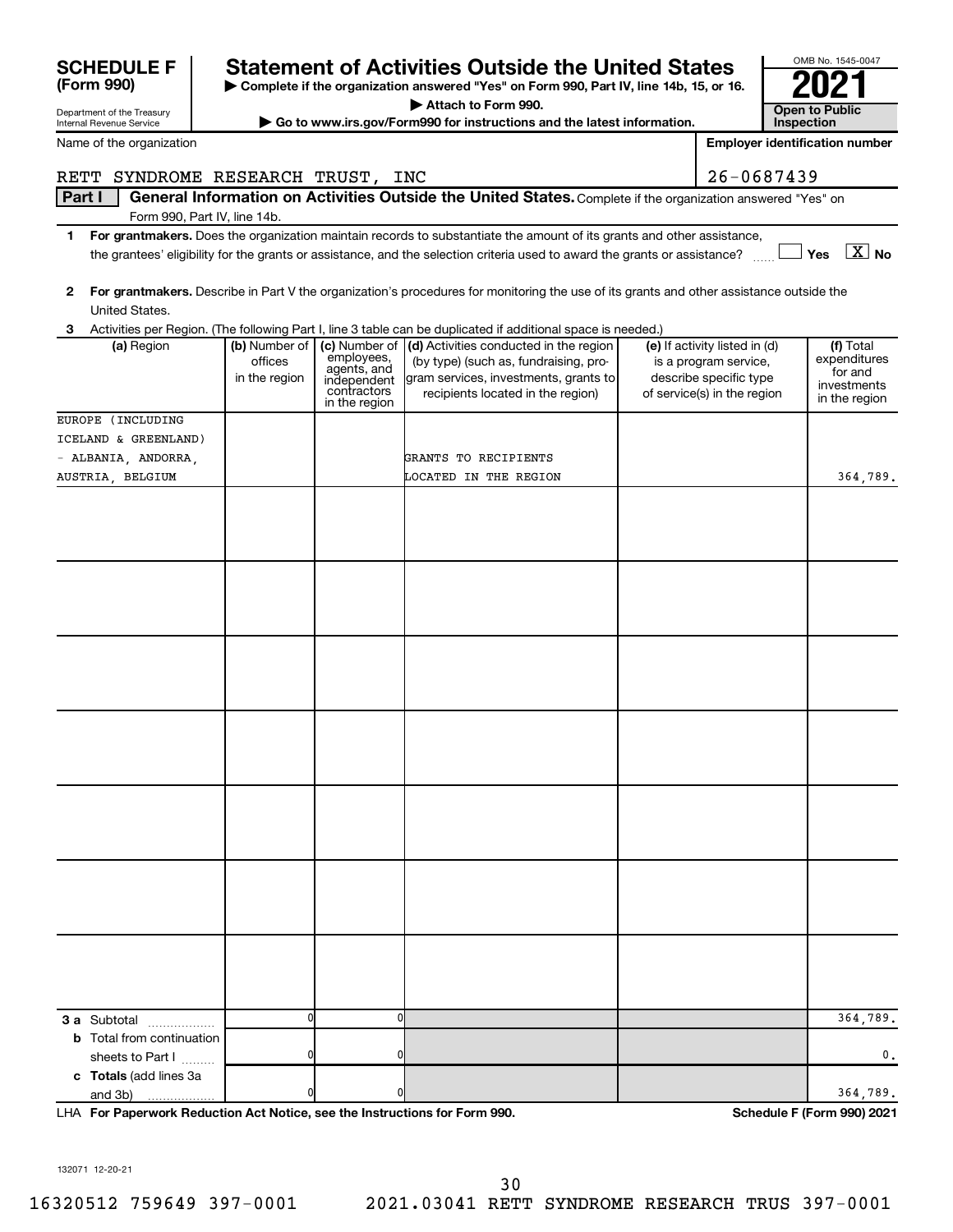**2**

Part II | Grants and Other Assistance to Organizations or Entities Outside the United States. Complete if the organization answered "Yes" on Form 990, Part IV, line 15, for any recipient who received more than \$5,000. Part II can be duplicated if additional space is needed.

| $\mathbf{1}$<br>(a) Name of organization | (b) IRS code section<br>and EIN (if applicable) | (c) Region     | (d) Purpose of<br>grant                                                                                                                 | (e) Amount | (f) Manner of<br>of cash grant cash disbursement | (g) Amount of<br>noncash<br>assistance | (h) Description<br>of noncash<br>assistance | (i) Method of<br>valuation (book, FMV,<br>appraisal, other) |
|------------------------------------------|-------------------------------------------------|----------------|-----------------------------------------------------------------------------------------------------------------------------------------|------------|--------------------------------------------------|----------------------------------------|---------------------------------------------|-------------------------------------------------------------|
|                                          |                                                 |                |                                                                                                                                         |            |                                                  |                                        |                                             |                                                             |
|                                          |                                                 | UNITED KINGDOM | MECP2 REACTIVATION                                                                                                                      |            | 85,000. WIRE TRANSFER                            | $\mathbf 0$ .                          |                                             |                                                             |
|                                          |                                                 |                |                                                                                                                                         |            |                                                  |                                        |                                             |                                                             |
|                                          |                                                 | UNITED KINGDOM | GENE THERAPY<br>CONSORTIUM                                                                                                              |            | 145,075. WIRE TRANSFER                           | $\mathbf 0$ .                          |                                             |                                                             |
|                                          |                                                 |                |                                                                                                                                         |            |                                                  |                                        |                                             |                                                             |
|                                          |                                                 | UNITED KINGDOM |                                                                                                                                         |            | 134,714. WIRE TRANSFER                           | $\mathfrak o$ .                        |                                             |                                                             |
|                                          |                                                 |                |                                                                                                                                         |            |                                                  |                                        |                                             |                                                             |
|                                          |                                                 |                |                                                                                                                                         |            |                                                  |                                        |                                             |                                                             |
|                                          |                                                 |                |                                                                                                                                         |            |                                                  |                                        |                                             |                                                             |
|                                          |                                                 |                |                                                                                                                                         |            |                                                  |                                        |                                             |                                                             |
|                                          |                                                 |                |                                                                                                                                         |            |                                                  |                                        |                                             |                                                             |
|                                          |                                                 |                |                                                                                                                                         |            |                                                  |                                        |                                             |                                                             |
|                                          |                                                 |                |                                                                                                                                         |            |                                                  |                                        |                                             |                                                             |
|                                          |                                                 |                |                                                                                                                                         |            |                                                  |                                        |                                             |                                                             |
|                                          |                                                 |                |                                                                                                                                         |            |                                                  |                                        |                                             |                                                             |
|                                          |                                                 |                |                                                                                                                                         |            |                                                  |                                        |                                             |                                                             |
| $\mathbf{2}$                             |                                                 |                | Enter total number of recipient organizations listed above that are recognized as charities by the foreign country, recognized as a tax |            |                                                  |                                        |                                             |                                                             |
| 3                                        |                                                 |                |                                                                                                                                         |            |                                                  |                                        |                                             |                                                             |

**Schedule F (Form 990) 2021**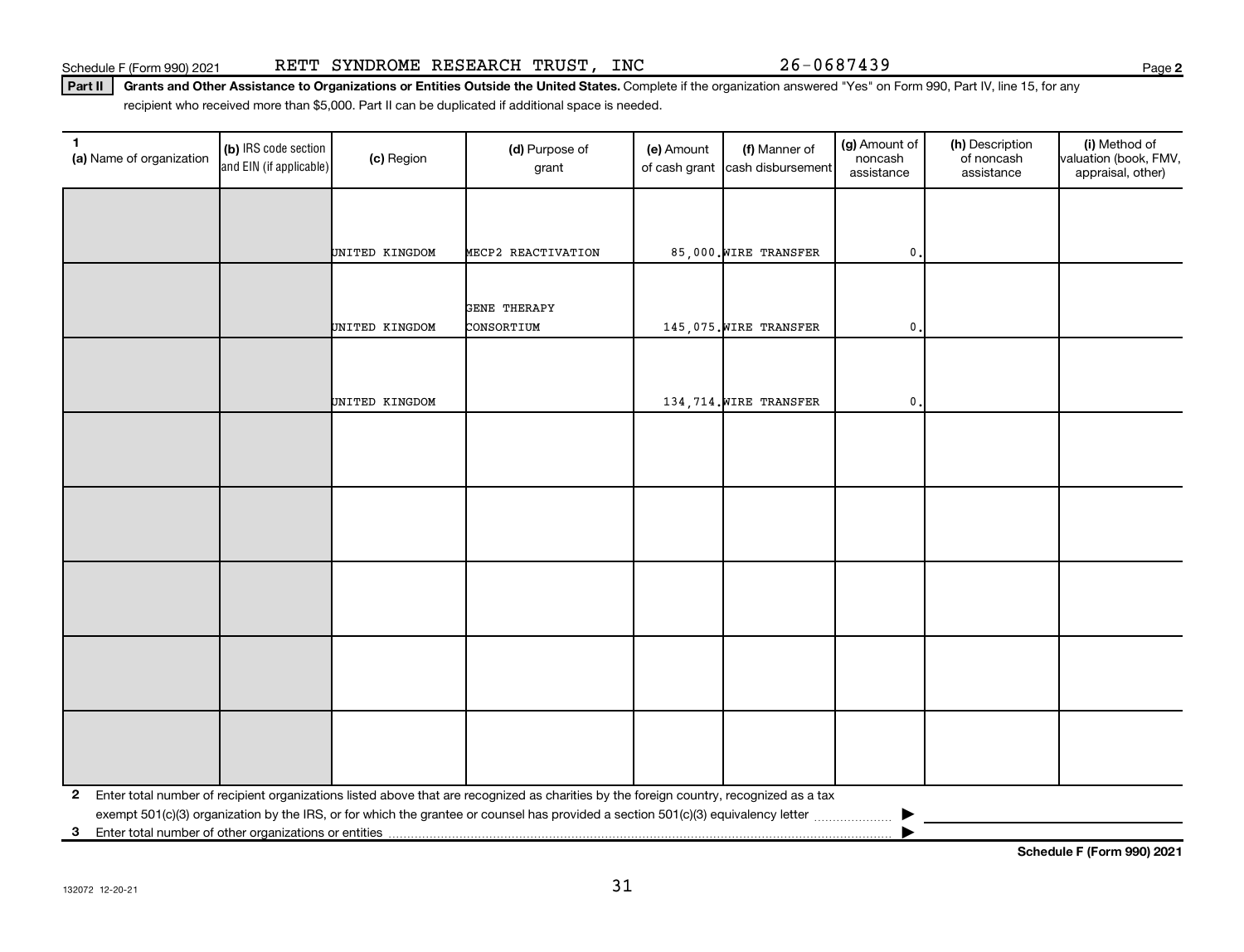Part III Grants and Other Assistance to Individuals Outside the United States. Complete if the organization answered "Yes" on Form 990, Part IV, line 16. Part III can be duplicated if additional space is needed.

| (a) Type of grant or assistance | (b) Region | (c) Number of (d) Amount of<br>recipients cash grant | (e) Manner of<br>cash disbursement | (f) Amount of<br>noncash<br>assistance | (g) Description of<br>noncash assistance | (h) Method of<br>valuation<br>(book, FMV,<br>appraisal, other) |
|---------------------------------|------------|------------------------------------------------------|------------------------------------|----------------------------------------|------------------------------------------|----------------------------------------------------------------|
|                                 |            |                                                      |                                    |                                        |                                          |                                                                |
|                                 |            |                                                      |                                    |                                        |                                          |                                                                |
|                                 |            |                                                      |                                    |                                        |                                          |                                                                |
|                                 |            |                                                      |                                    |                                        |                                          |                                                                |
|                                 |            |                                                      |                                    |                                        |                                          |                                                                |
|                                 |            |                                                      |                                    |                                        |                                          |                                                                |
|                                 |            |                                                      |                                    |                                        |                                          |                                                                |
|                                 |            |                                                      |                                    |                                        |                                          |                                                                |
|                                 |            |                                                      |                                    |                                        |                                          |                                                                |
|                                 |            |                                                      |                                    |                                        |                                          |                                                                |

**Schedule F (Form 990) 2021**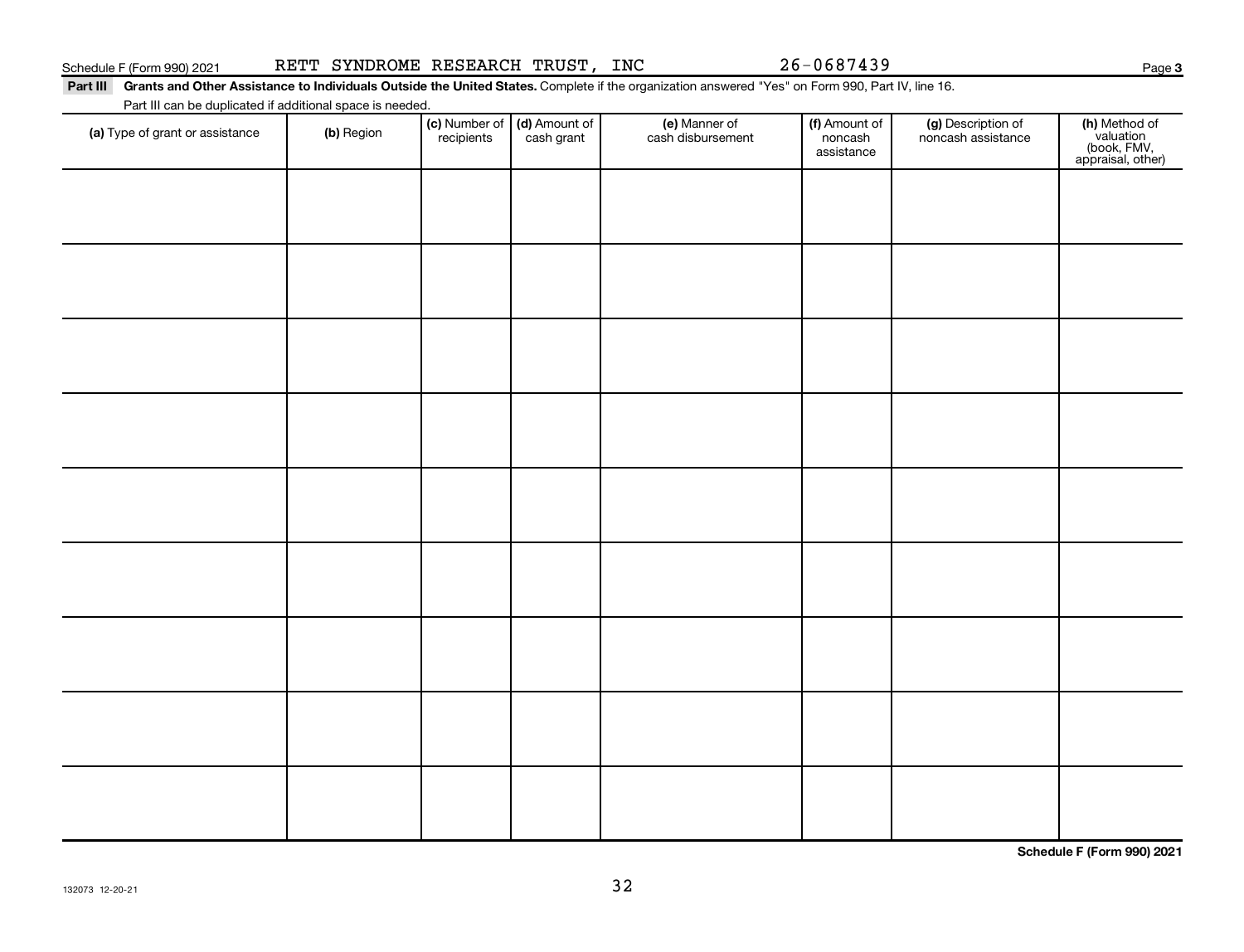| Schedule F (Form 990) 2021     |  | RETT SYNDROME RESEARCH TRUST, | INC | $26 - 0687439$ | Page 4 |
|--------------------------------|--|-------------------------------|-----|----------------|--------|
| <b>Part IV   Foreign Forms</b> |  |                               |     |                |        |

| 1              | Was the organization a U.S. transferor of property to a foreign corporation during the tax year? If "Yes,"<br>the organization may be required to file Form 926, Return by a U.S. Transferor of Property to a Foreign<br>Corporation (see Instructions for Form 926) manufactured controller controller to the control of the control of | Yes | $\overline{X}$ No  |
|----------------|------------------------------------------------------------------------------------------------------------------------------------------------------------------------------------------------------------------------------------------------------------------------------------------------------------------------------------------|-----|--------------------|
| $\overline{2}$ | Did the organization have an interest in a foreign trust during the tax year? If "Yes," the organization may<br>be required to separately file Form 3520, Annual Return To Report Transactions With Foreign Trusts and<br>Receipt of Certain Foreign Gifts, and/or Form 3520-A, Annual Information Return of Foreign Trust With a        | Yes | $\overline{X}$ No  |
| 3              | Did the organization have an ownership interest in a foreign corporation during the tax year? If "Yes,"<br>the organization may be required to file Form 5471, Information Return of U.S. Persons With Respect to                                                                                                                        | Yes | $X _{\mathsf{No}}$ |
| 4              | Was the organization a direct or indirect shareholder of a passive foreign investment company or a<br>qualified electing fund during the tax year? If "Yes," the organization may be required to file Form 8621,<br>Information Return by a Shareholder of a Passive Foreign Investment Company or Qualified Electing                    | Yes | $X_{\text{No}}$    |
| 5              | Did the organization have an ownership interest in a foreign partnership during the tax year? If "Yes,"<br>the organization may be required to file Form 8865, Return of U.S. Persons With Respect to Certain                                                                                                                            | Yes | $X _{\text{No}}$   |
| 6              | Did the organization have any operations in or related to any boycotting countries during the tax year? If<br>"Yes," the organization may be required to separately file Form 5713, International Boycott Report (see                                                                                                                    | Yes |                    |

**Schedule F (Form 990) 2021**

132074 12-20-21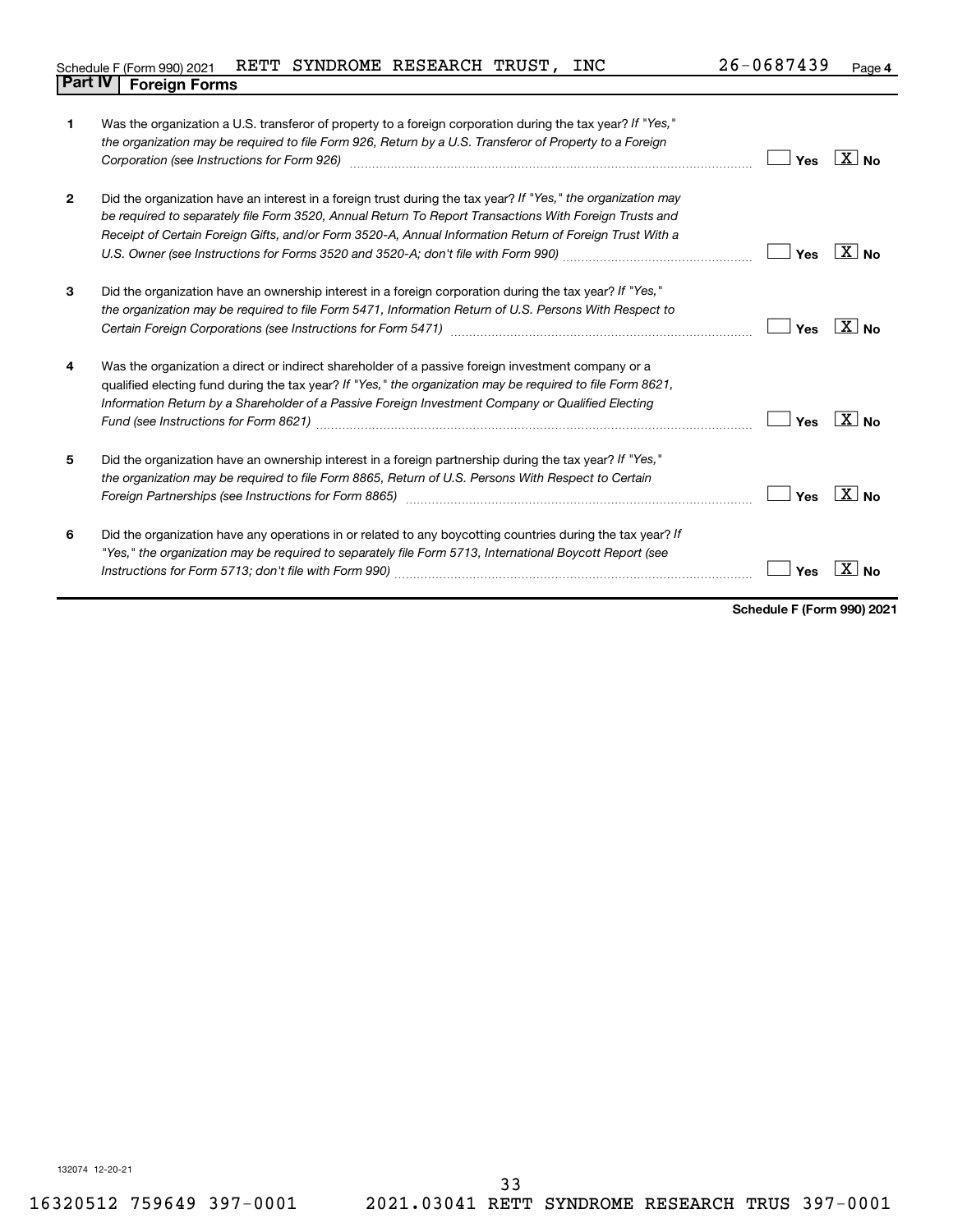| (estimated number of recipients), as applicable. Also complete this part to provide any additional information. See instructions. |  |  |  |  |  |  |  |  |  |
|-----------------------------------------------------------------------------------------------------------------------------------|--|--|--|--|--|--|--|--|--|
| PART I, LINE 2:                                                                                                                   |  |  |  |  |  |  |  |  |  |
| RSRT WORKS CLOSELY WITH THE UNIVERSITY OF EDINBURGH AND MONITORS FUNDING                                                          |  |  |  |  |  |  |  |  |  |
| AND PROGRESS OF THE RESEARCH IT PERFORMS.                                                                                         |  |  |  |  |  |  |  |  |  |
|                                                                                                                                   |  |  |  |  |  |  |  |  |  |
|                                                                                                                                   |  |  |  |  |  |  |  |  |  |
|                                                                                                                                   |  |  |  |  |  |  |  |  |  |
|                                                                                                                                   |  |  |  |  |  |  |  |  |  |
|                                                                                                                                   |  |  |  |  |  |  |  |  |  |

Provide the information required by Part I, line 2 (monitoring of funds); Part I, line 3, column (f) (accounting method; amounts of investments vs. expenditures per region); Part II, line 1 (accounting method); Part III (accounting method); and Part III, column (c)

**Part V F** (Form 990) 2021 **RETT** SYN<br>**Part V Supplemental Information**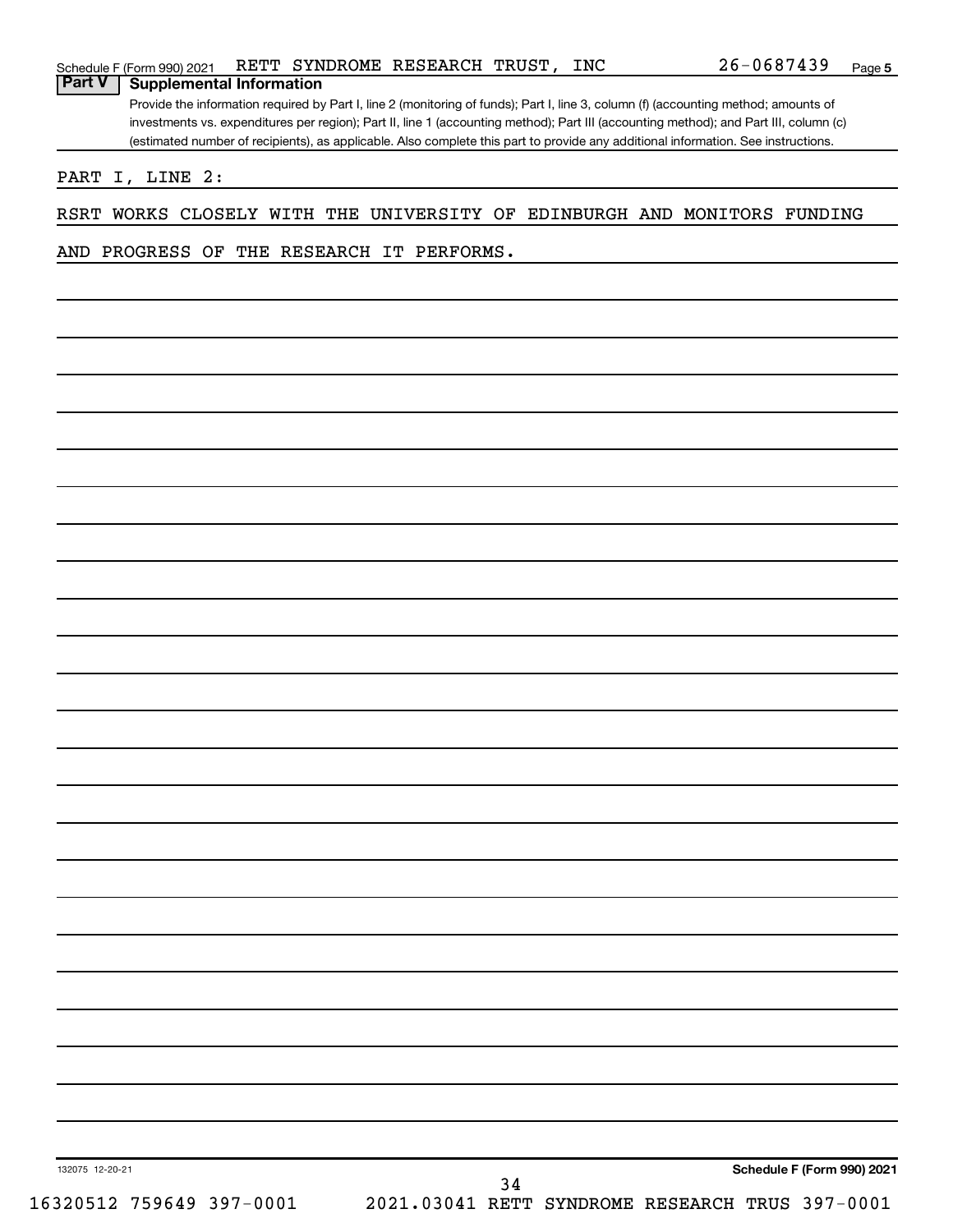| <b>SCHEDULE I</b><br>(Form 990)                                                                                                                                                                                                                                                                                                                                                                         |            | <b>Grants and Other Assistance to Organizations,</b><br>Governments, and Individuals in the United States<br>Complete if the organization answered "Yes" on Form 990, Part IV, line 21 or 22. |                                                                              |                                        |                                                                |                                          | OMB No. 1545-0047                                   |
|---------------------------------------------------------------------------------------------------------------------------------------------------------------------------------------------------------------------------------------------------------------------------------------------------------------------------------------------------------------------------------------------------------|------------|-----------------------------------------------------------------------------------------------------------------------------------------------------------------------------------------------|------------------------------------------------------------------------------|----------------------------------------|----------------------------------------------------------------|------------------------------------------|-----------------------------------------------------|
| Department of the Treasury<br>Internal Revenue Service                                                                                                                                                                                                                                                                                                                                                  |            |                                                                                                                                                                                               | Attach to Form 990.<br>Go to www.irs.gov/Form990 for the latest information. |                                        |                                                                |                                          | <b>Open to Public</b><br>Inspection                 |
| Name of the organization                                                                                                                                                                                                                                                                                                                                                                                |            | RETT SYNDROME RESEARCH TRUST, INC                                                                                                                                                             |                                                                              |                                        |                                                                |                                          | <b>Employer identification number</b><br>26-0687439 |
| Part I<br><b>General Information on Grants and Assistance</b>                                                                                                                                                                                                                                                                                                                                           |            |                                                                                                                                                                                               |                                                                              |                                        |                                                                |                                          |                                                     |
| Does the organization maintain records to substantiate the amount of the grants or assistance, the grantees' eligibility for the grants or assistance, and the selection<br>$\mathbf 1$                                                                                                                                                                                                                 |            |                                                                                                                                                                                               |                                                                              |                                        |                                                                |                                          | $\boxed{\text{X}}$ Yes<br>l No                      |
| 2 Describe in Part IV the organization's procedures for monitoring the use of grant funds in the United States.<br>Grants and Other Assistance to Domestic Organizations and Domestic Governments. Complete if the organization answered "Yes" on Form 990, Part IV, line 21, for any<br>Part II<br>recipient that received more than \$5,000. Part II can be duplicated if additional space is needed. |            |                                                                                                                                                                                               |                                                                              |                                        |                                                                |                                          |                                                     |
| <b>1 (a)</b> Name and address of organization<br>or government                                                                                                                                                                                                                                                                                                                                          | $(b)$ EIN  | (c) IRC section<br>(if applicable)                                                                                                                                                            | (d) Amount of<br>cash grant                                                  | (e) Amount of<br>noncash<br>assistance | (f) Method of<br>valuation (book,<br>FMV, appraisal,<br>other) | (g) Description of<br>noncash assistance | (h) Purpose of grant<br>or assistance               |
| BAYLOR COLLEGE OF MEDICINE<br>C/O RETT SYNDROME<br>TRUMBULL, CT 06611                                                                                                                                                                                                                                                                                                                                   |            |                                                                                                                                                                                               | 189,576.                                                                     | 0                                      |                                                                |                                          | MECP2 CONSORTIUM                                    |
| <b>BEAM THERAPEUTICS</b><br>26 LANDSDOWNE<br>CAMBRIDGE, MA 02139                                                                                                                                                                                                                                                                                                                                        | 81-5238376 |                                                                                                                                                                                               | 639,300.                                                                     | 0                                      |                                                                |                                          | DNA EDITING                                         |
| CALIFORNIA INSTITUTE OF<br>TECHNOLOGIES - 1200 E CALIFORNIA<br>BLVD - PASADENA, CA 91125                                                                                                                                                                                                                                                                                                                | 95-1643307 |                                                                                                                                                                                               | 53,898.                                                                      | 0                                      |                                                                |                                          | MEPC2 REGULATION                                    |
| CIITIZEN CORPORATION<br>3000 EL CAMINO REAL<br>PALO ALTO, CA 94306                                                                                                                                                                                                                                                                                                                                      |            |                                                                                                                                                                                               | 178,000.                                                                     | 0                                      |                                                                |                                          | DIGITAL NATIONAL REGISTRY                           |
| CLINICAL TRIAL CONSORTIUM<br>C/O RETT SYNDROME<br>TRUMBULL, CT 06611                                                                                                                                                                                                                                                                                                                                    |            |                                                                                                                                                                                               | 106,202.                                                                     | 0                                      |                                                                |                                          | CLINICAL TRIAL CONSORTIUM                           |
| CORIELL INSTITUTE FOR MEDICAL<br>RESEARCH - 403 HADDON AVENUE -<br>CAMDEN, NJ 08103                                                                                                                                                                                                                                                                                                                     |            |                                                                                                                                                                                               | 150,836.                                                                     | 0.                                     |                                                                |                                          | <b>BIO REPOSITORY</b>                               |
| 2 Enter total number of section 501(c)(3) and government organizations listed in the line 1 table                                                                                                                                                                                                                                                                                                       |            |                                                                                                                                                                                               |                                                                              |                                        |                                                                |                                          |                                                     |

**For Paperwork Reduction Act Notice, see the Instructions for Form 990. Schedule I (Form 990) 2021** LHA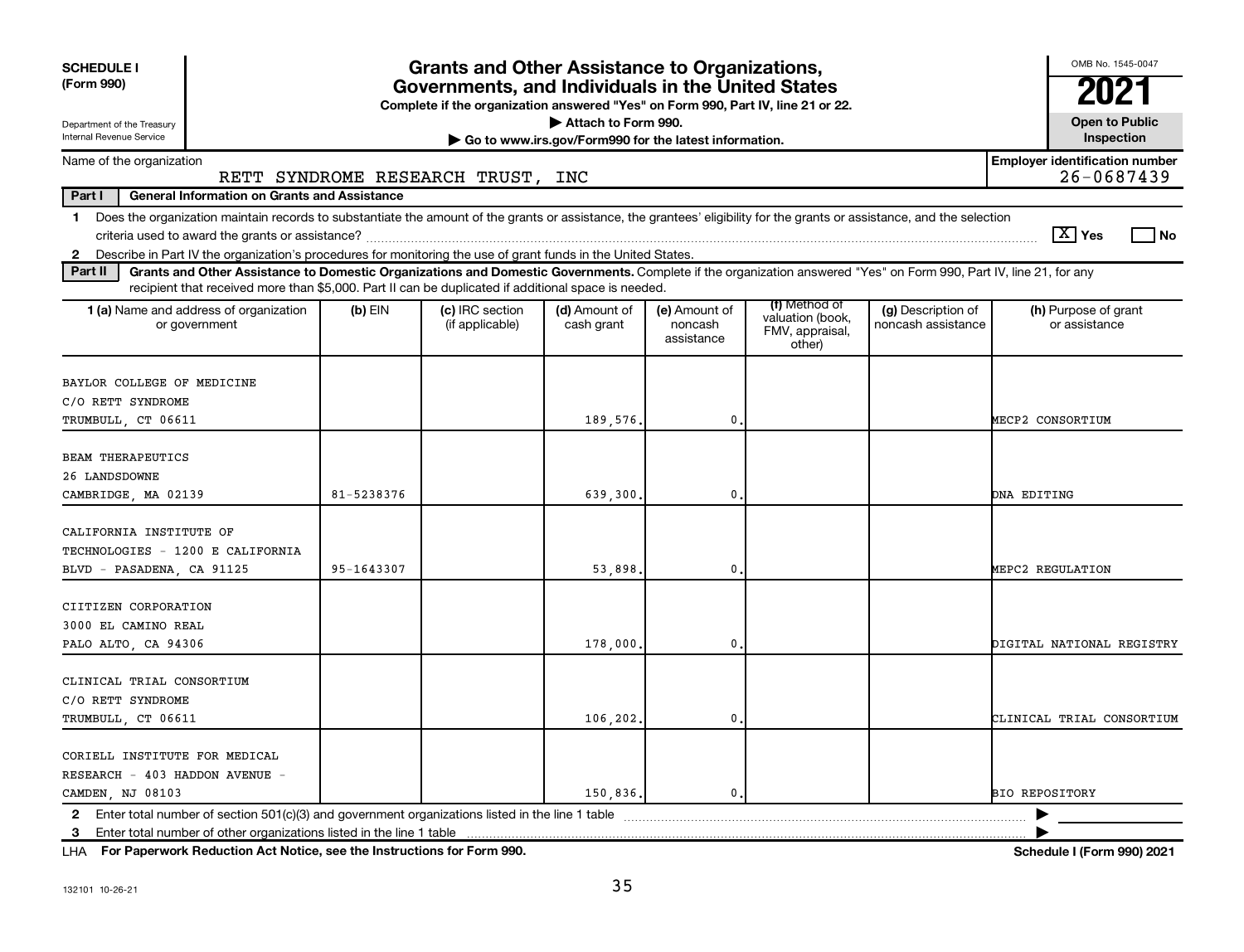### Schedule I (Form 990) RETT SYNDROME RESEARCH TRUST, INC 26-0687439 <sub>Page 1</sub>

| 26-0687439<br>Page: |
|---------------------|
|---------------------|

| (a) Name and address of<br>organization or government | $(b)$ EIN | (c) IRC section<br>if applicable | (d) Amount of<br>cash grant | (e) Amount of<br>noncash<br>assistance | (f) Method of<br>valuation<br>(book, FMV,<br>appraisal, other) | (g) Description of<br>non-cash assistance | (h) Purpose of grant<br>or assistance |
|-------------------------------------------------------|-----------|----------------------------------|-----------------------------|----------------------------------------|----------------------------------------------------------------|-------------------------------------------|---------------------------------------|
| DSG                                                   |           |                                  |                             |                                        |                                                                |                                           |                                       |
| C/O RETT SYNDROME                                     |           |                                  |                             |                                        |                                                                |                                           |                                       |
| TRUMBULL, CT 06611                                    |           |                                  | 180,263.                    | $\mathbf{0}$                           |                                                                |                                           | RETT RESEARCH                         |
| DUKE UNIVERSITY SCHOOL OF MEDICINE                    |           |                                  |                             |                                        |                                                                |                                           |                                       |
| C/O RETT SYNDROME                                     |           |                                  |                             |                                        |                                                                |                                           |                                       |
| TRUMBULL, CT 06611                                    |           |                                  | 87,519.                     | $\mathbf 0$                            |                                                                |                                           | RETT RESEARCH                         |
| EMERALD INNOVATIONS                                   |           |                                  |                             |                                        |                                                                |                                           |                                       |
| 1 BROADWAY 14TH FLOOR                                 |           |                                  |                             |                                        |                                                                |                                           |                                       |
| CAMBRIDGE, MA 02142                                   |           |                                  | 21,444.                     | $\mathbf{0}$                           |                                                                |                                           | <b>OUTCOME MEASURES</b>               |
|                                                       |           |                                  |                             |                                        |                                                                |                                           |                                       |
| EMORY UNIVERSITY                                      |           |                                  |                             |                                        |                                                                |                                           |                                       |
| C/O RETT SYNDROME                                     |           |                                  |                             |                                        |                                                                |                                           |                                       |
| TRUMBULL, CT 06611                                    |           |                                  | 68,935.                     | $\mathbf 0$                            |                                                                |                                           | RETT RESEARCH                         |
| FRED HUTCHINSON CANCER RESEARCH                       |           |                                  |                             |                                        |                                                                |                                           |                                       |
| C/O RETT SYNDROME                                     |           |                                  |                             |                                        |                                                                |                                           |                                       |
| TRUMBULL, CT 06611                                    |           |                                  | 134,895.                    | $\mathbf{0}$                           |                                                                |                                           | RETT RESEARCH                         |
|                                                       |           |                                  |                             |                                        |                                                                |                                           |                                       |
| HARVARD STEM CELL INSTITUTE                           |           |                                  |                             |                                        |                                                                |                                           |                                       |
| C/O RETT SYNDROME                                     |           |                                  |                             |                                        |                                                                |                                           |                                       |
| TRUMBULL, CT 06611                                    |           |                                  | 36, 343.                    | 0                                      |                                                                |                                           | RETT RESEARCH                         |
| HOSPITAL FOR SICK CHILDREN                            |           |                                  |                             |                                        |                                                                |                                           |                                       |
| C/O RETT SYNDROME                                     |           |                                  |                             |                                        |                                                                |                                           | GENOME EDITING FOR MECP2              |
| TRUMBULL, CT 06611                                    |           |                                  | 190,000.                    | $\mathbf 0$ .                          |                                                                |                                           | DUPLICATION SYNDROME                  |
|                                                       |           |                                  |                             |                                        |                                                                |                                           |                                       |
| <b>JACKSON LABORATORIES</b>                           |           |                                  |                             |                                        |                                                                |                                           |                                       |
| 600 MAIN STREET                                       |           |                                  |                             |                                        |                                                                |                                           |                                       |
| BAR HARBOR, ME 04609                                  |           |                                  | 106,959.                    | $\mathbf{0}$                           |                                                                |                                           | RETT RESEARCH                         |
| JACKSON LABORATORIES                                  |           |                                  |                             |                                        |                                                                |                                           |                                       |
| 600 MAIN STREET                                       |           |                                  |                             |                                        |                                                                |                                           | MOUSE MODELS ALLELIC                  |
| BAR HARBOR, ME 04609                                  |           |                                  | 88.296.                     | 0.                                     |                                                                |                                           | <b>SERIES</b>                         |

**Schedule I (Form 990)**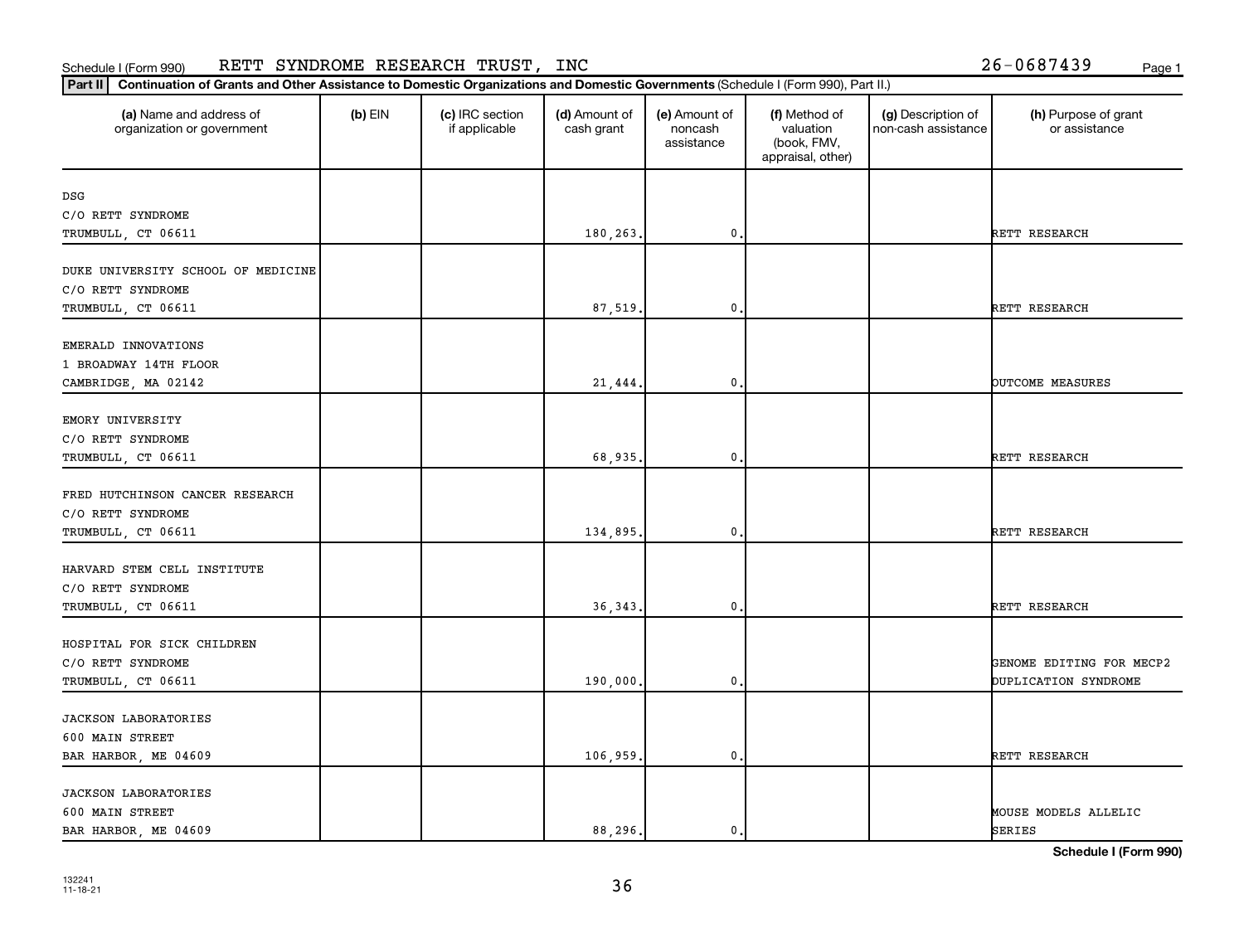### Schedule I (Form 990) RETT SYNDROME RESEARCH TRUST, INC 26-0687439 <sub>Page 1</sub>

| 26-0687439 | Page: |  |  |  |  |  |
|------------|-------|--|--|--|--|--|
|------------|-------|--|--|--|--|--|

| (a) Name and address of<br>organization or government | $(b)$ EIN                  | (c) IRC section<br>if applicable | (d) Amount of<br>cash grant | (e) Amount of<br>noncash<br>assistance | (f) Method of<br>valuation<br>(book, FMV,<br>appraisal, other) | (g) Description of<br>non-cash assistance | (h) Purpose of grant<br>or assistance |
|-------------------------------------------------------|----------------------------|----------------------------------|-----------------------------|----------------------------------------|----------------------------------------------------------------|-------------------------------------------|---------------------------------------|
| KETAMINE TRIAL                                        |                            |                                  |                             |                                        |                                                                |                                           | RETT RESEARCH                         |
| C/O RETT SYNDROME                                     |                            |                                  |                             |                                        |                                                                |                                           |                                       |
| TRUMBULL, CT 06611                                    |                            |                                  | 53,780.                     | 0                                      |                                                                |                                           |                                       |
| MASSACHUSETTS INSTITUTE OF                            |                            |                                  |                             |                                        |                                                                |                                           |                                       |
| TECHNOLOGY - 77 MASSACHUSETTS AVE                     |                            |                                  |                             |                                        |                                                                |                                           |                                       |
| - CAMBRIDGE, MA 02139                                 | $04-2103594$ $501(C)(3)$   |                                  | 612,334.                    | 0                                      |                                                                |                                           | RNA EDITING                           |
| OREGON HEALTH AND SCIENCES                            |                            |                                  |                             |                                        |                                                                |                                           |                                       |
| UNIVERSITY FOUNDATION - 3181 S.W.                     |                            |                                  |                             |                                        |                                                                |                                           |                                       |
| SAM JACKSON PARK - PORTLAND, OR                       |                            |                                  |                             |                                        |                                                                |                                           |                                       |
| 97239                                                 | $23-7083114$ $501(C)(3)$   |                                  | 115,000.                    | $\mathbf{0}$                           |                                                                |                                           | RNA EDITING                           |
|                                                       |                            |                                  |                             |                                        |                                                                |                                           |                                       |
| RETT SYNDROME CENTER AT MONTEFIORE                    |                            |                                  |                             |                                        |                                                                |                                           |                                       |
| MEDICAL CENTER - 3415 BAINBRIDGE                      |                            |                                  |                             |                                        |                                                                |                                           |                                       |
| AVE - BRONX, NY 10467                                 | $13-1740114$ $501(C)(3)$   |                                  | 25,000.                     | 0                                      |                                                                |                                           | RETT CLINIC                           |
|                                                       |                            |                                  |                             |                                        |                                                                |                                           |                                       |
| UC DAVIS                                              |                            |                                  |                             |                                        |                                                                |                                           |                                       |
| C/O RETT SYNDROME                                     |                            |                                  |                             |                                        |                                                                |                                           |                                       |
| TRUMBULL, CT 06611                                    |                            |                                  | 131,293.                    | 0                                      |                                                                |                                           | RETT RESEARCH                         |
| UNIVERSITY OF CALIFORNIA                              |                            |                                  |                             |                                        |                                                                |                                           |                                       |
| DAVIS/PETER BEAL - 1 SHIELDS                          |                            |                                  |                             |                                        |                                                                |                                           |                                       |
| AVENUE - DAVIS, CA 95616                              | $95 - 6006144$ $501(C)(3)$ |                                  | 174,200.                    | 0                                      |                                                                |                                           | RNA EDITING                           |
|                                                       |                            |                                  |                             |                                        |                                                                |                                           |                                       |
| UNIVERSITY OF MASSASHUSSETS                           |                            |                                  |                             |                                        |                                                                |                                           |                                       |
| MEDICAL SCHOOL - 55 N LAKE AVE -                      |                            |                                  |                             |                                        |                                                                |                                           |                                       |
| WORCESTER, MA 01655                                   | 54-2084125                 |                                  | 218, 311.                   | $\mathbf{0}$                           |                                                                |                                           | RETT RESEARCH                         |
|                                                       |                            |                                  |                             |                                        |                                                                |                                           | RNA/DNA                               |
| UNIVERSITY OF MASSASHUSSETS                           |                            |                                  |                             |                                        |                                                                |                                           | EDITING; READTHROUGH                  |
| MEDICAL SCHOOL - 55 N LAKE AVE -                      |                            |                                  |                             |                                        |                                                                |                                           | THERAPY; MECP2                        |
| WORCESTER, MA 01655                                   | 54-2084125                 | 501(C)(3)                        | 641,740.                    | 0                                      |                                                                |                                           | DUPLICATION SYNDROME                  |
|                                                       |                            |                                  |                             |                                        |                                                                |                                           |                                       |
| UNIVERSITY OF PENNSYLVANIA                            |                            |                                  |                             |                                        |                                                                |                                           |                                       |
| C/O RETT SYNDROME                                     |                            |                                  |                             |                                        |                                                                |                                           |                                       |
| TRUMBULL, CT 06611                                    |                            |                                  | 380.686.                    | $\mathbf{0}$ .                         |                                                                |                                           | RETT RESEARCH                         |

**Schedule I (Form 990)**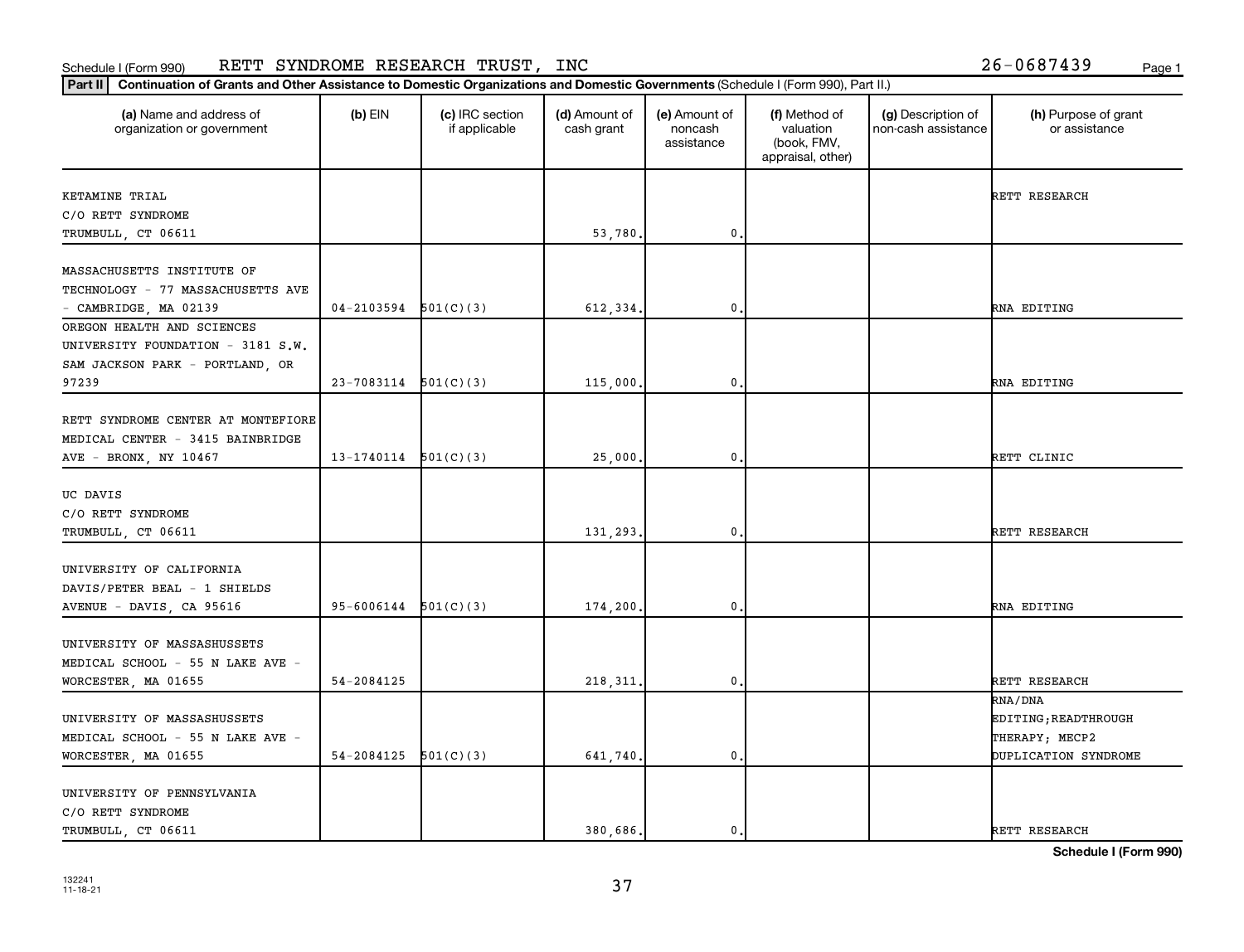(a) Type of grant or assistance **(b)** Number of **(c)** Amount of **(d)** Amount of non-**(e)** Method of valuation (f) **(b)**  $\begin{bmatrix} 0 & \text{Number of} \\ \text{recipoints} \end{bmatrix}$  (c) Amount of (d) Amount of non-(book, FMV, appraisal, other) Part III can be duplicated if additional space is needed. (a) Type of grant or assistance  $\vert$  (b) Number of recipients (c) Amount of cash grant (d) Amount of noncash assistance (f) Description of noncash assistance

Schedule I (Form 990) 2021 RETT SYNDROME RESEARCH TRUST, INC  $26-0687439$  Page

| Part IV | Supplemental Information. Provide the information required in Part I, line 2; Part III, column (b); and any other additional information. |  |  |  |  |  |  |  |  |
|---------|-------------------------------------------------------------------------------------------------------------------------------------------|--|--|--|--|--|--|--|--|
|         |                                                                                                                                           |  |  |  |  |  |  |  |  |

**Part III | Grants and Other Assistance to Domestic Individuals.** Complete if the organization answered "Yes" on Form 990, Part IV, line 22.

**2**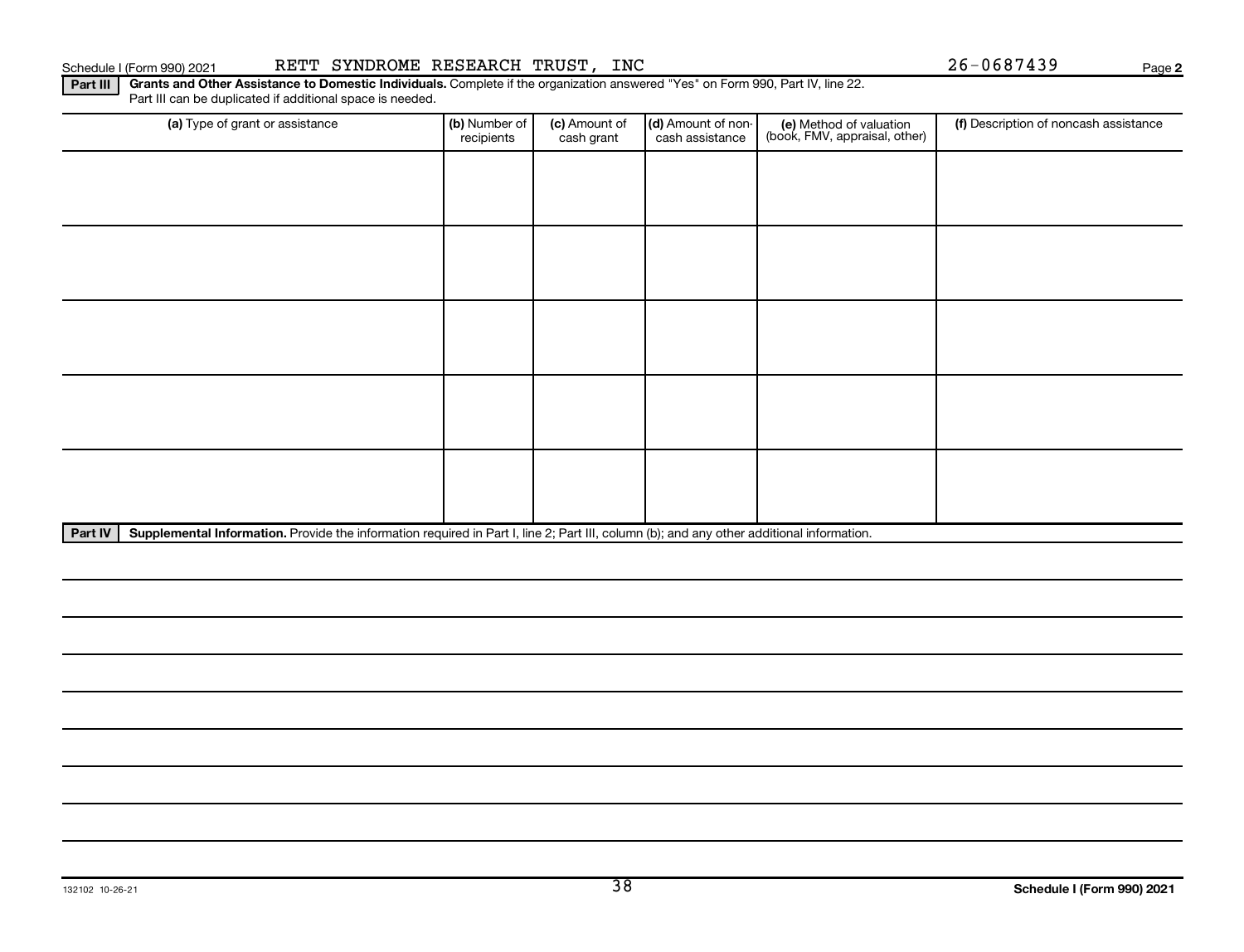| <b>SCHEDULE J</b>                                      | <b>Compensation Information</b>                                                                                                                                                                      |                                       | OMB No. 1545-0047     |            |                         |
|--------------------------------------------------------|------------------------------------------------------------------------------------------------------------------------------------------------------------------------------------------------------|---------------------------------------|-----------------------|------------|-------------------------|
| (Form 990)                                             | For certain Officers, Directors, Trustees, Key Employees, and Highest                                                                                                                                |                                       |                       |            |                         |
|                                                        | <b>Compensated Employees</b>                                                                                                                                                                         |                                       | 2021                  |            |                         |
|                                                        | Complete if the organization answered "Yes" on Form 990, Part IV, line 23.<br>Attach to Form 990.                                                                                                    |                                       | <b>Open to Public</b> |            |                         |
| Department of the Treasury<br>Internal Revenue Service | Go to www.irs.gov/Form990 for instructions and the latest information.                                                                                                                               |                                       | Inspection            |            |                         |
| Name of the organization                               |                                                                                                                                                                                                      | <b>Employer identification number</b> |                       |            |                         |
|                                                        | RETT SYNDROME RESEARCH TRUST, INC                                                                                                                                                                    | $26 - 0687439$                        |                       |            |                         |
| Part I                                                 | <b>Questions Regarding Compensation</b>                                                                                                                                                              |                                       |                       |            |                         |
|                                                        |                                                                                                                                                                                                      |                                       |                       | <b>Yes</b> | No                      |
|                                                        | Check the appropriate box(es) if the organization provided any of the following to or for a person listed on Form 990,                                                                               |                                       |                       |            |                         |
|                                                        | Part VII, Section A, line 1a. Complete Part III to provide any relevant information regarding these items.                                                                                           |                                       |                       |            |                         |
| First-class or charter travel                          | Housing allowance or residence for personal use                                                                                                                                                      |                                       |                       |            |                         |
| Travel for companions                                  | Payments for business use of personal residence                                                                                                                                                      |                                       |                       |            |                         |
|                                                        | Health or social club dues or initiation fees<br>Tax indemnification and gross-up payments                                                                                                           |                                       |                       |            |                         |
|                                                        | Discretionary spending account<br>Personal services (such as maid, chauffeur, chef)                                                                                                                  |                                       |                       |            |                         |
|                                                        |                                                                                                                                                                                                      |                                       |                       |            |                         |
|                                                        | <b>b</b> If any of the boxes on line 1a are checked, did the organization follow a written policy regarding payment or                                                                               |                                       |                       |            |                         |
|                                                        |                                                                                                                                                                                                      |                                       | 1b                    |            |                         |
| 2                                                      | Did the organization require substantiation prior to reimbursing or allowing expenses incurred by all directors,                                                                                     |                                       |                       |            |                         |
|                                                        |                                                                                                                                                                                                      |                                       | $\mathbf{2}$          |            |                         |
|                                                        |                                                                                                                                                                                                      |                                       |                       |            |                         |
| з                                                      | Indicate which, if any, of the following the organization used to establish the compensation of the organization's                                                                                   |                                       |                       |            |                         |
|                                                        | CEO/Executive Director. Check all that apply. Do not check any boxes for methods used by a related organization to<br>establish compensation of the CEO/Executive Director, but explain in Part III. |                                       |                       |            |                         |
| Compensation committee                                 |                                                                                                                                                                                                      |                                       |                       |            |                         |
|                                                        | Written employment contract<br>Compensation survey or study<br>Independent compensation consultant                                                                                                   |                                       |                       |            |                         |
| $\lfloor x \rfloor$ Form 990 of other organizations    | X  <br>Approval by the board or compensation committee                                                                                                                                               |                                       |                       |            |                         |
|                                                        |                                                                                                                                                                                                      |                                       |                       |            |                         |
|                                                        | During the year, did any person listed on Form 990, Part VII, Section A, line 1a, with respect to the filing                                                                                         |                                       |                       |            |                         |
| organization or a related organization:                |                                                                                                                                                                                                      |                                       |                       |            |                         |
| а                                                      | Receive a severance payment or change-of-control payment?                                                                                                                                            |                                       | 4a                    |            | х                       |
| b                                                      |                                                                                                                                                                                                      |                                       | 4b                    |            | $\overline{\textbf{x}}$ |
| c                                                      |                                                                                                                                                                                                      |                                       | 4c                    |            | $\mathbf x$             |
|                                                        | If "Yes" to any of lines 4a-c, list the persons and provide the applicable amounts for each item in Part III.                                                                                        |                                       |                       |            |                         |
|                                                        |                                                                                                                                                                                                      |                                       |                       |            |                         |
|                                                        | Only section 501(c)(3), 501(c)(4), and 501(c)(29) organizations must complete lines 5-9.                                                                                                             |                                       |                       |            |                         |
| 5                                                      | For persons listed on Form 990, Part VII, Section A, line 1a, did the organization pay or accrue any compensation                                                                                    |                                       |                       |            |                         |
| contingent on the revenues of:                         |                                                                                                                                                                                                      |                                       |                       |            |                         |
| a                                                      |                                                                                                                                                                                                      |                                       | 5a                    |            | х                       |
|                                                        |                                                                                                                                                                                                      |                                       | 5b                    |            | X                       |
|                                                        | If "Yes" on line 5a or 5b, describe in Part III.                                                                                                                                                     |                                       |                       |            |                         |
|                                                        | 6 For persons listed on Form 990, Part VII, Section A, line 1a, did the organization pay or accrue any compensation                                                                                  |                                       |                       |            |                         |
| contingent on the net earnings of:                     |                                                                                                                                                                                                      |                                       |                       |            |                         |
| а                                                      |                                                                                                                                                                                                      |                                       | 6а                    |            | х                       |
|                                                        |                                                                                                                                                                                                      |                                       | 6b                    |            | X                       |
|                                                        | If "Yes" on line 6a or 6b, describe in Part III.                                                                                                                                                     |                                       |                       |            |                         |
|                                                        | 7 For persons listed on Form 990, Part VII, Section A, line 1a, did the organization provide any nonfixed payments                                                                                   |                                       |                       |            |                         |
|                                                        |                                                                                                                                                                                                      |                                       | 7                     |            | x                       |
| 8                                                      | Were any amounts reported on Form 990, Part VII, paid or accrued pursuant to a contract that was subject to the                                                                                      |                                       |                       |            |                         |
|                                                        |                                                                                                                                                                                                      |                                       | 8                     |            | x                       |
| 9                                                      | If "Yes" on line 8, did the organization also follow the rebuttable presumption procedure described in                                                                                               |                                       |                       |            |                         |
|                                                        |                                                                                                                                                                                                      |                                       | 9                     |            |                         |
|                                                        | LHA For Paperwork Reduction Act Notice, see the Instructions for Form 990.                                                                                                                           | Schedule J (Form 990) 2021            |                       |            |                         |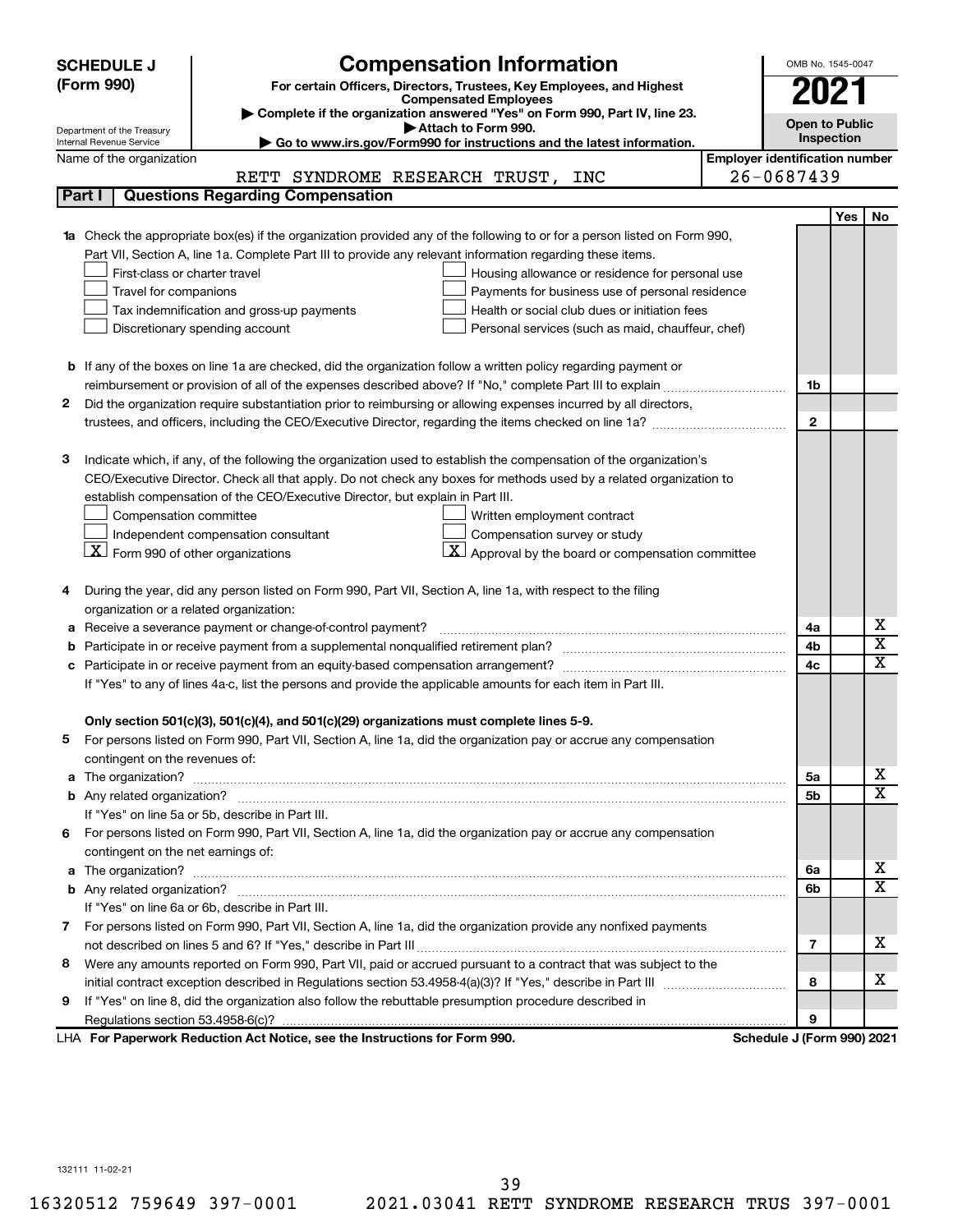### Part II | Officers, Directors, Trustees, Key Employees, and Highest Compensated Employees. Use duplicate copies if additional space is needed.

For each individual whose compensation must be reported on Schedule J, report compensation from the organization on row (i) and from related organizations, described in the instructions, on row (ii). Do not list any individuals that aren't listed on Form 990, Part VII.

Note: The sum of columns (B)(i)-(iii) for each listed individual must equal the total amount of Form 990, Part VII, Section A, line 1a, applicable column (D) and (E) amounts for that individual.

|                         |             |                          | compensation                              |                                           | (B) Breakdown of W-2 and/or 1099-MISC and/or 1099-NEC $ $ (C) Retirement and<br>other deferred | (D) Nontaxable<br>benefits | (E) Total of columns<br>(F) Compensation<br>$(B)(i)$ - $(D)$<br>in column (B) |                                           |  |
|-------------------------|-------------|--------------------------|-------------------------------------------|-------------------------------------------|------------------------------------------------------------------------------------------------|----------------------------|-------------------------------------------------------------------------------|-------------------------------------------|--|
| (A) Name and Title      |             | (i) Base<br>compensation | (ii) Bonus &<br>incentive<br>compensation | (iii) Other<br>reportable<br>compensation | compensation                                                                                   |                            |                                                                               | reported as deferred<br>on prior Form 990 |  |
| MONICA COENRAADS<br>(1) | (i)         | 220,000.                 | $\overline{0}$ .                          | $\overline{0}$ .                          | $\overline{0}$ .                                                                               | $\overline{0}$ .           | 220,000.                                                                      | $\overline{0}$ .                          |  |
| CHIEF EXECUTIVE OFFICER | (ii)        | $\overline{0}$ .         | $\overline{0}$ .                          | $\overline{0}$ .                          | $\overline{0}$ .                                                                               | $\overline{0}$ .           | $\overline{0}$ .                                                              | $\overline{0}$ .                          |  |
|                         | (i)         |                          |                                           |                                           |                                                                                                |                            |                                                                               |                                           |  |
|                         | (ii)        |                          |                                           |                                           |                                                                                                |                            |                                                                               |                                           |  |
|                         | $(\sf{i})$  |                          |                                           |                                           |                                                                                                |                            |                                                                               |                                           |  |
|                         | (ii)        |                          |                                           |                                           |                                                                                                |                            |                                                                               |                                           |  |
|                         | $(\sf{i})$  |                          |                                           |                                           |                                                                                                |                            |                                                                               |                                           |  |
|                         | (ii)        |                          |                                           |                                           |                                                                                                |                            |                                                                               |                                           |  |
|                         | $(\sf{i})$  |                          |                                           |                                           |                                                                                                |                            |                                                                               |                                           |  |
|                         | (ii)        |                          |                                           |                                           |                                                                                                |                            |                                                                               |                                           |  |
|                         | $(\sf{i})$  |                          |                                           |                                           |                                                                                                |                            |                                                                               |                                           |  |
|                         | (ii)        |                          |                                           |                                           |                                                                                                |                            |                                                                               |                                           |  |
|                         | $(\sf{i})$  |                          |                                           |                                           |                                                                                                |                            |                                                                               |                                           |  |
|                         | (ii)        |                          |                                           |                                           |                                                                                                |                            |                                                                               |                                           |  |
|                         | (i)         |                          |                                           |                                           |                                                                                                |                            |                                                                               |                                           |  |
|                         | (ii)        |                          |                                           |                                           |                                                                                                |                            |                                                                               |                                           |  |
|                         | (i)<br>(ii) |                          |                                           |                                           |                                                                                                |                            |                                                                               |                                           |  |
|                         | (i)         |                          |                                           |                                           |                                                                                                |                            |                                                                               |                                           |  |
|                         | (ii)        |                          |                                           |                                           |                                                                                                |                            |                                                                               |                                           |  |
|                         | (i)         |                          |                                           |                                           |                                                                                                |                            |                                                                               |                                           |  |
|                         | (ii)        |                          |                                           |                                           |                                                                                                |                            |                                                                               |                                           |  |
|                         | (i)         |                          |                                           |                                           |                                                                                                |                            |                                                                               |                                           |  |
|                         | (ii)        |                          |                                           |                                           |                                                                                                |                            |                                                                               |                                           |  |
|                         | $(\sf{i})$  |                          |                                           |                                           |                                                                                                |                            |                                                                               |                                           |  |
|                         | (i)         |                          |                                           |                                           |                                                                                                |                            |                                                                               |                                           |  |
|                         | (i)         |                          |                                           |                                           |                                                                                                |                            |                                                                               |                                           |  |
|                         | (i)         |                          |                                           |                                           |                                                                                                |                            |                                                                               |                                           |  |
|                         | $(\sf{i})$  |                          |                                           |                                           |                                                                                                |                            |                                                                               |                                           |  |
|                         | (ii)        |                          |                                           |                                           |                                                                                                |                            |                                                                               |                                           |  |
|                         | $(\sf{i})$  |                          |                                           |                                           |                                                                                                |                            |                                                                               |                                           |  |
|                         | (ii)        |                          |                                           |                                           |                                                                                                |                            |                                                                               |                                           |  |

**Schedule J (Form 990) 2021**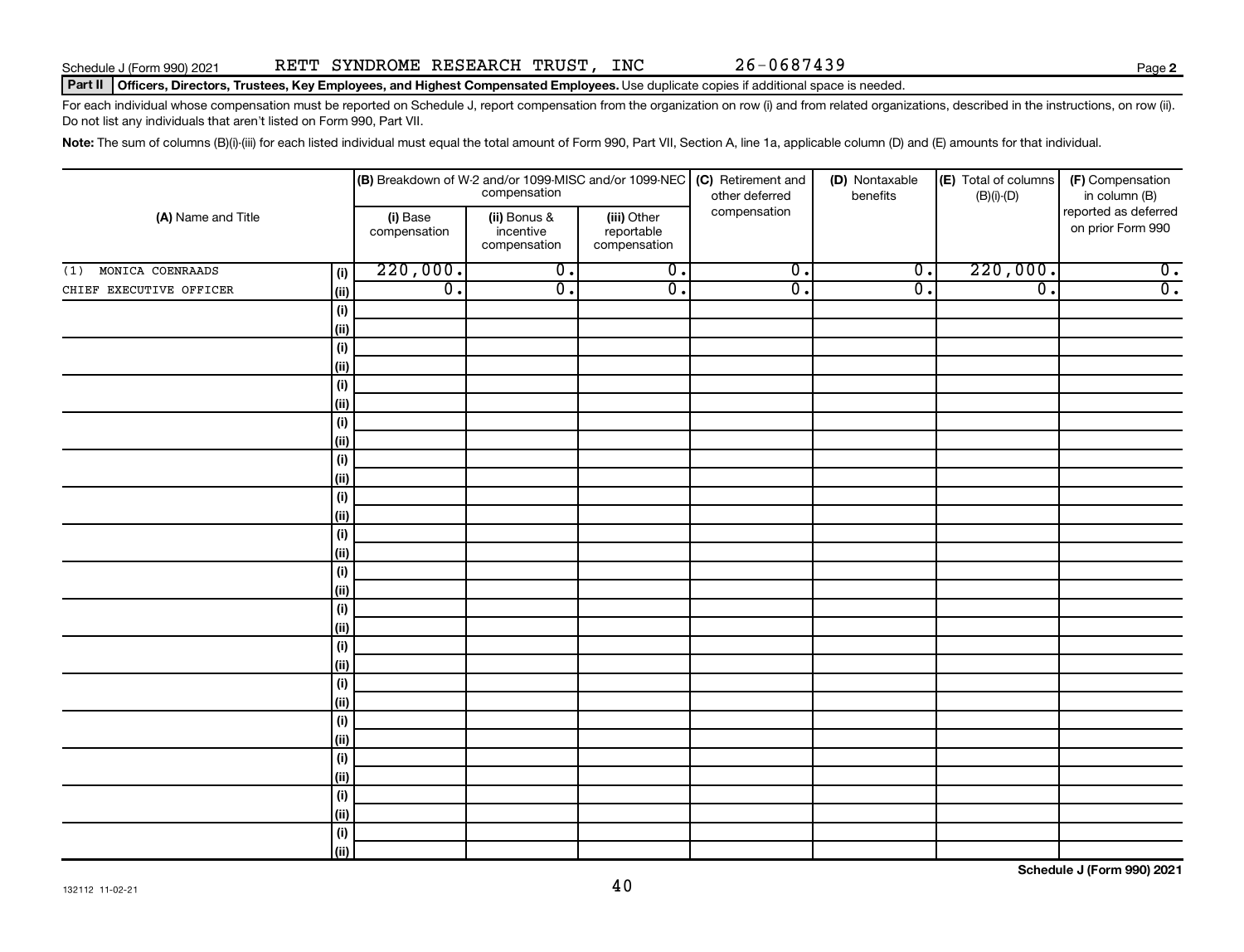### **Part III Supplemental Information**

Provide the information, explanation, or descriptions required for Part I, lines 1a, 1b, 3, 4a, 4b, 4c, 5a, 5b, 6a, 6b, 7, and 8, and for Part II. Also complete this part for any additional information.

**Schedule J (Form 990) 2021**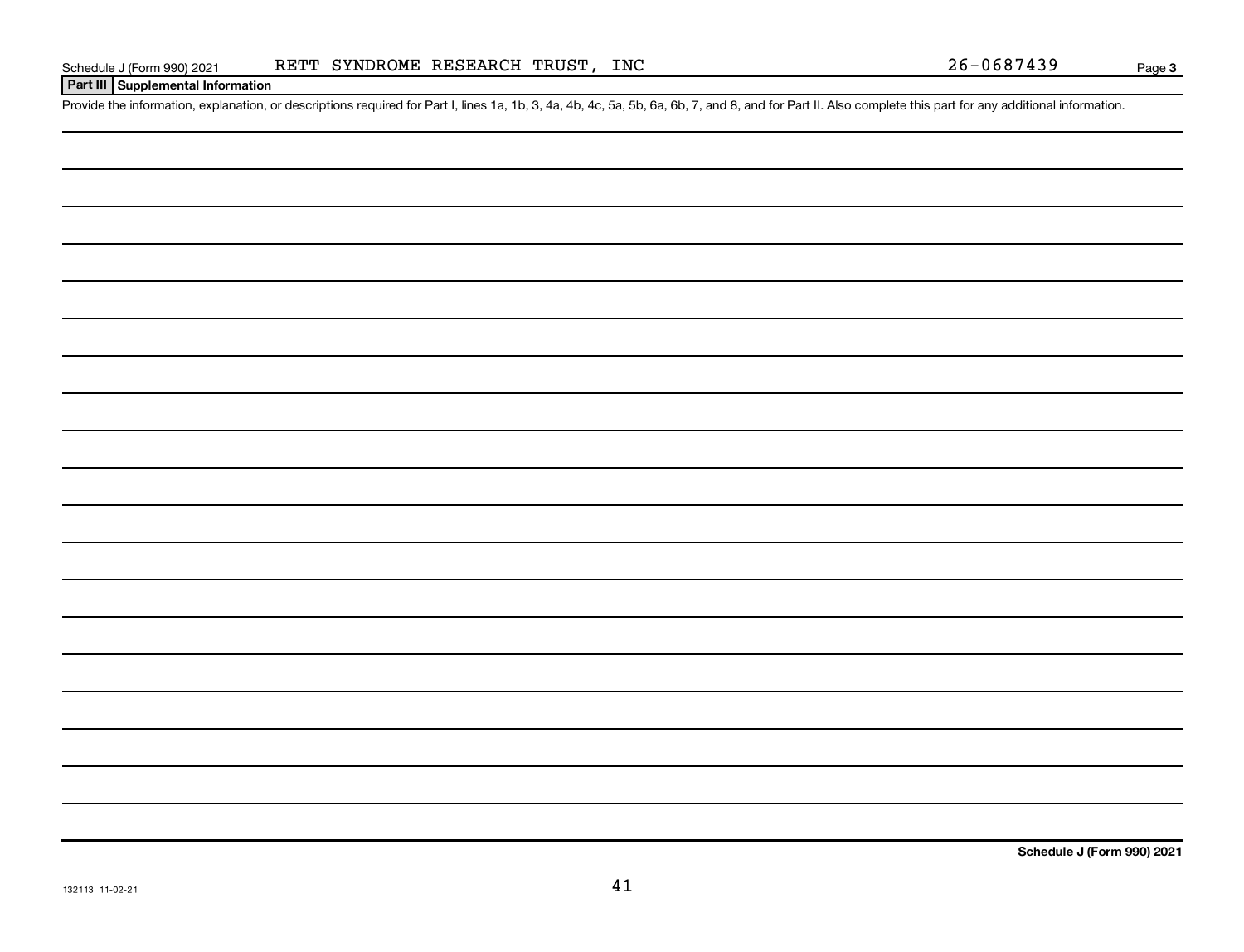**(Form 990)**

**SCHEDULE O Supplemental Information to Form 990 or 990-EZ**  $\frac{10008060000}{202}$ 

Department of the Treasury Internal Revenue Service Name of the organization **Complete to provide information for responses to specific questions on Form 990 or 990-EZ or to provide any additional information. | Attach to Form 990 or Form 990-EZ. | Go to www.irs.gov/Form990 for the latest information.**

OMB No. 1545-0047 **Open to Public Inspection**

RETT SYNDROME RESEARCH TRUST, INC | 26-0687439

**Employer identification number**

### FORM 990, PART I, LINE 1, DESCRIPTION OF ORGANIZATION MISSION:

AND RELATED MECP2 DISORDERS.

FORM 990, PART III, LINE 4D, OTHER PROGRAM SERVICES:

THE ORGANIZATION PROVIDES FUNDING TO LEADING RESEARCH INSTITUTIONS

WORKING ON RETT SYNDROME AND RELATED MECP2 DISORDERS. RESEARCH IS AIMED

AT 1) RESTORING LEVELS OF MECP2 PROTEIN, 2) IDENTIFYING OBJECTIVE TOOLS

TO MEASURE RETT SYMPTOMS 3) ESTABLISH A CLINICAL TRIAL NETWORK 4)

IDENTIFY FUNCTION OF MECP2 PROTEIN.

THE ORGANIZATION SPONSORS SCIENTIFIC WORKSHOPS THAT BRING THE LEADING RETT RESEARCHERS TOGETHER WITH ELITE SCIENTISTS IN SYNERGISTIC FIELDS TO EXCHANGE DATA AND SET RESEARCH DIRECTION.

FORM 990, PART VI, SECTION B, LINE 11B:

LINE 11A EXPLANATION - A COPY OF FORM 990 IS GIVEN TO THE BOARD OF

DIRECTORS FOR REVIEW PRIOR TO ITS FILING.

FORM 990, PART VI, SECTION B, LINE 12C:

THE ORGANIZATION MAINTAINS A CONFLICT OF INTEREST POLICY THAT MUST BE

SIGNED BY THE TRUSTEES ON AN ANNUAL BASIS.

FORM 990, PART VI, SECTION B, LINE 15:

THE COMPENSATION OF THE CHIEF EXECUTIVE OFFICER AND CHIEF DEVELOPMENT

OFFICE IS REVIEWED BY THE BOARD AND COMPARED TO THE COMPENSATION OF

EXECUTIVE DIRECTORS/PRESIDENTS OF ORGANIZATIONS OF SIMILAR SIZE.

132211 11-11-21 LHA For Paperwork Reduction Act Notice, see the Instructions for Form 990 or 990-EZ. Schedule O (Form 990) 2021

16320512 759649 397-0001 2021.03041 RETT SYNDROME RESEARCH TRUS 397-0001